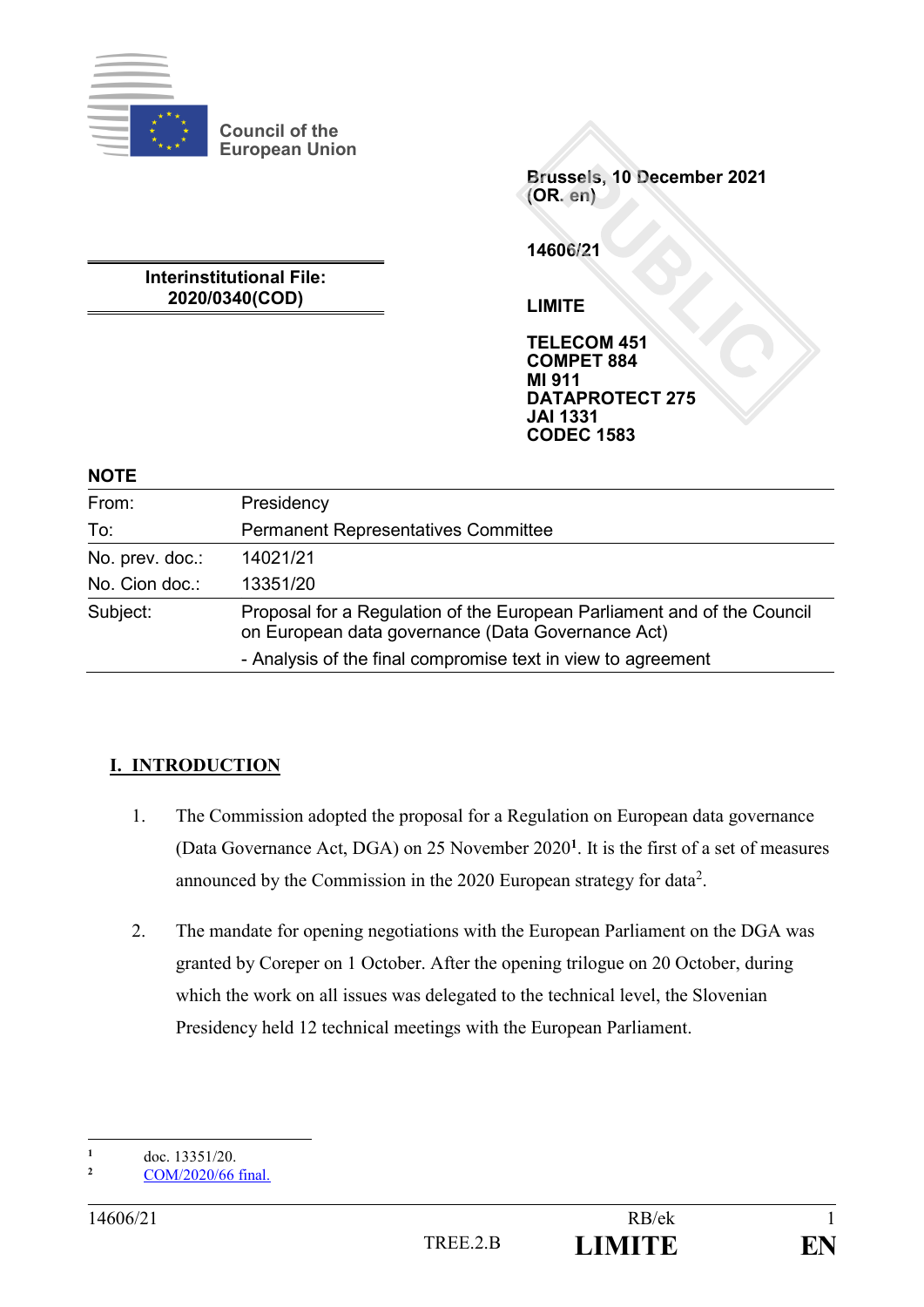- 3. On 24 November, Coreper granted the Presidency a revised mandate to continue the negotiations.
- 4. The second trilogue was held on 30 November. During this trilogue the Council and the European Parliament came to an agreement on all political issues and successfully closed the negotiations.
- 5. In the Annex to this document delegations will find the Proposal for a Regulation on European data governance updated according to the provisional political agreement reached at the second trilogue.

# **II.MAIN ELEMENTS OF THE COMPROMISE**

# 1. **Period of exclusivity for the re-use of public sector data - Articles 4(5) and 4(7) and Recitals 9 and 10**

As regards the length of the exclusivity period that can be granted for the re-use of public sector data, both for potential new exclusive arrangements and for those that would be concluded before the date of entry into force of the DGA, the draft agreement provides that the maximum length of existing exclusive arrangements will be two and a half years, while in the case of new exclusive arrangements it will be 12 months.

# 2. **Support by public sector bodies for for re-users - Articles 5(6) and Recital 11**

On the support by public sector bodies for potential re-users in seeking consent or permission for the re-use of certain protected public sector data, the agreement provides that public sector bodies will be under no hard obligation to support re-users in this respect. Instead, there is softer language in the text stipulating that they will have to make the best effort to do so.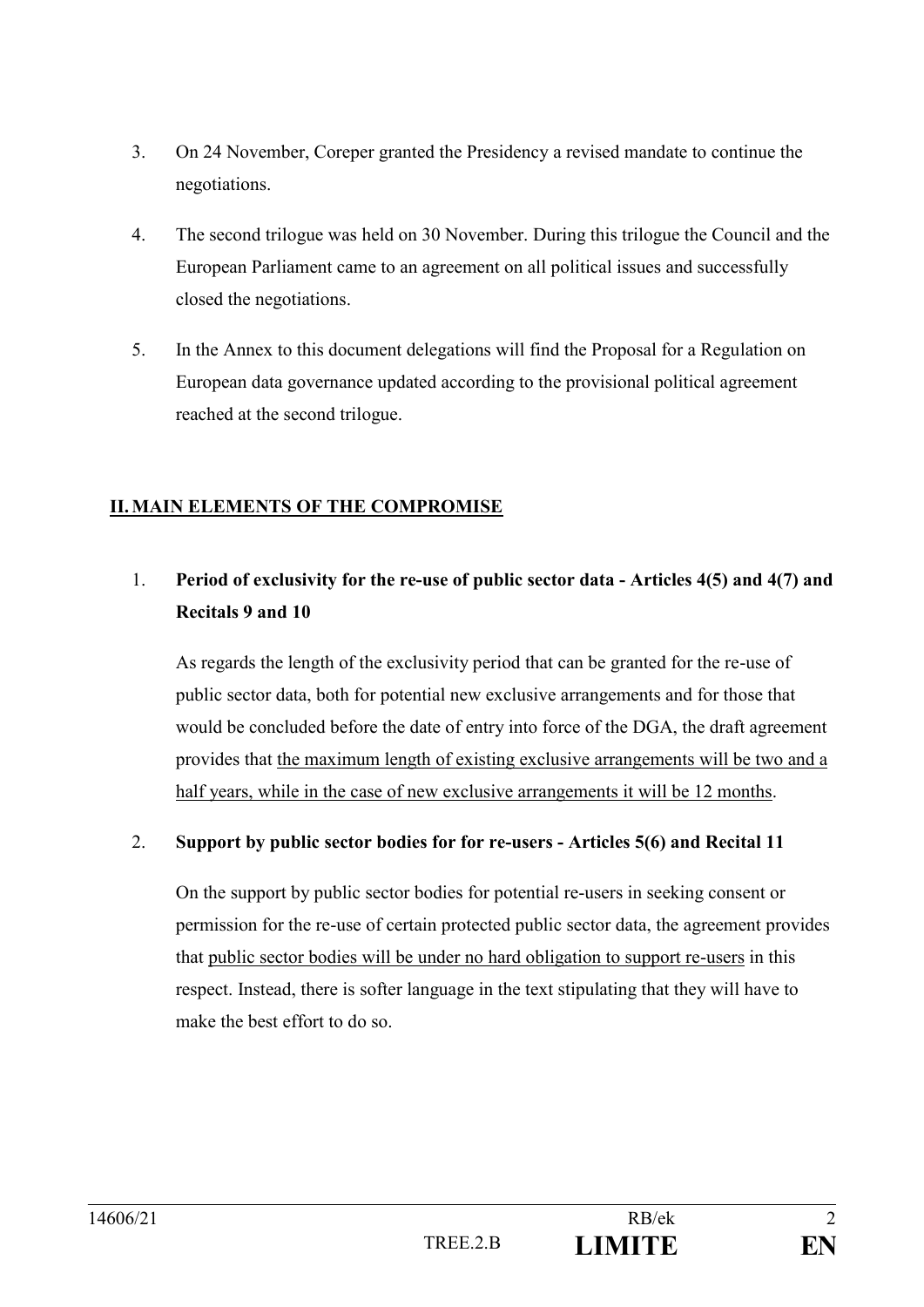# 3. **Implementing and delegated acts**

During the second trilogue, a compromise was also reached with regard to the use of delegated and implementing acts in four cases:

- adequacy decisions for transfers of non-personal data to third countries **(Article 5(10b))**;
- conditions for transfers of highly sensitive public sector data to third countries **(Article 5(11))**;
- model contractual clauses to support public sector bodies and re-users in their compliance with conditions for re-use **(Article 5(10a))**; and
- rulebook for data altruism organisations (Article19a(1)).

The draft agreement provides for the use of implementing acts with examination procedure for adequacy decisions and model contractual clauses. In these cases the future provisions will remain in line with the equivalent procedures for personal data under the GDPR.

With regard to the remaining two cases, namely conditions for transfers of highly sensitive public sector data to third countries and the rulebook for data altruism organisations, the co-legislators agreed to use delegated acts for secondary legislation.

# 4. **Date of application - Article 35**

The draft agreement also contains a revised date of application of the DGA, which has been extended from 12 to 15 months from entry to force, in order to allow Member States sufficient preparation time for the implementation of the DGA.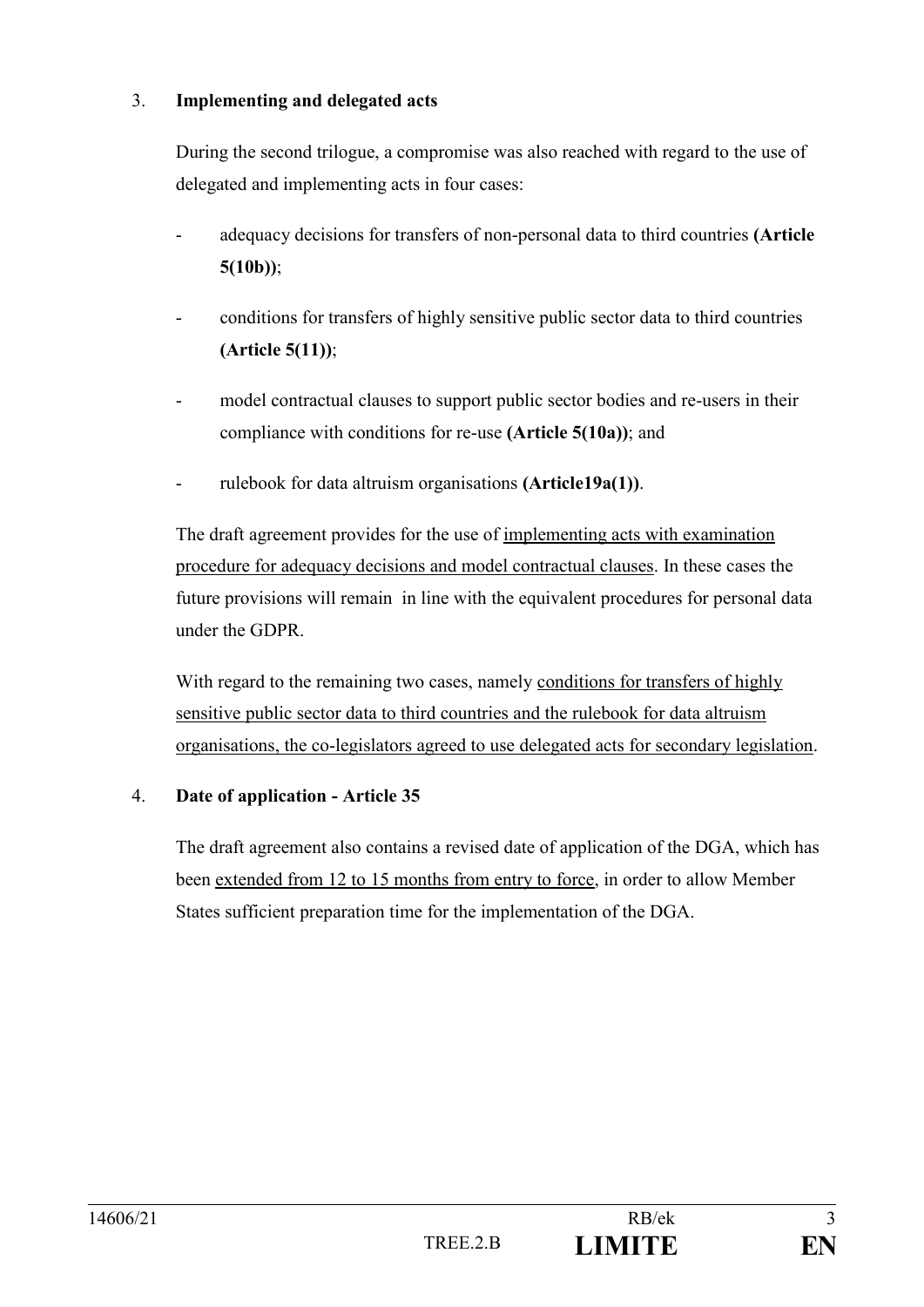# **III. CONCLUSION**

- 1. The Presidency invites the Committee of the Permanent Representatives to:
- a. endorse the annexed compromise text as agreed with the European Parliament during the final trilogue, and
- b. mandate the Presidency to inform the European Parliament that, should the European Parliament adopt its position at first reading, in accordance with Article 294 paragraph 3 of the Treaty, in the form set out in the compromise package contained in the Annex to this document (subject to revision by the lawyer linguists of both institutions), the Council would, in accordance with Article 294, paragraph 4 of the Treaty, approve the European Parliament's position and the act shall be adopted in the wording which corresponds to the European Parliament's position.

 $\overline{\phantom{a}}$  , where  $\overline{\phantom{a}}$  , where  $\overline{\phantom{a}}$  , where  $\overline{\phantom{a}}$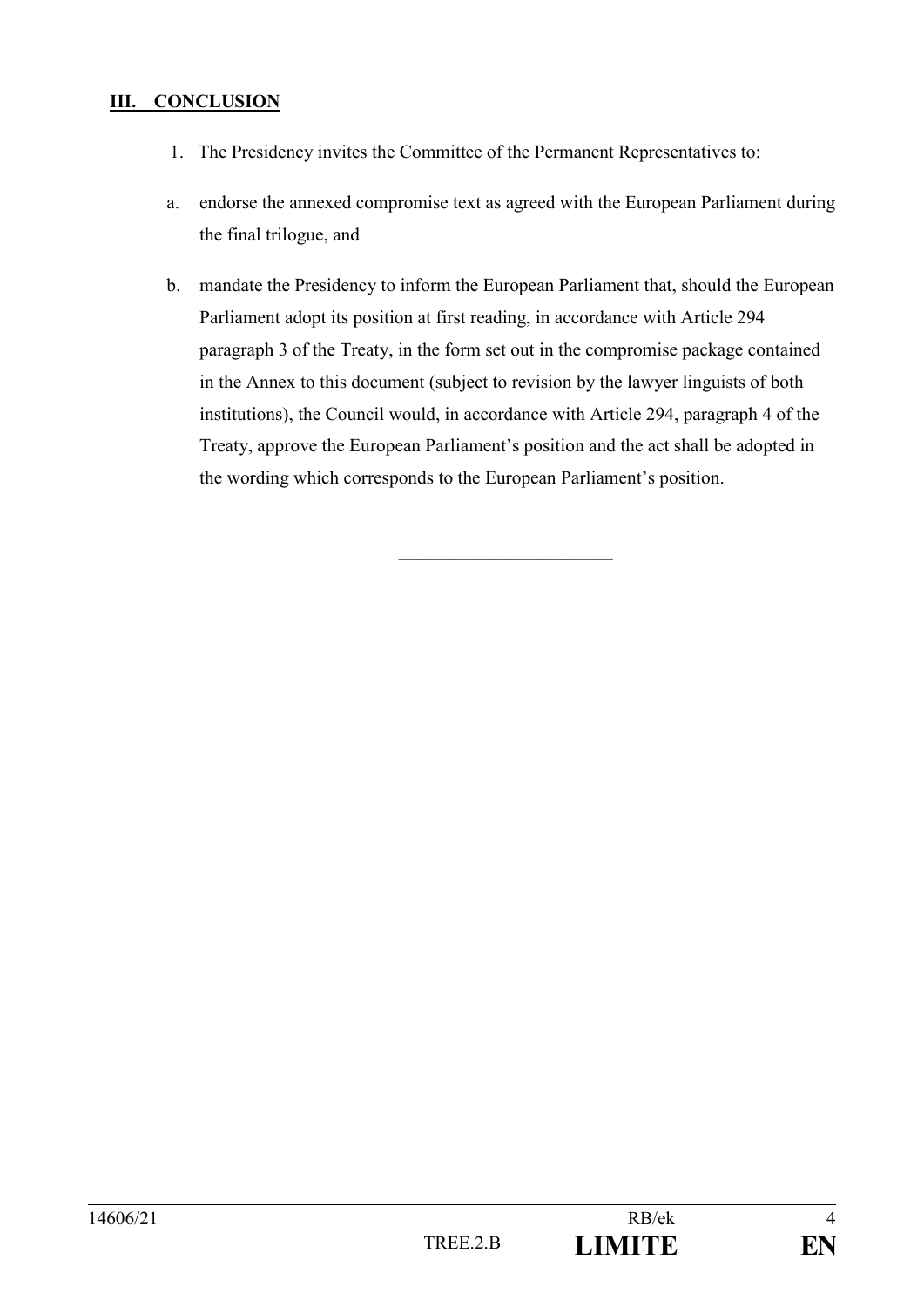#### Proposal for a

# **REGULATION OF THE EUROPEAN PARLIAMENT AND OF THE COUNCIL**

#### **on European data governance**

(Data Governance Act)

(Text with EEA relevance)

THE EUROPEAN PARLIAMENT AND THE COUNCIL OF THE EUROPEAN UNION,

Having regard to the Treaty on the Functioning of the European Union, and in particular Article 114 thereof,

Having regard to the proposal from the European Commission,

After transmission of the draft legislative act to the national parliaments,

Having regard to the opinion of the European Economic and Social Committee<sup>3</sup>,

Having regard to the opinion of the Committee of the Regions<sup>4</sup>,

Acting in accordance with the ordinary legislative procedure,

Whereas:

(1) The Treaty on the Functioning of the European Union ('TFEU') provides for the establishment of an internal market and the institution of a system ensuring that competition in the internal market is not distorted. The establishment of common rules and practices in the Member States relating to the development of a framework for data governance should contribute to the achievement of those objectives, while fully respecting fundamental rights. It should also guarantee the strengthening of the open strategic autonomy of the Union while fostering international free flow of data.

<sup>1</sup>  $\frac{3}{4}$  OJ C, , p. .

**<sup>4</sup>** OJ C , , p. .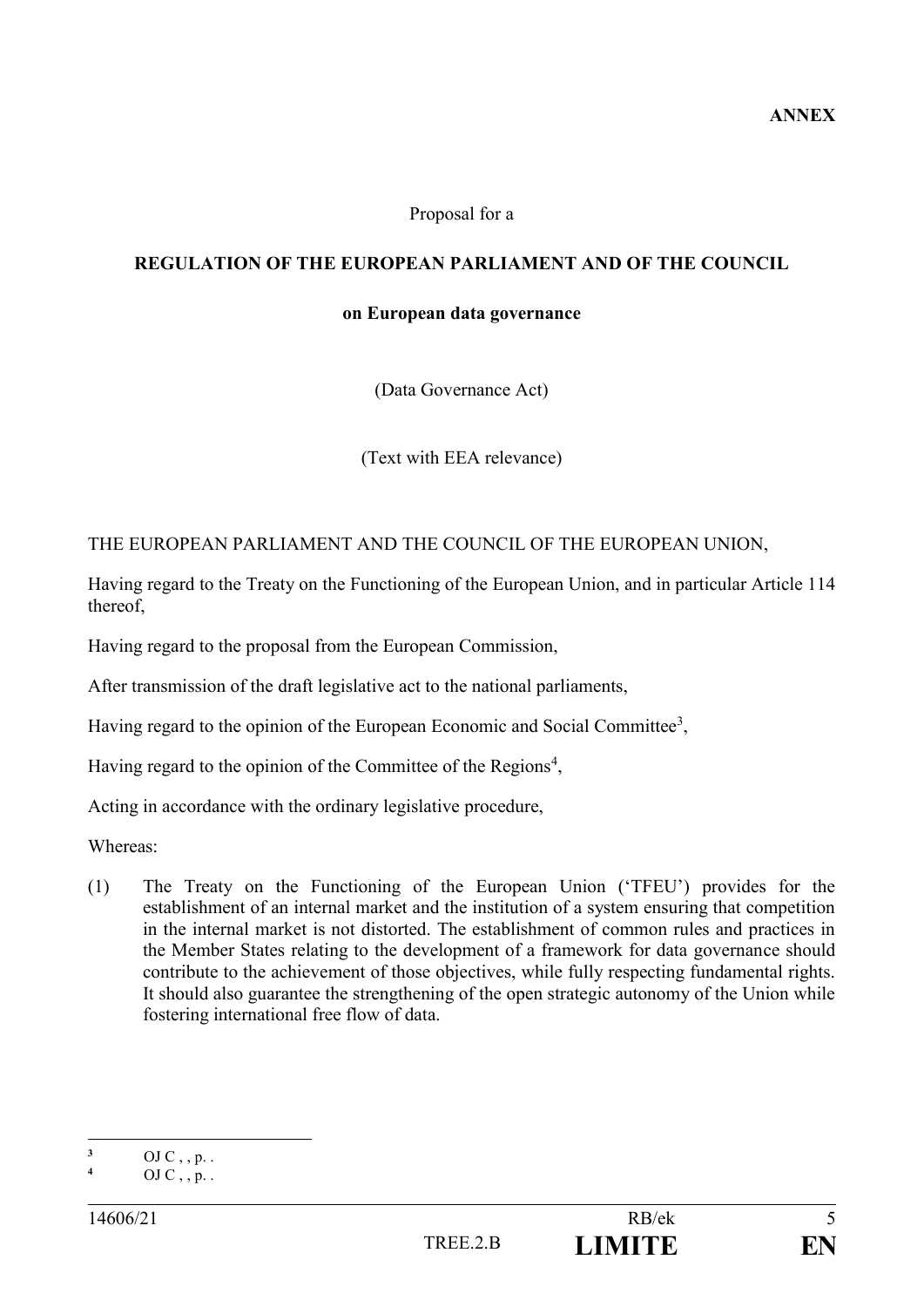- (2) Over the last decade, digital technologies have transformed the economy and society, affecting all sectors of activity and daily life. Data is at the centre of this transformation: data-driven innovation will bring enormous benefits both for citizens and the economy, for example through improved personalised medicine, new mobility, and its contribution to the communication of the Commission of 11 December 2019 on the European Green Deal. In order to make this data-driven economy inclusive for all Europeans, special attention must be paid to reducing digital divide, boosting the participation of women in the data economy and fostering cutting-edge European expertise in the technology sector. The data economy has to be built in a way to enable businesses, in particular micro, small and medium sized enterprises (SMEs) as defined in the annex to Commission Recommendation 2003/361/EC<sup>5</sup> and start-ups to thrive, ensuring data access neutrality, portability and interoperability, and avoiding lock-in effects. In its communication of 19 February 2020 on a European Strategy for data, the Commission described the vision of a common European data space, a Single Market for data in which data could be used irrespective of its physical location of storage in the Union in compliance with applicable law, which inter alia can be pivotal for the rapid development of artificial intelligence technologies. It also called for the free and safe flow of data with third countries, subject to exceptions and restrictions for public security, public order and other legitimate public policy objectives of the Union, in line with international obligations, including on fundamental rights. In order to turn that vision into reality, it proposes to establish domain-specific common European data spaces, as the concrete arrangements in which data sharing and data pooling can happen. As foreseen in that strategy, such common European data spaces can cover areas such as health, mobility, manufacturing, financial services, energy, or agriculture or thematic areas, such as the European green deal or European data spaces for public administration or skills, as well as a combination of these areas, e.g. energy and climate. In accordance with the FAIR data principles, common European data spaces should make data findable, accessible, interoperable and re-usable, while ensuring a high level of cybersecurity. When there is a level playing field in the data economy, businesses compete on quality of services, and not on the amount of data they control. For the purposes of the design, creation and maintenance of the level playing field in the data economy, a sound governance is needed, in which relevant stakeholders of a common European data space need to be represented and engaged.
- (2d) In order to facilitate and encourage the use of public sector data for the purposes of scientific research, public sector bodies are encouraged to develop a harmonized approach and processes to make public sector data easily accessible for the purposes of scientific research in the public interest. This could mean, inter alia, creating streamlined administrative procedures, standardized data formatting, informative metadata on the methodological and data collection choices, and standardized data-fields that enable the easy joining of data-sets from different public sector data sources where relevant for the purposes of analysis. These practices should have as its objective the promotion of the publicly funded and produced data for the purposes of scientific research in accordance with the principle of 'as open as possible, as closed as necessary'.

 $\overline{\phantom{a}}$ **<sup>5</sup>** Commission Recommendation 2003/361/EC of 6 May 2003 concerning the definition of micro, small and medium-sized enterprises (OJ L 124, 20.5.2003, p. 36).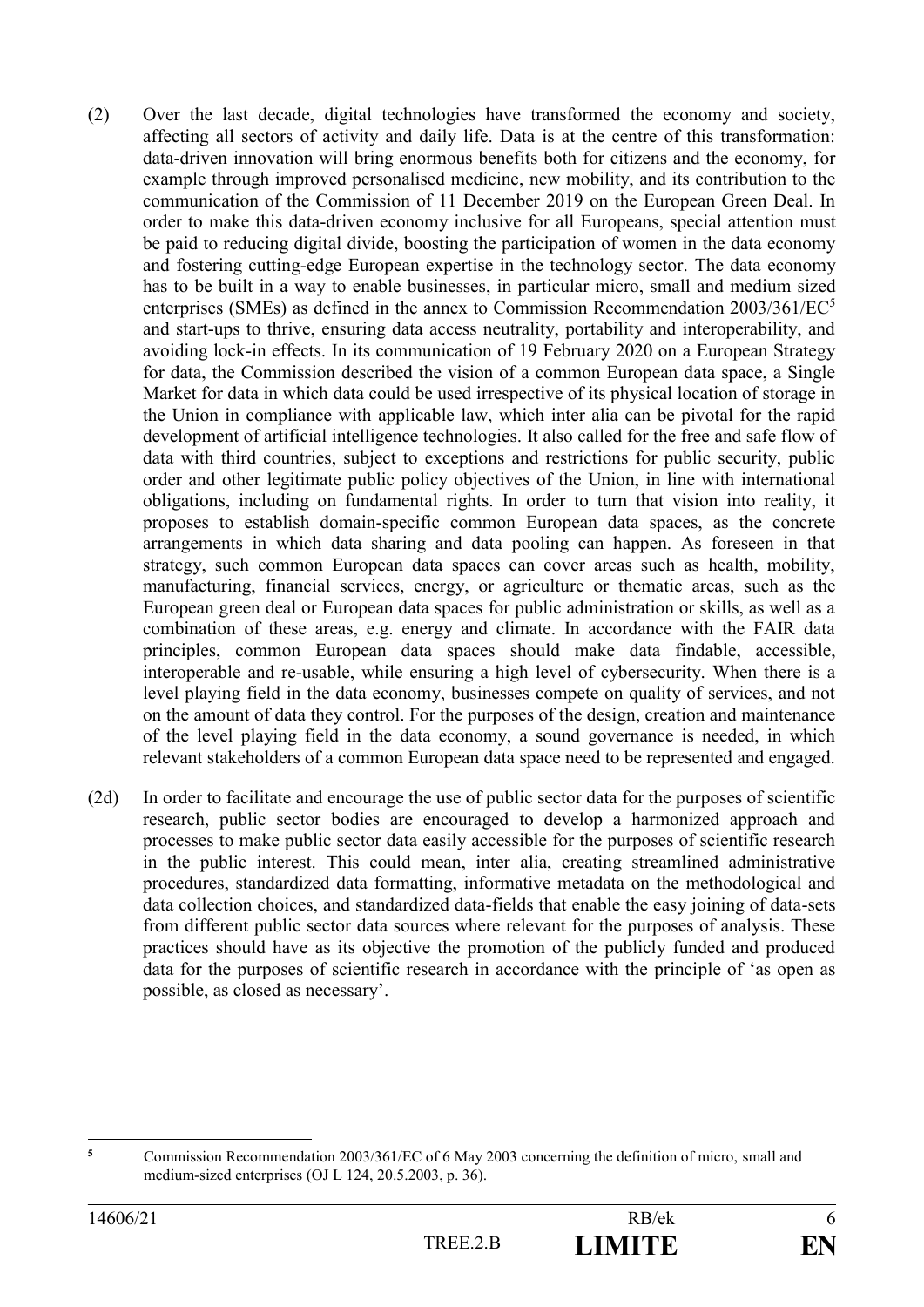(3) It is necessary to improve the conditions for data sharing in the internal market, by creating a harmonised framework for data exchanges and laying down certain basic requirements for data governance, paying specific attention to facilitating cooperation between Member States. This Regulation should aim to develop further a borderless digital internal market and a human-centric, trustworthy and secure data society and economy. Sector-specific legislation can develop, adapt and propose new and complementary elements, depending on the specificities of the sector, such as the envisaged legislation on the European health data space<sup>6</sup> and on access to vehicle data. Moreover, certain sectors of the economy are already regulated by sector-specific Union law that include rules relating to cross-border or Union wide sharing or access to data<sup>7</sup>. This Regulation should therefore be without prejudice to Directive (EU) 2016/943 of the European Parliament and of the Council  $(^8)$ , Regulation (EU) 2018/1807 of the European Parliament and of the Council  $(9)$ , Regulation (EC) No 223/2009 of the European Parliament and of the Council  $(^{10})$ , Directive 2000/31/EC of the European Parliament and of the Council  $(^{11})$ , Directive 2001/29/EC of the European Parliament and of the Council  $(1^2)$ , Directive (EU) 2019/790 of the European Parliament and of the Council  $(13)$ , Directive 2004/48/EC of the European Parliament and of the Council  $(14)$ , Directive (EU) 2019/1024 of the European Parliament and of the Council  $(15)$ , as well as Regulation 2018/858/EU of the European Parliament and of the Council  $(16)$ , Directive 2010/40/EU of the European Parliament and of the Council  $(^{17})$ , Directive 2007/2/EC of the

 $\epsilon$ **<sup>6</sup>** See: Annexes to the Communication from the Commission to the European Parliament, the Council, the European Economic and Social Committee and the Committee of the Regions on Commission Work Programme 2021, (COM(2020) 690 final).

<sup>&</sup>lt;sup>7</sup> For example Directive 2011/24/EU in the context of the European Health Data Space, and relevant transport legislation such as Directive 2010/40/EU, Regulation 2019/1239 and Regulation (EU) 2020/1056 in the context of the European Mobility Data Space.

**<sup>8</sup>** Directive (EU) 2016/943 of the European Parliament and of the Council of 8 June 2016 on the protection of undisclosed know-how and business information (trade secrets) against their unlawful acquisition, use and disclosure, (OJ L 157, 15.6.2016, p.1).

<sup>&</sup>lt;sup>9</sup> Regulation (EU) 2018/1807 of the European Parliament and of the Council of 14 November 2018 on a framework for the free flow of non-personal data in the European Union, (OJ L 303, 28.11.2018, p. 59).

**<sup>10</sup>** Regulation (EC) No 223/2009 of the European Parliament and of the Council of 11 March 2009 on European statistics and repealing Regulation (EC, Euratom) No 1101/2008 of the European Parliament and of the Council on the transmission of data subject to statistical confidentiality to the Statistical Office of the European Communities, Council Regulation (EC) No 322/97 on Community Statistics, and Council Decision 89/382/EEC, Euratom establishing a Committee on the Statistical Programmes of the European Communities, (OJ L 87, 31.03.2009, p. 164).

**<sup>11</sup>** Directive 2000/31/EC of the European Parliament and of the Council of 8 June 2000, on certain legal aspects of information society services, in particular electronic commerce, in the Internal Market (Directive on electronic commerce), (OJ L 178, 17.07.2000, p. 1).

<sup>&</sup>lt;sup>12</sup> Directive 2001/29/EC of the European Parliament and of the Council of 22 May 2001 on the harmonisation of certain aspects of copyright and related rights in the information society, (OJ L 167, 22.6.2001, p. 10).

**<sup>13</sup>** Directive (EU) 2019/790 of the European Parliament and of the Council of 17 April 2019 on copyright and related rights in the Digital Single Market and amending Directives 96/9/EC and 2001/29/EC, (OJ L 130, 17.5.2019, p. 92).

<sup>&</sup>lt;sup>14</sup> Directive 2004/48/EC of the European Parliament and of the Council of 29 April 2004 on the enforcement of intellectual property rights, (OJ L 157, 30.4.2004).

**<sup>15</sup>** Directive (EU) 2019/1024 of the European Parliament and of the Council of 20 June 2019 on open data and the re-use of public sector information, (OJ L 172, 26.6.2019, p. 56).

<sup>&</sup>lt;sup>16</sup> Regulation (EU) 2018/858 of the European Parliament and of the Council of 30 May 2018 on the approval and market surveillance of motor vehicles and their trailers, and of systems, components and separate technical units intended for such vehicles, amending Regulations (EC) No 715/2007 and (EC) No 595/2009 and repealing Directive 2007/46/EC, (OJ L 151, 14.6.2018).

**<sup>17</sup>** Directive 2010/40/EU of the European Parliament and of the Council of 7 July 2010 on the framework for the deployment of Intelligent Transport Systems in the field of road transport and for interfaces with other modes of transport, (OJ L 207, 6.8.2010, p. 1).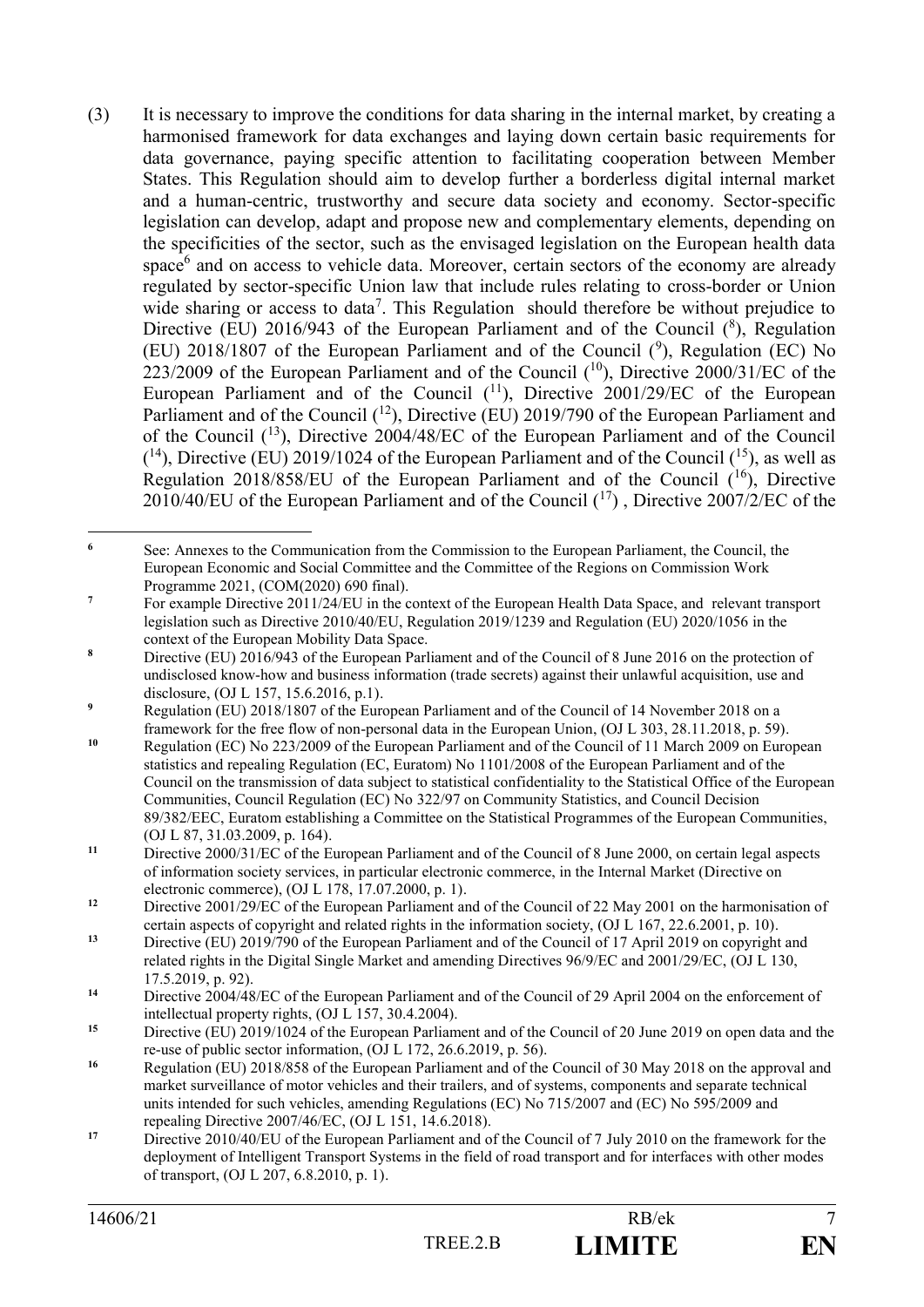European Parliament and of the Council<sup>18</sup>, Directive (EU) 2017/1132 of the European Parliament and of the Council<sup>19</sup>, Directive (EU) 2015/849 of the European Parliament and of the Council<sup>20</sup> and any other sector-specific Union legislation that organises the access to and re-use of data. This Regulation should be without prejudice to Union and national law on the access and use of data for the purpose of prevention, investigation, detection or prosecution of criminal offences or the execution of criminal penalties, as well as international cooperation in this context. This Regulation should be without prejudice to the competences of the Member States regarding activities concerning public security, defence and national security. Re-use of data protected for such reasons and held by public sector bodies should not be covered by this Regulation. This should include data from procurement procedures falling within the scope of Directive 2009/81/EC. A horizontal regime for the re-use of certain categories of protected data held by public sector bodies, the provision of data intermediation services and of services based on data altruism in the Union should be established. Specific characteristics of different sectors may require the design of sectoral data-based systems, while building on the requirements of this Regulation. Where a sectorspecific Union legal act requires public sector bodies, providers of data intermediation services or registered entities providing data altruism services to comply with specific additional technical, administrative or organisational requirements, including through an authorisation or certification regime, those provisions of that sector-specific Union legal act should also apply.

(3a) This Regulation is without prejudice to Regulation (EU) 2016/679 of the European Parliament and of the Council**<sup>21</sup>** and to Directives 2002/58/EC**<sup>22</sup>** and (EU) 2016/680**<sup>23</sup>** of the European Parliament and of the Council, and the corresponding provisions of national law. This Regulation should in particular not be read as creating a new legal basis for the processing of personal data for any of the regulated activities, or as modifying information requirements under Regulation (EU) 2016/679. Its implementation should not prevent crossborder transfers of data in accordance with Chapter V of Regulation (EU) 2016/679 from taking place. In the event of conflict between the provisions of this Regulation and Union law or national law on the protection of personal data adopted in accordance with Union law, the latter should prevail. It should be possible to consider data protection authorities competent authorities under this Regulation. Where other entities function as competent authorities under this Regulation, it should be without prejudice to the supervisory powers and competences of data protection authorities under Regulation (EU) 2016/679. Where

<sup>18</sup> **<sup>18</sup>** Directive 2007/2/EC of the European Parliament and of the Council of 14 March 2007 establishing an Infrastructure for Spatial Information in the European Community (INSPIRE), (OJ L 108, 25.4.2007, p. 1).

<sup>&</sup>lt;sup>19</sup> Directive (EU) 2017/1132 of the European Parliament and of the Council of 14 June 2017 relating to certain aspects of company law, (OJ L 169, 30.6.2017, p. 46).

<sup>&</sup>lt;sup>20</sup> Directive (EU) 2015/849 of the European Parliament and of the Council of 20 May 2015 on the prevention of the use of the financial system for the purposes of money laundering or terrorist financing, amending Regulation (EU) No 648/2012 of the European Parliament and of the Council, and repealing Directive 2005/60/EC of the European Parliament and of the Council and Commission Directive 2006/70.

**<sup>21</sup>** Regulation (EU) 2016/679 of the European Parliament and of the Council of 27 April 2016 on the protection of natural persons with regard to the processing of personal data and on the free movement of such data, and repealing Directive 95/46/EC (General Data Protection Regulation), (OJ L 119, 4.5.2016, p.1).

<sup>&</sup>lt;sup>22</sup> Directive 2002/58/EC of the European Parliament and of the Council of 12 July 2002 concerning the processing of personal data and the protection of privacy in the electronic communications sector (Directive on privacy and electronic communications), (OJ L 201, 31.7.2002, p. 37).

<sup>&</sup>lt;sup>23</sup> Directive (EU) 2016/680 of the European Parliament and of the Council of 27 April 2016 on the protection of natural persons with regard to the processing of personal data by competent authorities for the purposes of the prevention, investigation, detection or prosecution of criminal offences or the execution of criminal penalties, and on the free movement of such data, and repealing Council Framework Decision 2008/977/JHA, (OJ L 119, 4.5.2016, p.89).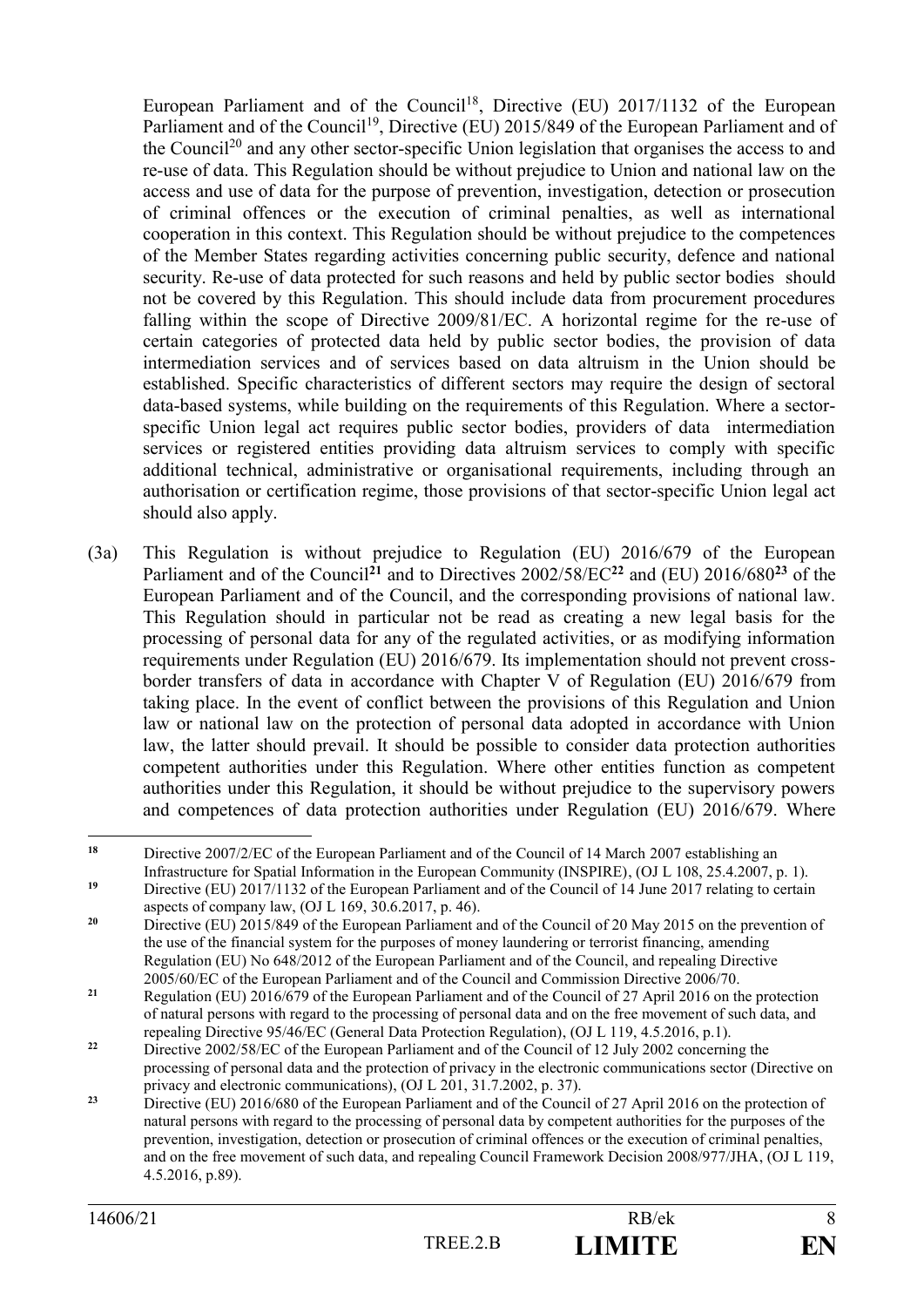personal and non-personal data in a data set are inextricably linked, this Regulation should not prejudice the application of Regulation (EU) 2016/679.

- (4) Action at Union level is necessary to increase trust in data sharing by establishing proper mechanisms for control by data subjects and data holders over the data that relates to them, and in order to address other barriers to a well-functioning and competitive data-driven economy. A Union-wide governance framework should have the objective of building trust among individuals and businesses for data access, control, sharing, use and re-use, in particular by establishing proper mechanisms for data subjects to know and meaningfully exercise their rights, as well as regarding the re-use of certain types of data held by the public sector, the provision of services by providers of data intermediation services to business users and to data subjects, as well as the collection and processing of data made available for altruistic purposes by natural and legal persons. In particular, more transparency regarding the purpose of data use and conditions under which data is stored by businesses can help increase trust. This action is without prejudice to obligations and commitments in the international trade agreements concluded by the Union.
- (5) The idea that data that has been generated or collected by public sector bodies or other entities at the expense of public budgets should benefit society has been part of Union policy for a long time. Directive (EU) 2019/1024 as well as sector-specific legislation ensure that the public sector makes more of the data it produces easily available for use and re-use. However, certain categories of data (commercially confidential data, data subject to statistical confidentiality, data protected by intellectual property rights of third parties, including trade secrets and personal data) in public databases is often not made available, despite this being possible in accordance with the applicable Union law, in particular Regulation (EU) 2016/679 and Directives 2002/58/EC and (EU) 2016/680, not even for research or innovative activities in the public interest. Due to the sensitivity of those data, certain technical and legal procedural requirements must be met before they are made available, not least in order to ensure the respect of rights others have over such data, or limit negative impact on fundamental rights, the principle of non-discrimination and data protection. Such requirements are usually time- and knowledge-intensive to fulfil. This has led to the underutilisation of such data. While some Member States are setting up structures, processes and sometimes legislate to facilitate this type of re-use, this is not the case across the Union. In order to facilitate the use of data for European research and innovation by private and public entities, clear conditions for access to and use of such data are needed across the Union.
- (6) There are techniques enabling analyses on databases that contain personal data, such as anonymisation, differential privacy, generalisation, or suppression, and randomisation, use of synthetic data or other such methods and other state-of-the-art privacy preserving methods that could contribute to a more privacy-friendly processing of data. Member States should provide support to public sector bodies to make optimal use of such techniques, thus making as much data as possible available for sharing. The application of these techniques, together with comprehensive data protection impact assessments and other safeguards can contribute to more safety in the use and re-use of personal data and should ensure the safe re-use of commercially confidential business data for research, innovation and statistical purposes. In many cases this implies that the data use and re-use in this context can only be done in a secure processing environment set in place and supervised by the public sector. There is experience at Union level with such secure processing environments that are used for research on statistical microdata on the basis of Commission Regulation (EU)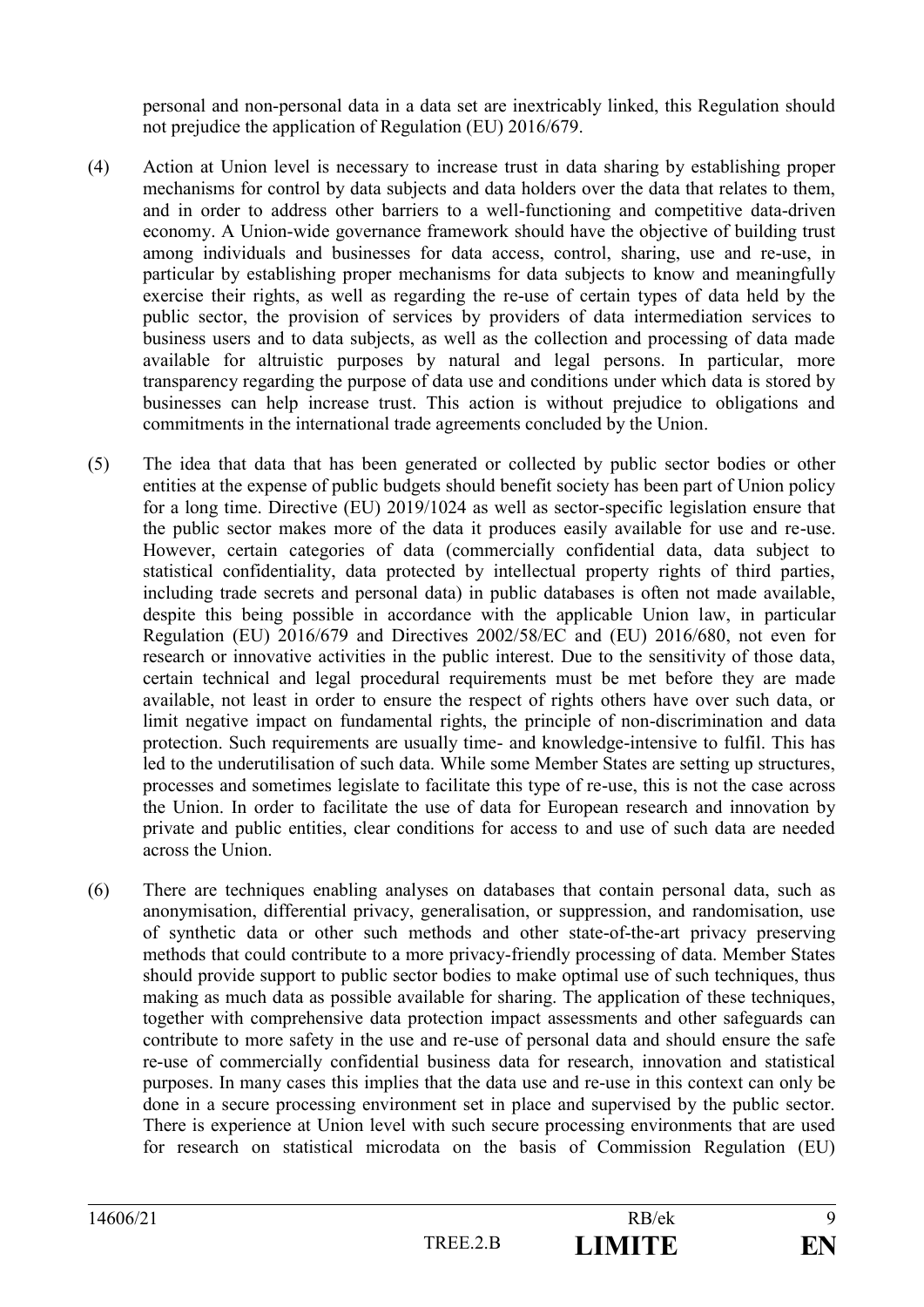$557/2013<sup>24</sup>$ . In general, insofar as personal data are concerned, the processing of personal data should rely upon one or more of the grounds for processing provided in Articles 6 and 9 of Regulation (EU) 2016/679.

- (6a) In accordance with Regulation (EU) 2016/679 the principles of data protection should not apply to anonymous information, namely information which does not relate to an identified or identifiable natural person or to personal data rendered anonymous in such a manner that the data subject is not or no longer identifiable. Re-identification of data subjects from anonymised datasets should be prohibited. This should not prejudice the possibility to conduct research into anonymisation techniques, in particular for the purposes of ensuring information security, improving existing anonymisation techniques and contributing to the overall robustness of anonymisation, undertaken in accordance with Regulation (EU) 2016/679.
- (6b) In order to facilitate the protection of personal data and confidential data and to speed up the process of making such data available for re-use under this Regulation, Member States should encourage public authorities to create and make available data in accordance with the principle of 'open by design and by default' as referred to in Recital (16) of Directive (EU) 2019/1024 and promote the creation and the procurement of data in formats and structures that facilitates anonymisation in that regard.
- (7) The categories of data held by public sector bodies which should be subject to re-use under this Regulation fall outside the scope of Directive (EU) 2019/1024 that excludes data which is not accessible due to commercial and statistical confidentiality and data that is included in works or other subject matter over which third parties have intellectual property rights. Commercially confidential data includes data protected by trade secrets, protected knowhow and any other information the undue disclosure of which would have an impact on the market position or financial health of the business. This Regulation should apply to personal data that fall outside the scope of Directive (EU) 2019/1024 insofar as the access regime excludes or restricts access to such data for reasons of data protection, privacy and the integrity of the individual, in particular in accordance with data protection rules. The re-use of data, which may contain trade secrets, should take place without prejudice to Directive  $(EU)$  2016/943<sup>25</sup>, which sets the framework for the lawful acquisition, use or disclosure of trade secrets. This Regulation should not create an obligation to allow re-use of public sector data. In particular, each Member State should therefore be able to decide whether data is made accessible for re-use, also in terms of the purposes and scope of such access. It should be without prejudice and complementary to more specific obligations on public sector bodies to allow re-use of data laid down in sector-specific Union or national law. Public access to official documents may be considered to be in the public interest. Taking into account the role of public access to official documents and transparency in a democratic society, this Regulation is also without prejudice to national law on granting access to and disclosing official documents. Access to official documents may in particular be granted in accordance with national law without imposing specific conditions or by imposing specific conditions that are not provided by this Regulation.

 $24$ **<sup>24</sup>** Commission Regulation (EU) 557/2013 of 17 June 2013 implementing Regulation (EC) No 223/2009 of the European Parliament and of the Council on European Statistics as regards access to confidential data for scientific purposes and repealing Commission Regulation (EC) No 831/2002 (OJ L 164, 18.6.2013, p. 16).

**<sup>25</sup>** OJ L 157, 15.6.2016, p. 1–18.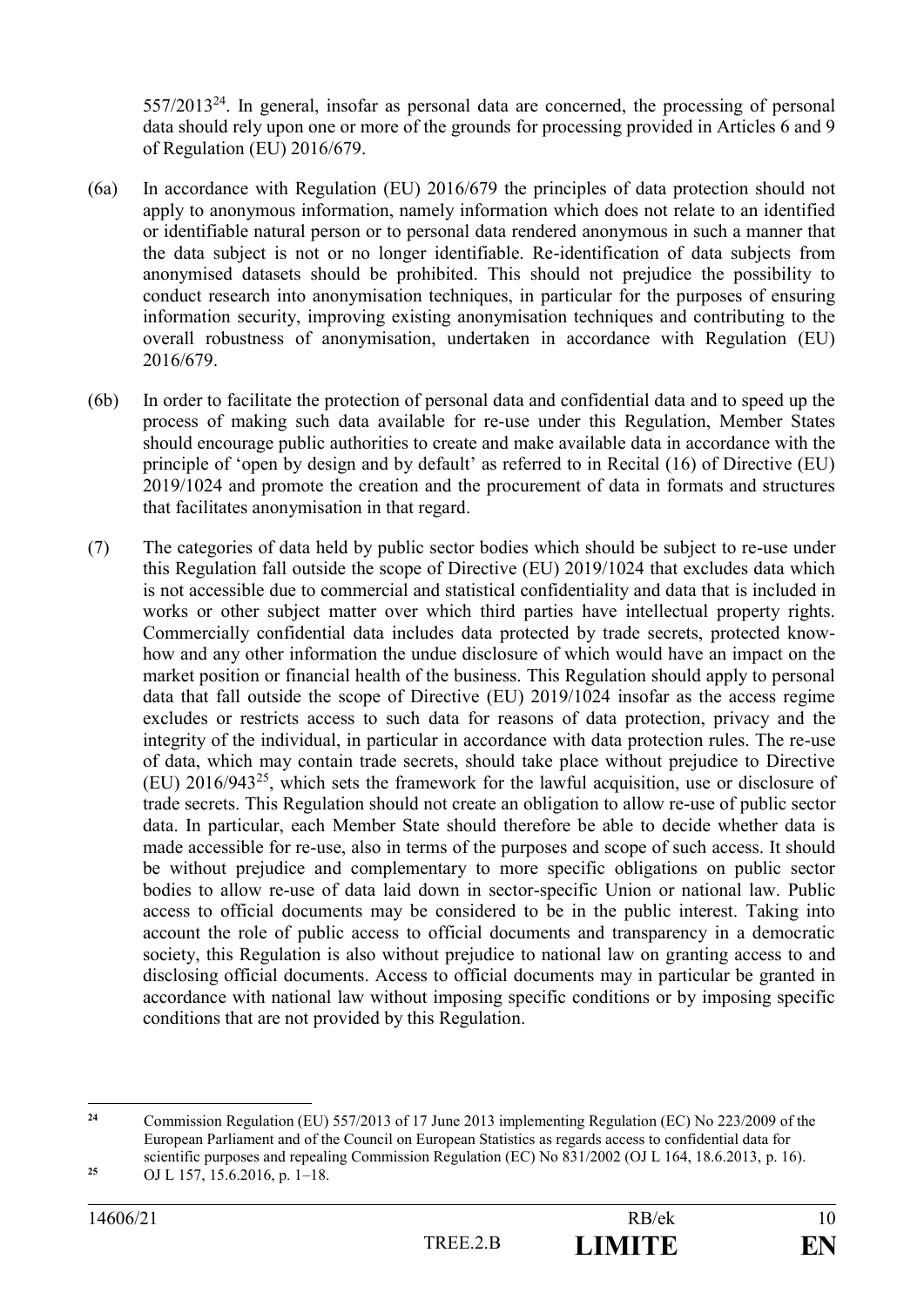- (8) The re-use regime provided for in this Regulation should apply to data the supply of which forms part of the public tasks of the public sector bodies concerned, as defined by law or by other binding rules in the Member States. In the absence of such rules the public tasks should be defined in accordance with common administrative practice in the Member States, provided that the scope of the public tasks is transparent and subject to review. The public tasks could be defined generally or on a case-by-case basis for individual public sector bodies. As public undertakings are not covered by the definition of public sector body, the data they hold should not be subject to this Regulation. Data held by cultural establishments, such as libraries, archives and museums, as well as orchestras, operas, ballets, and theatres, and educational establishments should not be covered by this Regulation since the works and other documents they hold are predominantly covered by third party intellectual property rights. Research performing organisations and research funding organisations could also be organised as public sector bodies and/or bodies governed by public law. This Regulation should apply to such hybrid organisations only in their capacity as research performing organisations. If such a research performing organisation holds data as a part of a specific public-private association with private sector organisations or other public bodies, bodies governed by public law or hybrid research performing organisations (i.e. organised as both public sector bodies or public undertakings) with the main purpose of pursuing research, these data should also not be covered by this Regulation. Where relevant, Member States should be able to apply the requirements of this Regulation to public undertakings or private undertakings that exercise public sector duties or provide services of general interest. The exchange of data among public sector bodies, or between public sector bodies and public sector bodies in third countries or international organizations, purely in pursuit of their public tasks, in particular the exchange of data between researchers for noncommercial scientific research purposes, should not be subject to the provisions of this Regulation concerning the re-use of certain categories of protected data held by public sector bodies.
- (9) Public sector bodies should comply with competition law when establishing the principles for re-use of data they hold, avoiding the conclusion of agreements, which might have as their objective or effect the creation of exclusive rights for the re-use of certain data. Such agreement should be only possible when justified and necessary for the provision of a service of general interest. This may be the case when exclusive use of the data is the only way to maximise the societal benefits of the data in question, for example where there is only one entity (which has specialised in the processing of a specific dataset) capable of delivering the service or the product which allows the public sector body to provide service in the general interest. Such arrangements should, however, be concluded in compliance with public procurement and concession award rules and be subject to regular review based on a market analysis in order to ascertain whether such exclusivity continues to be necessary. In addition, such arrangements should comply with the relevant State aid rules, as appropriate, and should be concluded for a limited period, which should not exceed 12 months. In order to ensure transparency, such exclusive agreements should be published online, in a form that is in accordance with Union law on public procurement, where relevant. Where an exclusive right to re-use data does not meet the conditions set out in this Regulation, the exclusive right should be invalid.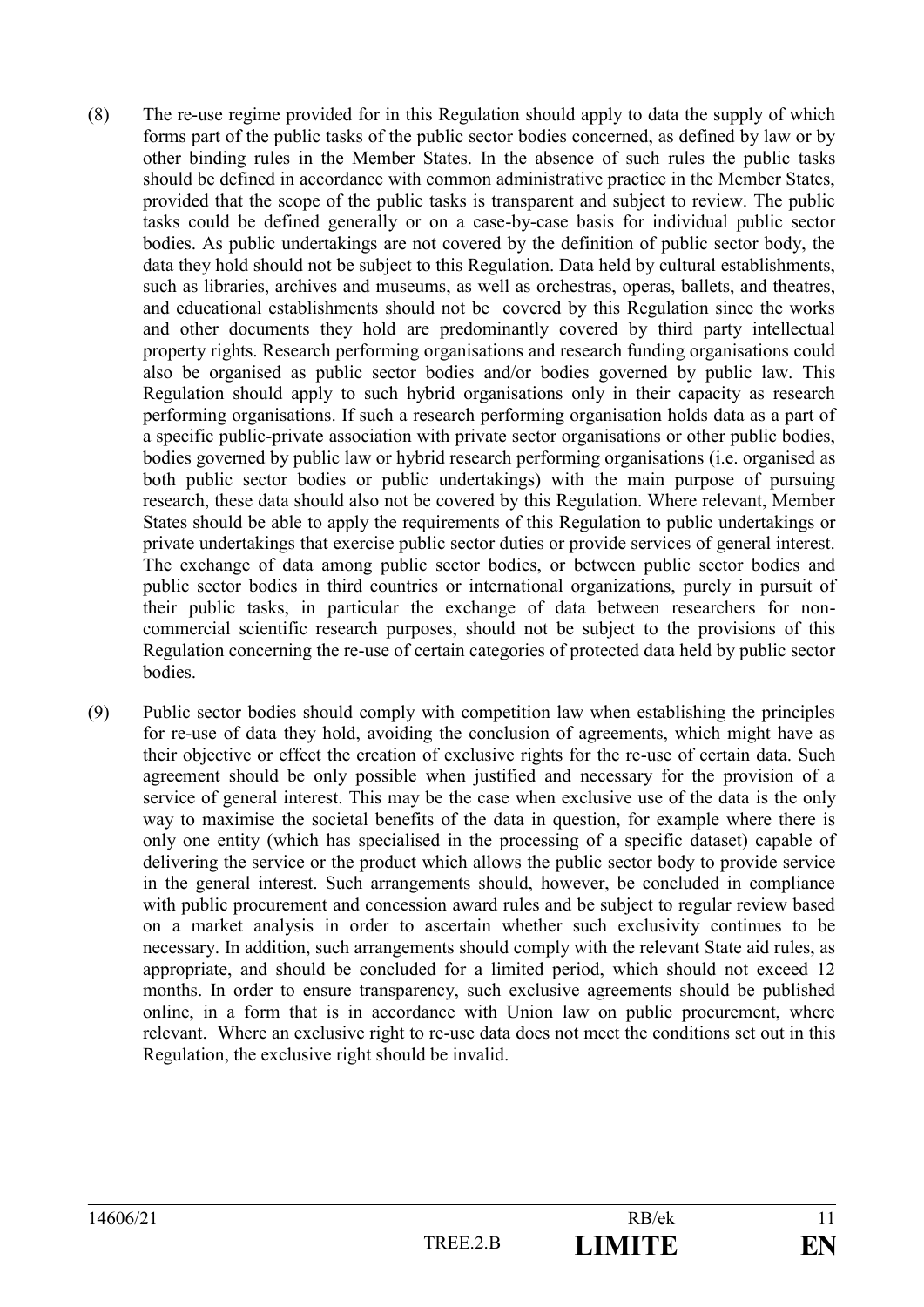- (10) Prohibited exclusive agreements and other practices or arrangements pertaining to the re-use of data held by public sector bodies which do not expressly grant exclusive rights but which can reasonably be expected to restrict the availability of data for re-use that have been concluded or have been already in place before the entry into force of this Regulation should not be renewed after the expiration of their term. In the case of indefinite or longer-term agreements, they should be terminated within thirty months from the date of entry into force of this Regulation.
- (11) Conditions for re-use of protected data that apply to public sector bodies, which are designated as competent under national law to allow re-use, and which should be without prejudice to rights or obligations concerning access to such data, should be laid down. Those conditions should be non-discriminatory, transparent, proportionate and objectively justified, while not restricting competition, with a specific focus on promoting access to such data by SMEs and start-ups. The conditions for reuse should be designed in a manner promoting scientific research. e.g. privileging scientific research should as a rule be considered nondiscriminatory. Public sector bodies allowing re-use should have in place the technical means necessary to ensure the protection of rights and interests of third parties and should be empowered to request the necessary information from the re-user. Conditions attached to the re-use of data should be limited to what is necessary to preserve the rights and interests of others in the data and the integrity of the information technology and communication systems of the public sector bodies. Public sector bodies should apply conditions which best serve the interests of the re-user without leading to a disproportionate burden for the public sector. Conditions should be designed to ensure effective safeguards with regard to the protection of personal data. Before its transmission, personal data should be anonymised, so as to not allow the identification of the data subjects, or data containing commercially confidential information modified in such a way that no confidential information is disclosed. Where provision of anonymised or modified data would not respond to the needs of the re-user, and where any requirements of completing a data protection impact assessment and consulting the supervisory authority pursuant to Articles 35 and 36 of Regulation (EU) 2016/679 have been fulfilled and the risks for the rights and interests of data subjects have been found to be minimal, on-premise or remote re-use of the data within a secure processing environment could be permitted. This could be a suitable arrangement for the reuse of pseudonymised data. Data analyses in such secure processing environments should be supervised by the public sector body, so as to protect the rights and interests of others. In particular, personal data should only be transmitted for re-use to a third party where a legal basis under data protection legislation allows such transmission. Non-personal data should only be transmitted when there is no reason to believe that the combination of non-personal data sets would lead to the identification of data subjects. This should also apply to pseudonymised data which remain personal data within the meaning of Regulation (EU) 2016/679. In the event of reidentification of data subjects, the obligation to notify such a data breach to the public sector body should apply in addition to the obligation to notify such a data breach to a supervisory authority and to the data subject in accordance with Regulation (EU) 2016/679. The public sector bodies, where relevant, should facilitate the re-use of data on the basis of consent of data subjects or permissions of legal persons on the re-use of data pertaining to them through adequate technical means. In this respect, the public sector body should make best efforts to provide assistance to potential re-users in seeking such consent by establishing technical mechanisms that permit transmitting requests for consent from re-users, where practically feasible. No contact information should be given that allows re-users to contact data subjects or data holders directly. When transmitting the request to consent, the public sector body should ensure that the data subject is clearly informed of the possibility to refuse to give consent.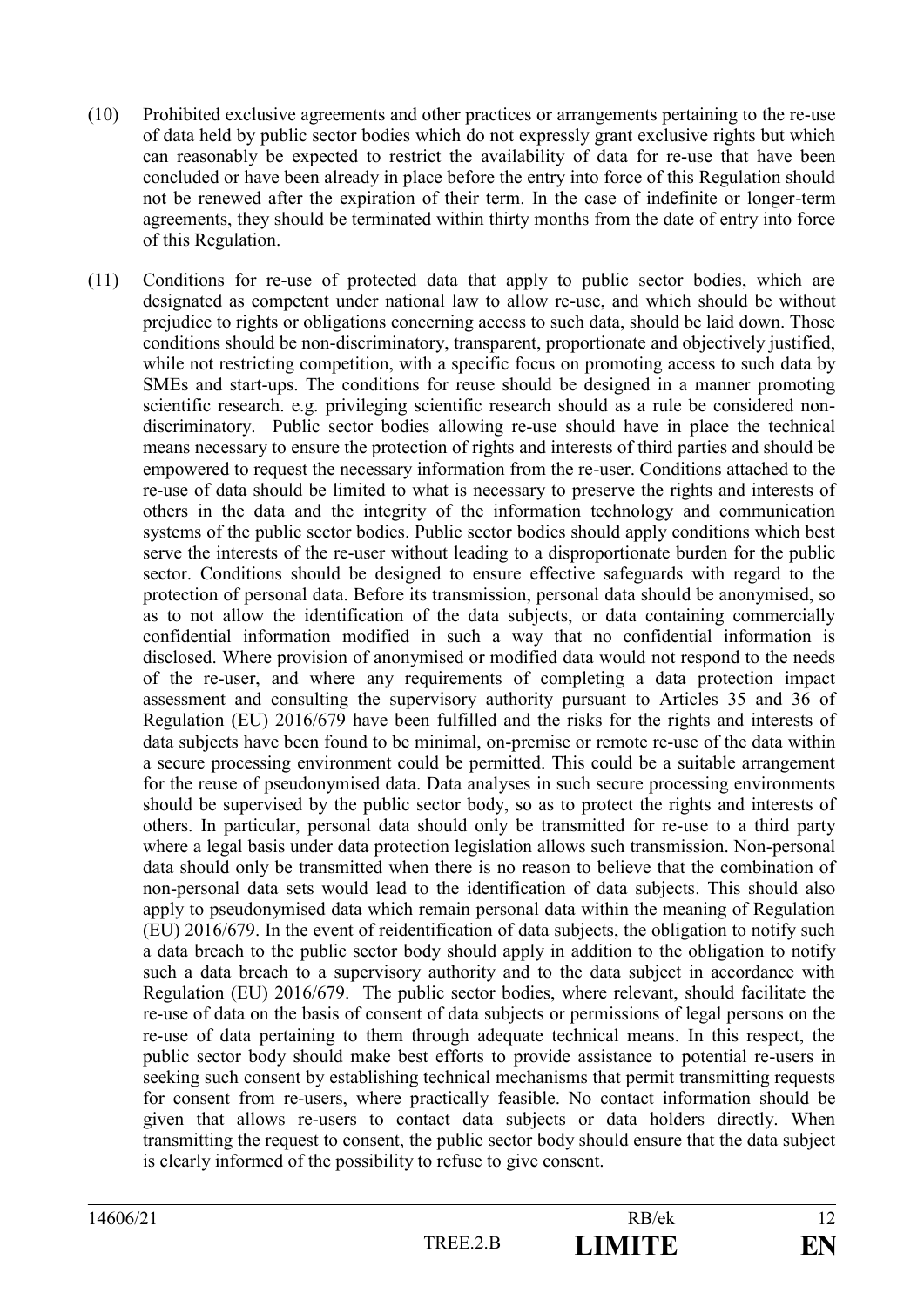- (12) The intellectual property rights of third parties should not be affected by this Regulation. This Regulation should neither affect the existence or ownership of intellectual property rights of public sector bodies, nor should it limit the exercise of these rights in any way. The obligations imposed in accordance with this Regulation should apply only insofar as they are compatible with international agreements on the protection of intellectual property rights, in particular the Berne Convention for the Protection of Literary and Artistic Works (Berne Convention), the Agreement on Trade-Related Aspects of Intellectual Property Rights (TRIPS Agreement) and the WIPO Copyright Treaty (WCT) and Union or national law governing intellectual property. Public sector bodies should, however, exercise their copyright in a way that facilitates re-use.
- (13) Data subject to intellectual property rights as well as trade secrets should only be transmitted to a third party where such transmission is lawful by virtue of Union or national law or with the agreement of the right holder. Where public sector bodies are holders of the right provided for in Article 7(1) of Directive 96/9/EC of the European Parliament and of the Council<sup>26</sup> they should not exercise that right in order to prevent the re-use of data or to restrict re-use beyond the limits set by this Regulation.
- (14) Companies and data subjects should be able to trust that the re-use of certain categories of protected data, which are held by the public sector, will take place in a manner that respects their rights and interests. Additional safeguards should thus be put in place for situations in which the re-use of such public sector data is taking place on the basis of a processing of the data outside the public sector. Such an additional safeguard could be found in the requirement that public sector bodies should ensure that the rights and interests of natural and legal persons are fully protected (in particular with regard to personal data, commercially sensitive data and intellectual property rights) in all cases including when such data is transferred to third countries. Public sector bodies should not permit re-use of information stored in e-health applications by insurance companies or any other service provider for the purpose of discriminating in the setting of prices, as this would run counter to the fundamental right of access to health.
- (15) Furthermore, in order to preserve fair competition and an open market economy it is of the utmost importance to safeguard protected data of non-personal nature, in particular trade secrets, but also non-personal data representing content protected by intellectual property rights from unlawful access that may lead to IP theft or industrial espionage. In order to ensure the protection of rights or interests of data holders, non-personal data which is to be protected from unlawful or unauthorised access under Union or national law, and which is held by public sector bodies, can be transferred to third-countries only when appropriate safeguards for the use of data are provided. Such appropriate safeguards should include the public sector body only transmitting protected data to a re-user, if the re-user undertakes obligations in the interest of the protection of the data. The re-user that intends to transfer the data to such third country should commit to comply with the obligations laid out in this Regulation even after the data has been transferred to the third country. To ensure the proper enforcement of such obligations, the re-user should also accept the jurisdiction of the Member State of the public sector body that allowed the re-use for the judicial settlement of disputes. In order to ensure uniform conditions for the implementation of this Regulation, implementing powers should be conferred on the Commission to establish model contractual clauses for the transfer by re-users of non-personal data to a third country.

<sup>1</sup> <sup>26</sup> Directive 96/9/EC of the European Parliament and of the Council of 11 March 1996 on the legal protection of databases, (OJ L 77, 27.3.1996, p. 20).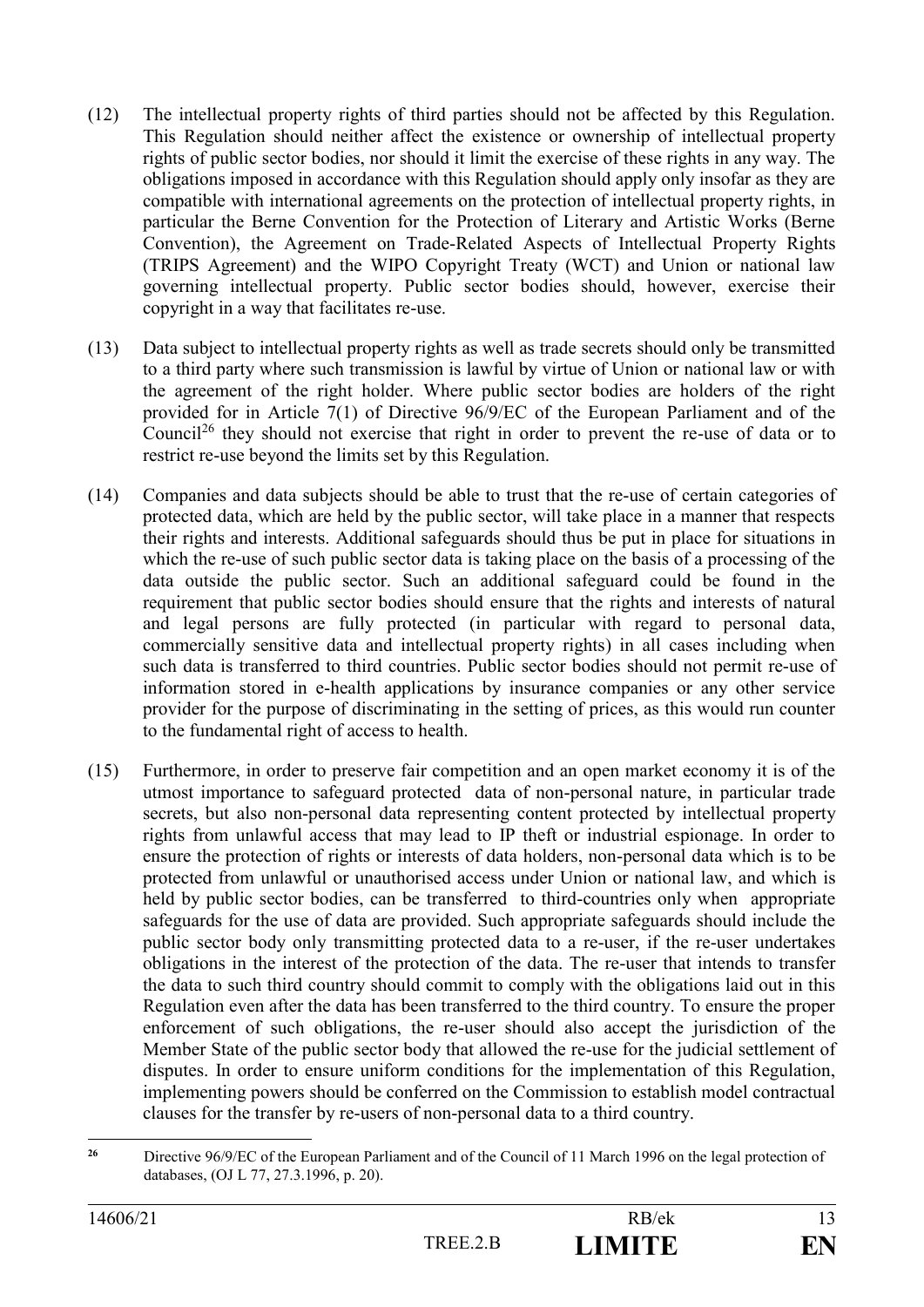- (16) Appropriate safeguards should also be considered to be implemented when in that thirdcountry there are equivalent measures in place which ensure that non-personal data benefits from a level of protection similar to that applicable by means of Union law in particular as regards the protection of trade secrets and the protection of intellectual property rights. To that end, the Commission may adopt implementing acts, when justified by a substantial number of requests, across the Union, concerning the re-use of non-personal data in specific third countries, that declare that a third country provides a level of protection that is essentially equivalent to those provided by Union or national law. The Commission should assess the necessity of the adoption of such implementing acts based on the information provided by the Member States through the European Data Innovation Board. Such implementing acts would reassure public sector bodies that re-use of publicly held data in the concerned third-country would not compromise the protected nature of the data. The assessment of the level of protection afforded in such third-country should, in particular, take into consideration the relevant legislation, both general and sectoral, including on public security, defence, national security and criminal law concerning the access to and protection of non-personal data, any access by the public authorities of that third country to the data transferred, the existence and effective functioning of one or more independent supervisory authorities in the third country with responsibility for ensuring and enforcing compliance with the legal regime ensuring access to such data, or the third countries' international commitments regarding the protection of data the third country concerned has entered into, or other obligations arising from legally binding conventions or instruments as well as from its participation in multilateral or regional systems. The existence of effective legal remedies for data holders, public sector bodies or data intermediation service providers in the third country concerned is of particular importance in the context of the transfer of non-personal data to that third country. Such safeguards should therefore include the availability of enforceable rights and of effective legal remedies. Such implementing acts are without prejudice to any legal obligation or contractual arrangements already undertaken by a re-user in the interest of the protection of non-personal data, in particular industrial data, and to the public sector bodies' right to oblige re-users to comply with conditions for re-use, in accordance with this Regulation.
- (17) Some third countries adopt laws, regulations and other legal acts which aim at directly transferring or providing governmental access to non-personal data in the Union under the control of natural and legal persons under the jurisdiction of the Member States. Judgments of courts or tribunals or decisions of administrative authorities in third countries requiring such transfer or access to non-personal data should be enforceable when based on an international agreement, such as a mutual legal assistance treaty, in force between the requesting third country and the Union or a Member State. In some cases, situations may arise where the obligation to transfer or provide access to non-personal data arising from a third country law conflicts with a competing obligation to protect such data under Union or national law, in particular as regards the protection of fundamental rights of the individual or the fundamental interests of a Member State related to national security or defence, as well as the protection of commercially sensitive data and the protection of intellectual property rights, and including its contractual undertakings regarding confidentiality in accordance with such law. In the absence of international agreements regulating such matters, transfer or access should only be allowed if, in particular it has been verified that the third-country's legal system requires the reasons and proportionality of the decision to be set out, that the court order or the decision is specific in character, and that the reasoned objection of the addressee is subject to a review by a competent court in the third country, which is empowered to take duly into account the relevant legal interests of the provider of such data.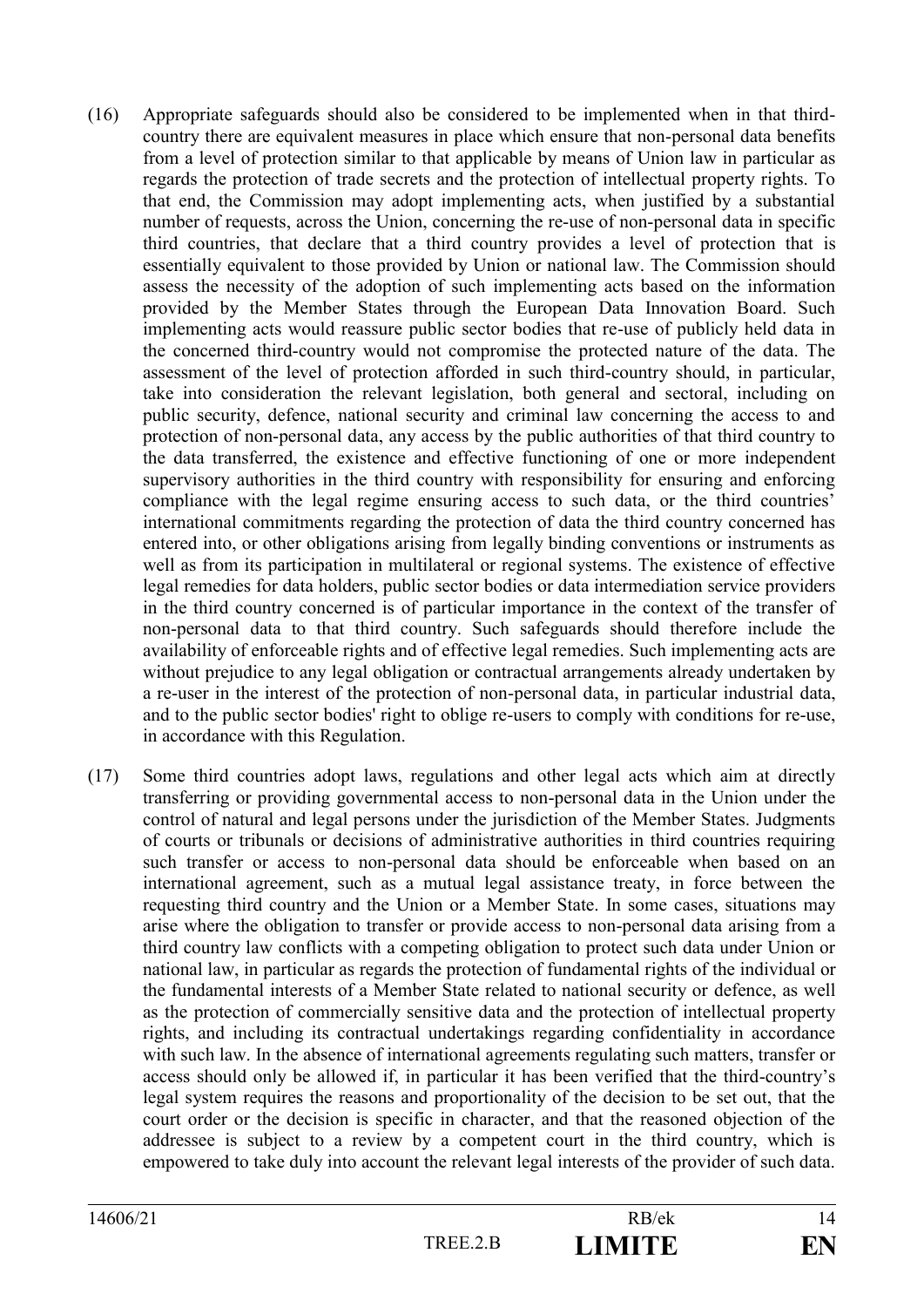Moreover, public sector bodies, natural or legal persons to which the right to re-use data was granted, data intermediation service providers and entities entered in the register of recognised data altruism organisations should ensure, when signing contractual agreements with other private parties, that non-personal data held in the Union are only accessed in or transferred to third countries in compliance with the law of the Union or the law of the relevant Member State.

- (18a) To foster further trust in the data economy of the Union, it is essential that the safeguards in relation to Union citizens, the public sector and businesses that ensure that control over their strategic and sensitive data are implemented and that Union law, values and standards are upheld in terms of , but not limited to, security, data protection and consumer protection. In order to prevent unlawful access to non-personal data, public sector bodies, natural or legal persons to which the right to re-use data was granted, data intermediation service providers and entities entered in a national register of recognised data altruism organisations should take all reasonable measures to prevent access to the systems where non-personal data is stored, including encryption of data or corporate policies. To these ends, it has to be ensured that public sector bodies, natural or legal persons to which the right to re-use data was granted, data intermediation service providers and entities entered in the register of recognized data altruism organisations should adhere to all relevant technical standards, codes of conduct and certifications at Union level.
- (19) In order to build trust in re-use mechanisms, it may be necessary to attach stricter conditions for certain types of non-personal data that may be identified as highly sensitive in future specific Union acts adopted in accordance with a legislative procedure, as regards the transfer to third countries, if such transfer could jeopardise public policy objectives, in line with international commitments. For example, in the health domain, certain datasets held by actors in the public health system, such as public hospitals, could be identified as highly sensitive health data. Other relevant sectors could be transport, energy, environment and finance. In order to ensure harmonised practices across the Union, such types of highly sensitive non-personal public data should be defined by Union law, for example in the context of the European Health Data Space or other sectoral legislation. The conditions attached to the transfer of such data to third countries should be laid down in delegated acts. Conditions should be proportionate, non-discriminatory and necessary to protect legitimate public policy objectives identified, such as the protection of public health, safety, the environment, public morals, consumer protection, privacy and personal data protection. The conditions should correspond to the risks identified in relation to the sensitivity of such data, including in terms of the risk of the re-identification of individuals. These conditions could include terms applicable for the transfer or technical arrangements, such as the requirement of using a secure processing environment, limitations as regards the re-use of data in thirdcountries or categories of persons which are entitled to transfer such data to third countries or who can access the data in the third country. In exceptional cases they could also include restrictions on transfer of the data to third countries to protect the public interest.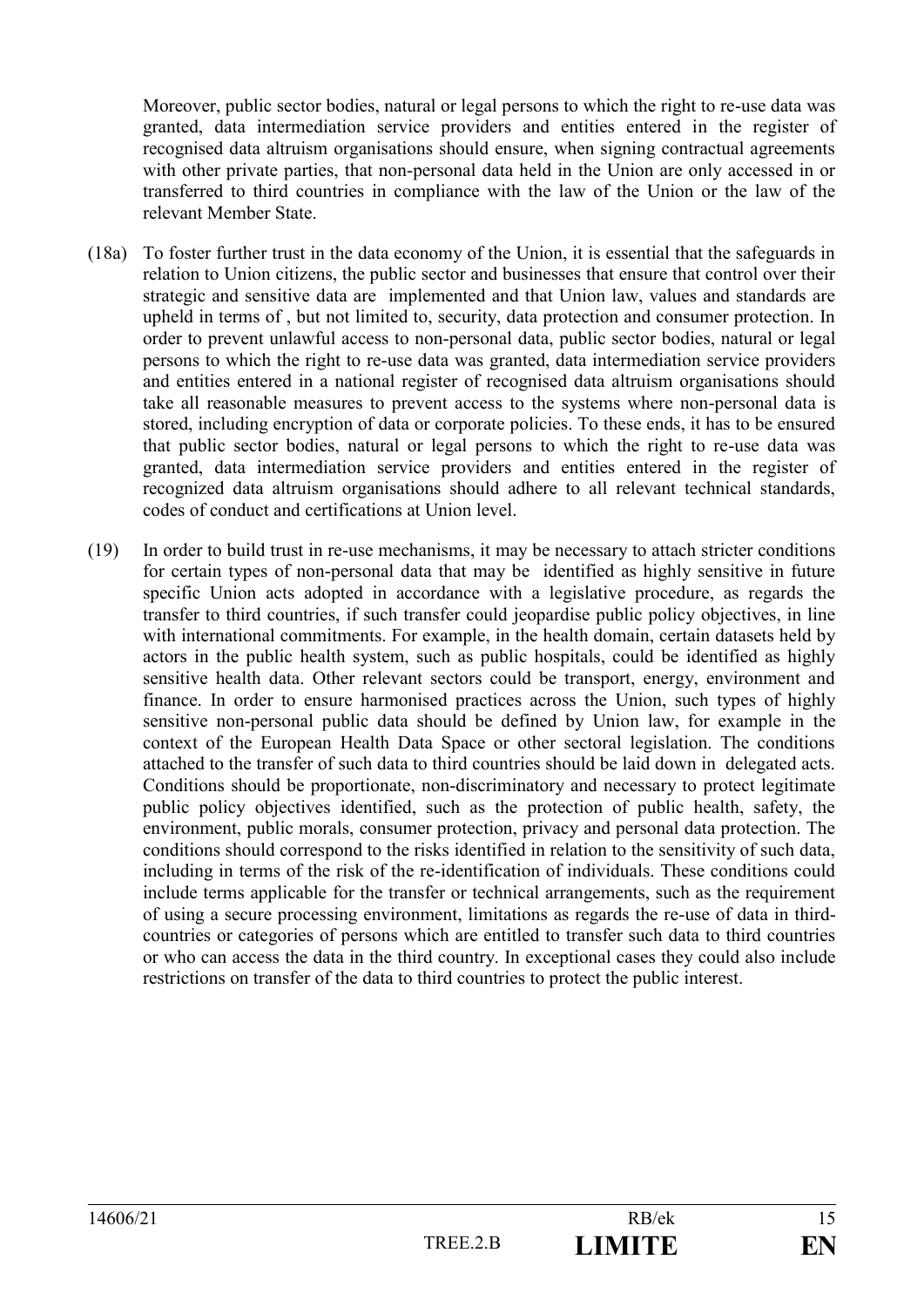- (20) Public sector bodies should be able to charge fees for the re-use of data but should also be able to decide to allow re-use at lower or no cost, for example for certain categories of reuses such as non-commercial re-use or scientific research purposes, or re-use by SMEs and start-ups, civil society and educational establishments, so as to incentivise such re-use in order to stimulate research and innovation and support companies that are an important source of innovation and typically find it more difficult to collect relevant data themselves, in line with State aid rules. In this specific context, scientific research purposes should be understood to include any type of research related purpose regardless of the organizational or financial structure of the research institution in question, with the exception of research that is being conducted by a company aiming at the development, enhancement or optimisation of products or services. Such fees should be proportionate to the costs incurred, transparent, published online non-discriminatory and should not restrict competition. A list of categories of re-users to which a discounted fee or no charge applies, together with the criteria used to establish that list, should be made public.
- (21) In order to incentivise the re-use of these categories of data, Member States should establish a single information point to act as an interface for re-users that seek to re-use such data held by the public sector bodies. It should have a cross-sector remit, and should complement, if necessary, arrangements at the sectoral level. The single information point should be able to rely on automated means when transmitting enquiries or requests for the re-use. Sufficient human oversight should be ensured in the transmission process. Already existing practical arrangements such as Open Data Portals could be used for this purpose. It should have an asset list containing all available data sources, including, where relevant, those available at sectoral, regional and local information points, with relevant information describing the data. In addition, Member States should designate, establish or facilitate the establishment of competent bodies to support the activities of public sector bodies allowing re-use of certain categories of protected data. Their tasks may include granting access to data, where mandated in sectoral Union or Member States legislation. Those competent bodies should provide support to public sector bodies with state-of-the-art techniques, including how to best structure and store data to make data easily accessible, in particular through application programming interfaces, as well as interoperable, transferable and searchable, taking into account best practices for data processing, as well as any existing regulatory and technical standards and secure data processing environments, which allow data analysis in a manner that preserves the privacy of the information and act in accordance with the instructions received from the public sector body. Such support structure could support the data subjects and data holders with management of the consent or permission to re-use, including consent to certain areas of scientific research when in keeping with recognised ethical standards for scientific research. The competent bodies should not have a supervisory function, which is reserved for supervisory authorities under Regulation (EU) 2016/679. Without prejudice to the supervisory powers of data protection authorities, data processing should be performed under the responsibility of the public sector body responsible for the register containing the data, who remains a data controller within the meaning of Regulation (EU) 2016/679 insofar as personal data are concerned. Member States may have in place one or several competent bodies, which could act in different sectors. Internal services of public sector bodies could act as competent bodies. A competent body can be a public sector body supporting other public sector bodies in allowing re-use of data, where relevant, or a public sector body allowing re-use itself. Supporting other public sector bodies entails informing them, upon request, about best practices on how to fulfil the requirements established by this Regulation such as the technical means to make a secure processing environment available or the technical means to ensure privacy and confidentiality when providing access to data within the scope of this Regulation.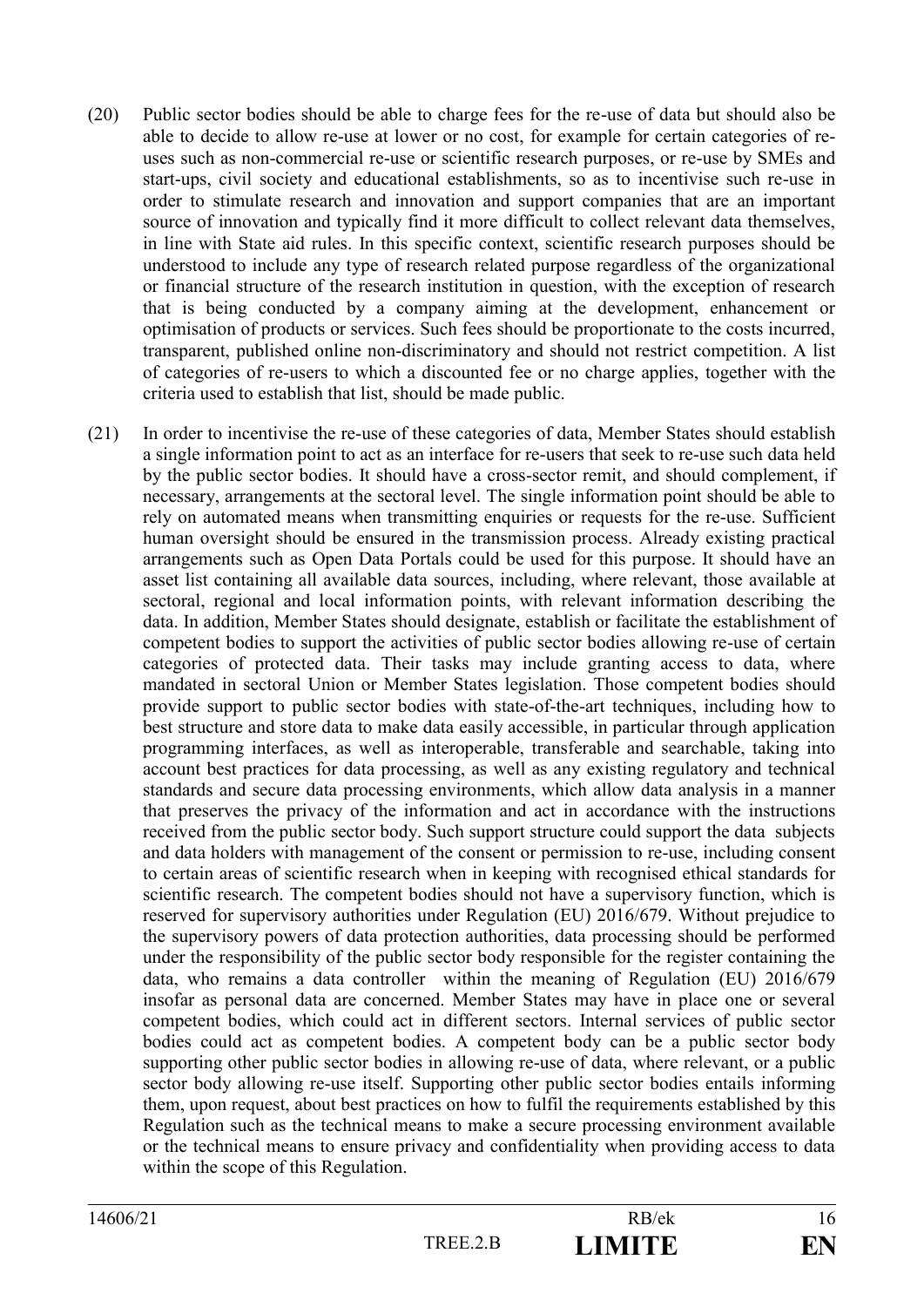- (22) Data intermediation services are expected to play a key role in the data economy, in particular in supporting and promoting voluntary data sharing practices between companies or facilitating data sharing obligations set by Union or national law. They could become a tool to facilitate the exchange of substantial amounts of relevant data. Providers of data intermediation services, which can also include public sector bodies, offering services that connect the different actors, have the potential to contribute to the efficient pooling of data as well as to the facilitation of bilateral data sharing. Specialised data intermediation services that are independent from both data subjects and data holders, and from data users, could have a facilitating role in the emergence of new data-driven ecosystems independent from any player with a significant degree of market power, while allowing nondiscriminatory access to the data economy for actors of all sizes, in particular SMEs and start-ups with limited financial, legal or administrative means. This will be particularly important in the context of the establishment of common European data spaces, meaning purpose- or sector-specific or cross-sectoral interoperable frameworks of common standards and practices to share or jointly process data for, inter alia, development of new products and services, scientific research or civil society initiatives. Data intermediation services could include inter alia bilateral or multilateral sharing of data or the creation of platforms or databases enabling the sharing or joint use of data, as well as the establishment of specific infrastructure for the interconnection of data holders, data subjects and data users.
- (22a) This Regulation should cover services which aim at the establishment of commercial relationships for the purpose of data sharing between an undetermined number of data subjects and data holders, on the one hand, and data users on the other hand, through technical, legal or other means, including for the exercise of data subjects' rights in relation to personal data. Where businesses and other actors offer multiple data-related services, only the activities which directly concern the provision of data intermediation services are covered by this Regulation. The provision of cloud storage, analytics or of data sharing software, the provision of web browsers or browser plug-ins, or an email service should not be considered data intermediation services in the sense of this Regulation, as long as such services only provide technical tools for data subjects or data holders to share data with others, but are neither used for aiming to establish a commercial relationship between data holders and data users, nor allow the provider to acquire information on the establishment of commercial relationships for the purpose of data sharing, through the provision of such services. Examples of data intermediation services would include, inter alia, data marketplaces on which companies could make available data to others, orchestrators of data sharing ecosystems that are open to all interested parties, for instance in the context of common European data spaces, as well as data pools established jointly by several legal or natural persons with the intention to license the use of such pool to all interested parties in a manner that all participants contributing to the pool would receive a reward for their contribution to the pool. This would exclude value-added data services, that obtain data from data holders, aggregate, enrich or transform the data for the purpose of adding substantial value to it and license the use of the resulting data to data users, without establishing a commercial relationship between data holders and data users. This would also exclude data intermediation services, exclusively used by one data holder in order to enable the use of data they hold, or used by multiple legal entities in a closed group, including supplier or customer relationships or contractually-defined collaborations, in particular those that have as a main objective the ensuring of functionalities of objects and devices connected to the internet-of-things.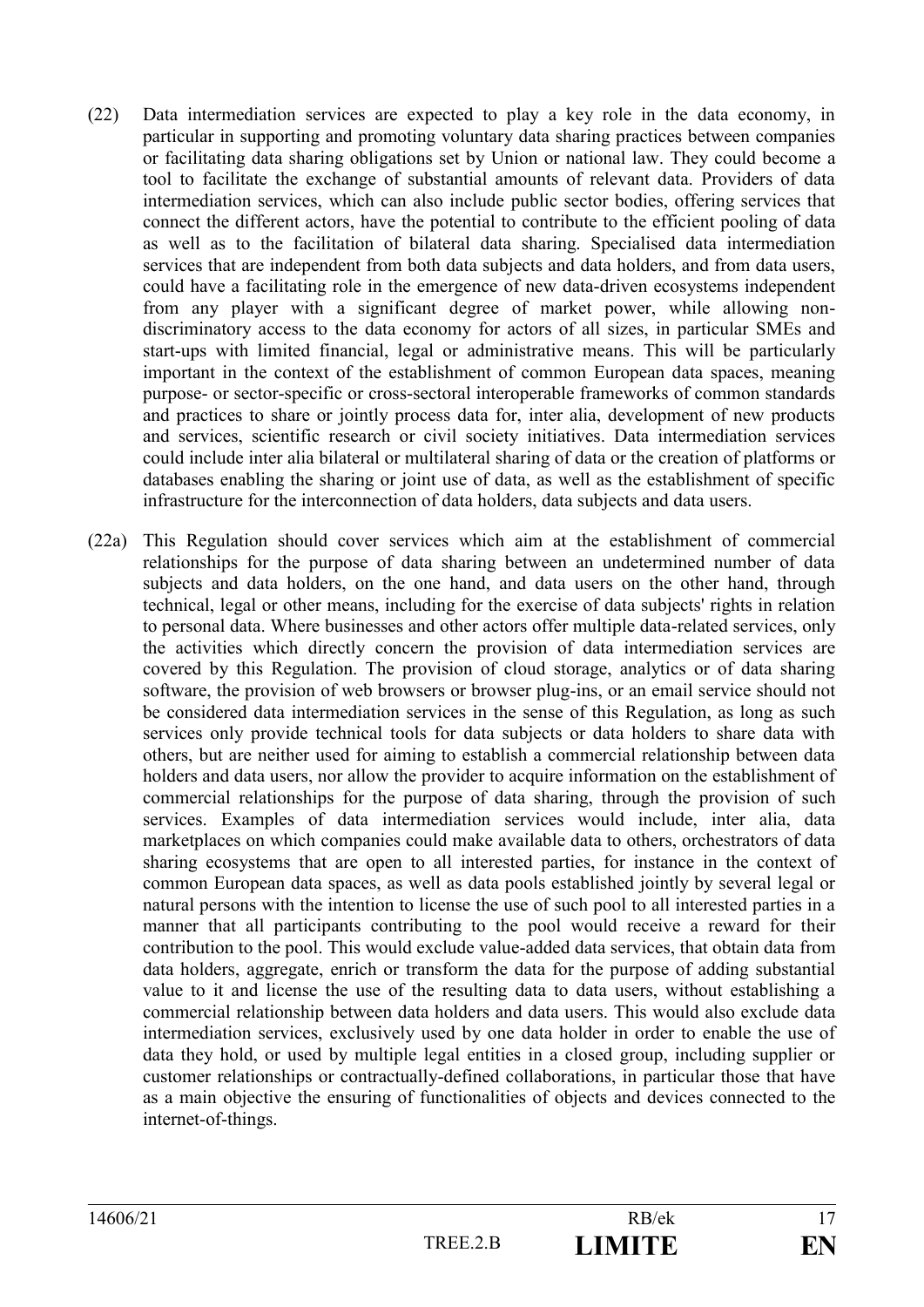- (22b) Services that focus on the intermediation of copyright-protected content, such as online content sharing service providers in the meaning of Article 2(6) of Directive (EU) 2019/790 should not be covered by this Regulation. 'Consolidated tape providers' as defined in Article 4 (1) point 53 of Directive 2014/65/EU of the European Parliament and of the Council<sup>27</sup> fall outside the scope of the definition of data intermediation services. Additionally, 'account information service providers' as defined in Article 4 point 19 of Directive (EU) 2015/2366 of the European Parliament and of the Council<sup>28</sup> should not be considered as data intermediation service providers for the purposes of this Regulation. This Regulation should also not apply to services established by the public sector in order to facilitate either the reuse of protected data held by different public sector bodies in accordance with Chapter II of this Regulation or any other data, insofar as they do not aim to establish commercial relationships. Data altruism organisations regulated by Chapter IV of this Regulation should not be considered offering data intermediation services, as long as they do not establish a commercial relationship between potential data users, on the one hand, and data subjects and data holders who make data available on altruistic motives, on the other hand. Other services that do not aim to establish commercial relationships, such as repositories aimed at enabling re-use of scientific research data in accordance with Open Access principles should not be considered data intermediation services in the sense of this Regulation.
- (23) A specific category of data intermediation services includes providers of services that offer their services to data subjects within the meaning of Regulation (EU) 2016/679. Such providers seek to enhance individual agency, and in particular the individuals' control over the data relating to them. They would assist individuals in exercising their rights under Regulation (EU) 2016/679, in particular giving and withdrawing their consent to data processing, the right of access to their own data, the right to the rectification of inaccurate personal data, the right of erasure or right 'to be forgotten', the right to restrict processing and the data portability right, which allows data subjects to move their personal data from one controller to the other. In this context, it is important that their business model ensures that there are no misaligned incentives that encourage individuals to use such services to make more data relating to them available for processing than what is in the individuals' own interest. This could include advising individuals on uses of their data they could allow and making due diligence checks on data users before allowing them to contact data subjects, in order to avoid fraudulent practices. In certain situations, it could be desirable to collate actual data within a personal data storage space, or 'personal data space' so that processing can happen within that space without personal data being transmitted to third parties in order to maximise the protection of personal data and privacy. Such 'personal data spaces' may contain static personal data such as name, address or date of birth as well as dynamic data that an individual generates e.g. through the use of an online service or an object connected to the Internet-of-Things. They may also be used to store verified identity information (passport number, social security information) as well as proof of personal attributes (e.g. driving licence, diplomas or bank account information).

 $27$ **<sup>27</sup>** Directive 2014/65/EU of the European Parliament and of the Council of 15 May 2014 on markets in financial instruments and amending Directive 2002/92/EC and Directive 2011/61/EU, (OJ L 173, 12.6.2014, p. 349).

<sup>&</sup>lt;sup>28</sup> Directive (EU) 2015/2366 of the European Parliament and of the Council of 25 November 2015 on payment services in the internal market, amending Directives 2002/65/EC, 2009/110/EC and 2013/36/EU and Regulation (EU) No 1093/2010, and repealing Directive 2007/64/EC, (OJ L 337, 23.12.2015, p. 35)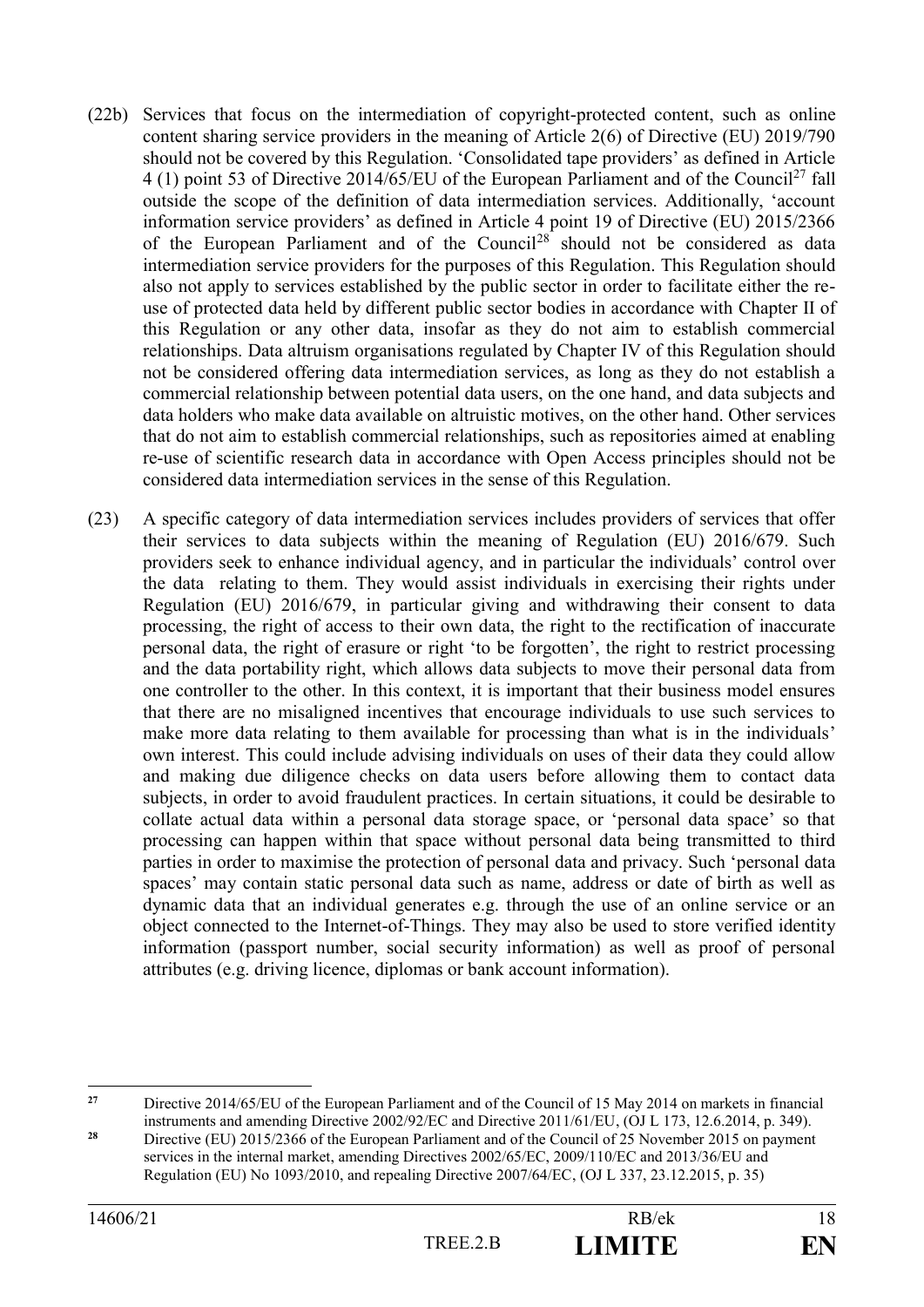- (24) Data cooperatives seek to achieve a number of objectives, in particular to strengthen the position of individuals in making informed choices before consenting to data use, influencing the terms and conditions of data user organisations attached to data use in a manner that gives better choices to the individual members of the group or potentially finding solutions to conflicting positions of individual members of a group on how data can be used when such data relates to several data subjects within that group. In this context it is important to acknowledge that the rights under Regulation (EU) 2016/679 are personal rights of the data subject and that data subjects cannot waive such rights. Data cooperatives could also provide a useful means for one-person companies and SMEs that in terms of knowledge of data sharing, are often comparable to individuals.
- (25) In order to increase trust in such data intermediation services, in particular related to the use of data and the compliance with the conditions imposed by data subjects and data holders, it is necessary to create a Union-level regulatory framework, which sets out highly harmonised requirements related to the trustworthy provision of such data intermediation services, and which is implemented by the national competent authorities. This will contribute to ensuring that data subjects and data holders, as well as data users, have better control over the access to and use of their data, in accordance with Union law. The Commission could also encourage and facilitate the development of codes of conduct at Union level, involving relevant stakeholders, in particular on interoperability. Both in situations where data sharing occurs in a business-to-business context and where it occurs in a business-to-consumer context, data intermediation service providers should offer a novel, 'European' way of data governance, by providing a separation in the data economy between data provision, intermediation and use. Providers of data intermediation services could also make available specific technical infrastructure for the interconnection of data subjects and data holders with data users. In that regard, it is of particular importance to shape that infrastructure in such a way that SMEs and start-ups encounter no technical or other barriers to their participation in the data economy. Data intermediation service providers should be allowed to offer additional specific tools and services to data holders or data subjects for the specific purpose of facilitating the exchange of data, such as temporary storage, curation, conversion, anonymisation, pseudonymisation; those tools and services should be used only at the explicit request or approval of the data holder or data subject and third-party tools offered in that context should not use data for other purposes. At the same time, providers of data intermediation services should be allowed to make adaptations to the data exchanged, in order to improve the usability of the data by the data user, where the data user so desires, or improve interoperability such as to convert it into specific formats.
- (25a) Providers of data intermediation services which meet the requirements laid down in this Regulation should be able to use the title 'providers of data intermediation services recognised in the Union'. In order to assist data subjects and legal entities to easily identify, and thereby increase their trust in, providers of data intermediation services recognised in the Union, a common logo that is recognisable throughout the Union should be established. In order to ensure uniform conditions for the application of that logo, implementing powers should be conferred on the Commission to establish a design for that common logo.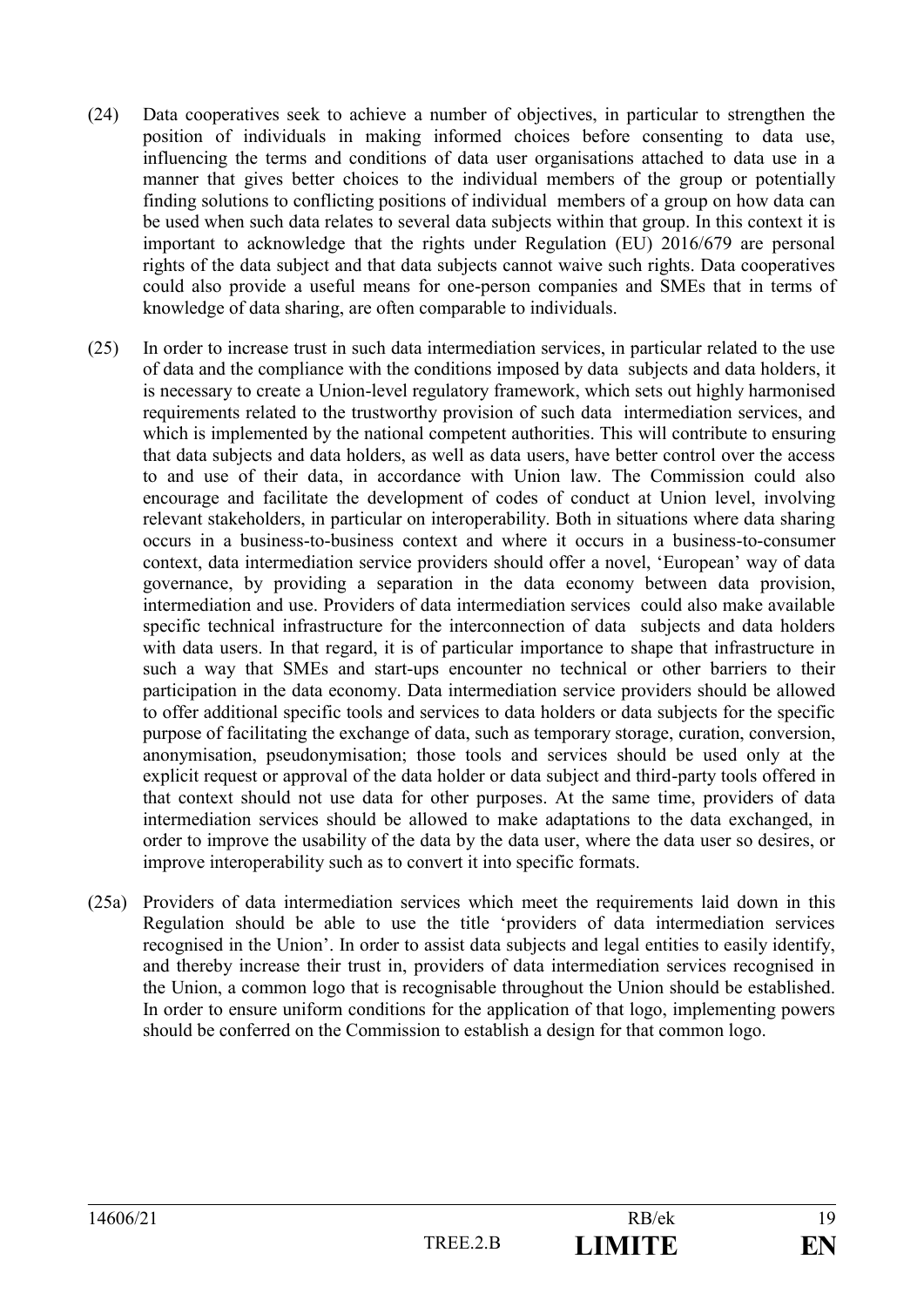- (26) It is important to enable a competitive environment for data sharing. A key element to bring trust and more control for data holders, data subjects and data users in data intermediation services is the neutrality of providers of data intermediation services as regards the data exchanged between data holders or data subjects and data users. It is therefore necessary that providers of data intermediation services act only as intermediaries in the transactions, and do not use the data exchanged for any other purpose. The pricing and terms of data intermediation services should not be made dependent on whether or to what extent a potential data holder or data user is using other services, including storage, analytics, artificial intelligence or other data-based applications, provided by the same provider or a related entity. This will also require structural separation between the data intermediation service and any other services provided, so as to avoid issues of conflict of interest. This means that the data intermediation service should be provided through a legal person that is separate from the other activities of that provider of data intermediation services. As an exception to this, the data intermediation service providers should be able to use the data provided by the data holder for the improvement of their data intermediation services. Providers of data intermediation services should be able to put at the disposal of data holders, data subjects or data users their own or third-party tools for the purpose of facilitating the exchange of data, for example tools for the conversion or curation of data only at the explicit request or approval of the data subject or data holder. The third-party tools offered in that context shall not use data for purposes other than those related to data intermediation services. Providers of data intermediation services that intermediate the exchange of data between individuals as data subjects and legal persons as data users should, in addition, bear fiduciary duty towards the individuals, to ensure that they act in the best interest of the data subjects. Questions of liability for all material and immaterial damages and detriments resulting from any conduct of the data intermediation service provider could be addressed in the relevant contract, based on the national liability regimes.
- (26a) Data intermediation service providers should take reasonable measures to ensure interoperability within a sector and between different sectors to ensure the proper functioning of the market. Reasonable measures could include following the existing, commonly-used standards in the sector where the data service provider operates. The European Data Innovation Board should facilitate the emergence of additional industry standards, where necessary. Data intermediation service providers should implement in due time the measures for interoperability between the data intermediation services set out by the European Data Innovation Board.
- (27) In order to ensure the compliance of data intermediation services with the conditions set out in this Regulation, providers of such services should have a place of establishment in the Union. Where a provider of data intermediation services not established in the Union offers services within the Union, it should designate a legal representative. Designation of a legal representative in such cases is necessary, given that such providers of data intermediation services handle personal data as well as commercially confidential data, which necessitates the close monitoring of the compliance of providers of data intermediation services with the conditions laid out in this Regulation. In order to determine whether such a provider of data intermediation services is offering services within the Union, it should be ascertained whether it is apparent that the provider of data intermediation services is planning to offer services to persons in one or more Member States. The mere accessibility in the Union of the website or of an email address and of other contact details of the provider of data intermediation services, or the use of a language generally used in the third country where the provider of data intermediation services is established, should be considered insufficient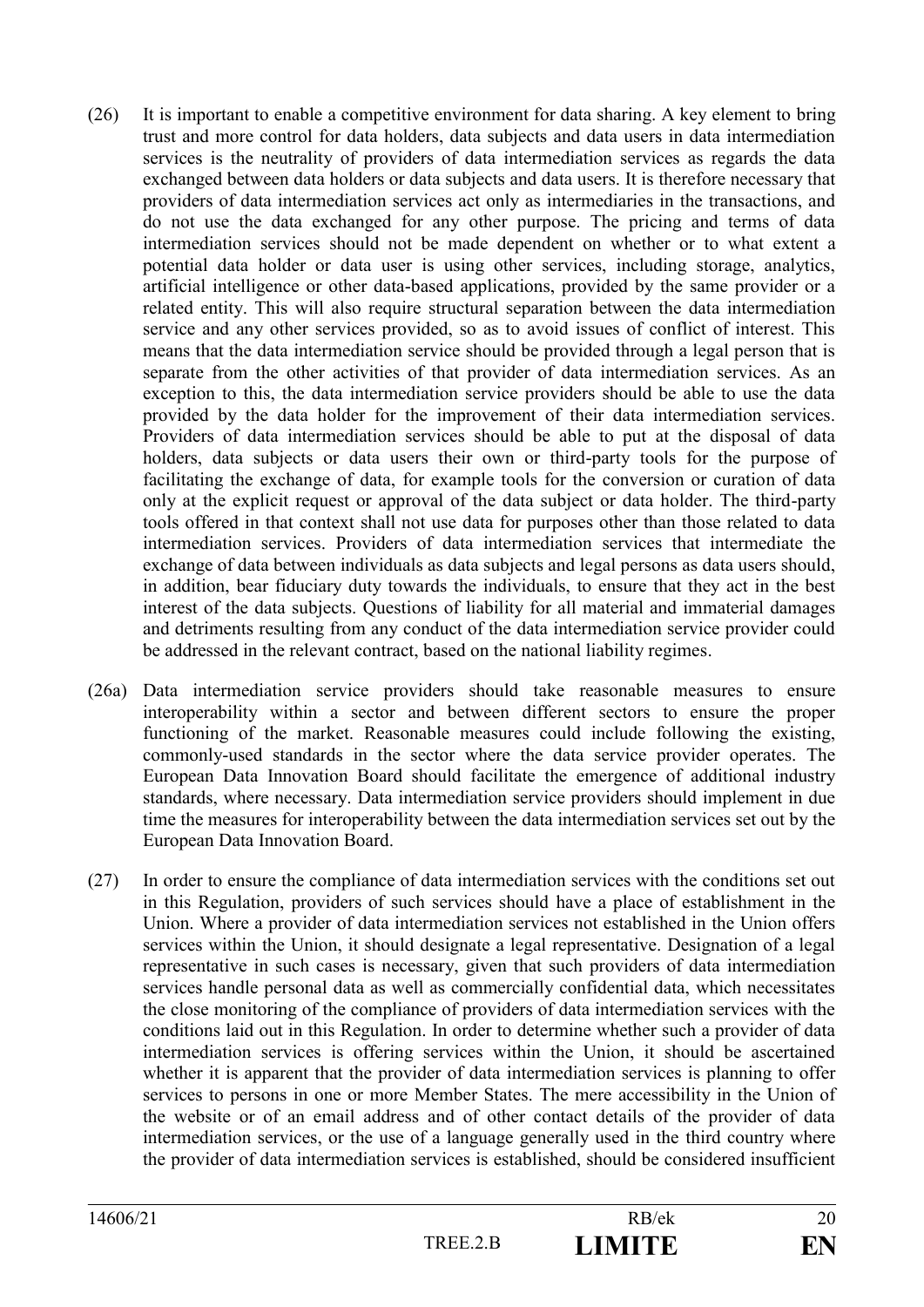to ascertain such an intention. However, factors such as the use of a language or a currency generally used in one or more Member States with the possibility of ordering services in that other language, or the mentioning of users who are in the Union, could make it apparent that the provider of data intermediation services is planning to offer services within the Union. The designated legal representative should act on behalf of the provider of data intermediation services and it should be possible for competent authorities to contact the legal representative, including in the case of an infringement, to initiate enforcement proceeding against a non-compliant provider of data intermediation services not established in the Union. The legal representative should be designated by a written mandate of the provider of data intermediation services to act on the latter's behalf with regard to the latter's obligations under this Regulation.

- (28) This Regulation should be without prejudice to the obligation of providers of data intermediation services to comply with Regulation (EU) 2016/679 and the responsibility of supervisory authorities to ensure compliance with that Regulation. When providers of data intermediation services process personal data, this Regulation does not affect the protection of personal data. Where the data intermediation service providers are data controllers or processors as defined in Regulation (EU) 2016/679 they are bound by the rules of that Regulation.
- (28a) Providers of data intermediation services are expected to have in place procedures and measures to sanction fraudulent or abusive practices in relation to access to data from parties seeking access through their services, including through measures such as the exclusion of data users that breach the terms of service or infringe existing legislation.
- (29) This Regulation should be also without prejudice to the application of competition law. Providers of data intermediation services should also take measures to ensure compliance with competition law and have procedures in place to this effect. This applies in particular in situations where data sharing enables businesses to become aware of market strategies of their actual or potential competitors. Competitively sensitive information typically includes information on customer data, future prices, production costs, quantities, turnovers, sales or capacities.
- (29a) Member States should lay down rules on penalties for the infringements of this Regulation. Those penalties should be effective, proportionate and dissuasive. Large discrepancies between rules on penalties could lead to distortion of competition in the Digital Single Market. Harmonisation of such rules could be of benefit in this regard.
- (30) A notification procedure for data intermediation services should be established in order to ensure a data governance within the Union based on trustworthy exchange of data. The benefits of a trustworthy environment would be best achieved by imposing a number of requirements for the provision of data intermediation services, but without requiring any explicit decision or administrative act by the competent authority for the provision of such services. The notification procedure should not impose undue obstacles for SMEs, start-ups and civil society organisations and follow the principle of non-discrimination.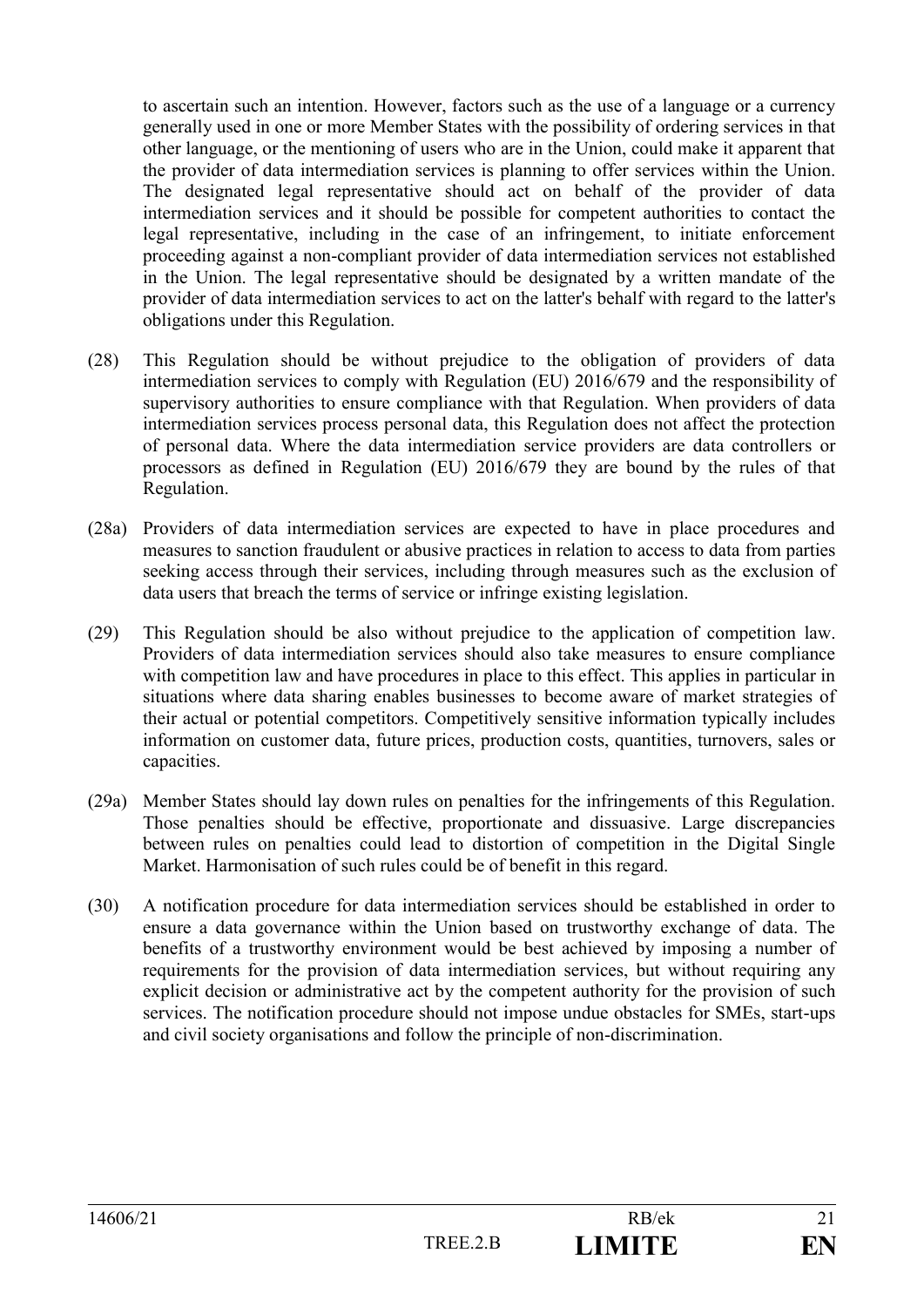- (31) In order to support effective cross-border provision of services, the provider of data intermediation services should be requested to send a notification only to the designated competent authority from the Member State where its main establishment is located or where its legal representative is located. Such a notification should not entail more than a mere declaration of the intention to provide such services and should be completed only by providing the information set out in this Regulation. After the relevant notification the provider of data intermediation services should be able to start operating in other Member States without further notification obligations.
- (32) The main establishment of a provider of data intermediation services in the Union should be the Member State with the place of its central administration in the Union. The main establishment of a provider of data intermediation services in the Union should be determined according to objective criteria and should imply the effective and real exercise of management activities. Activities of a provider of data intermediation services should also be in line with national law of the Member State in which it has its main establishment.
- (33) The competent authorities designated to monitor compliance of data intermediation services with the requirements in this Regulation should be chosen on the basis of their capacity and expertise regarding horizontal or sectoral data sharing, and they should be independent of any provider of data intermediation services as well as transparent and impartial in the exercise of their tasks. Member States should notify the Commission of the identity of the designated competent authorities. The powers and competences of the designated competent authorities should be without prejudice to the powers of the data protection authorities. In particular, for any question requiring an assessment of compliance with Regulation (EU) 2016/679, the competent authority should seek, where relevant, an opinion or decision by the competent supervisory authority established pursuant to that Regulation.
- (34) The notification framework laid down in this Regulation should be without prejudice to specific additional rules for the provision of data intermediation services applicable by means of sector-specific legislation.
- (35) There is a strong potential in the use of data made available voluntarily by data subjects based on their informed consent or, where it concerns non-personal data, made available by legal persons, for objectives of general interest. Such objectives would include healthcare, combating climate change, improving mobility, facilitating the development, production and dissemination of European statistics or improving the provision of public services. Support to scientific research should be considered as well an objective of general interest. This Regulation should aim at contributing to the emergence of pools of data made available on the basis of data altruism that have a sufficient size in order to enable data analytics and machine learning, including across borders in the Union. In order to achieve this objective, Member States could have organizational or technical arrangements in place, which would facilitate data altruism. Such arrangements could include the availability of easily useable tools for data subjects or data holders for giving consent or permission for the altruistic use of their data, the organization of awareness campaigns, or a structured exchange between public authorities on how public policies benefit from data altruism (e.g. improving traffic, public health, combating climate change). In support of this, Member States could also define national policies for data altruism. Data subjects should be able to receive compensation related only to the costs they incur making their data available for objectives of general interest.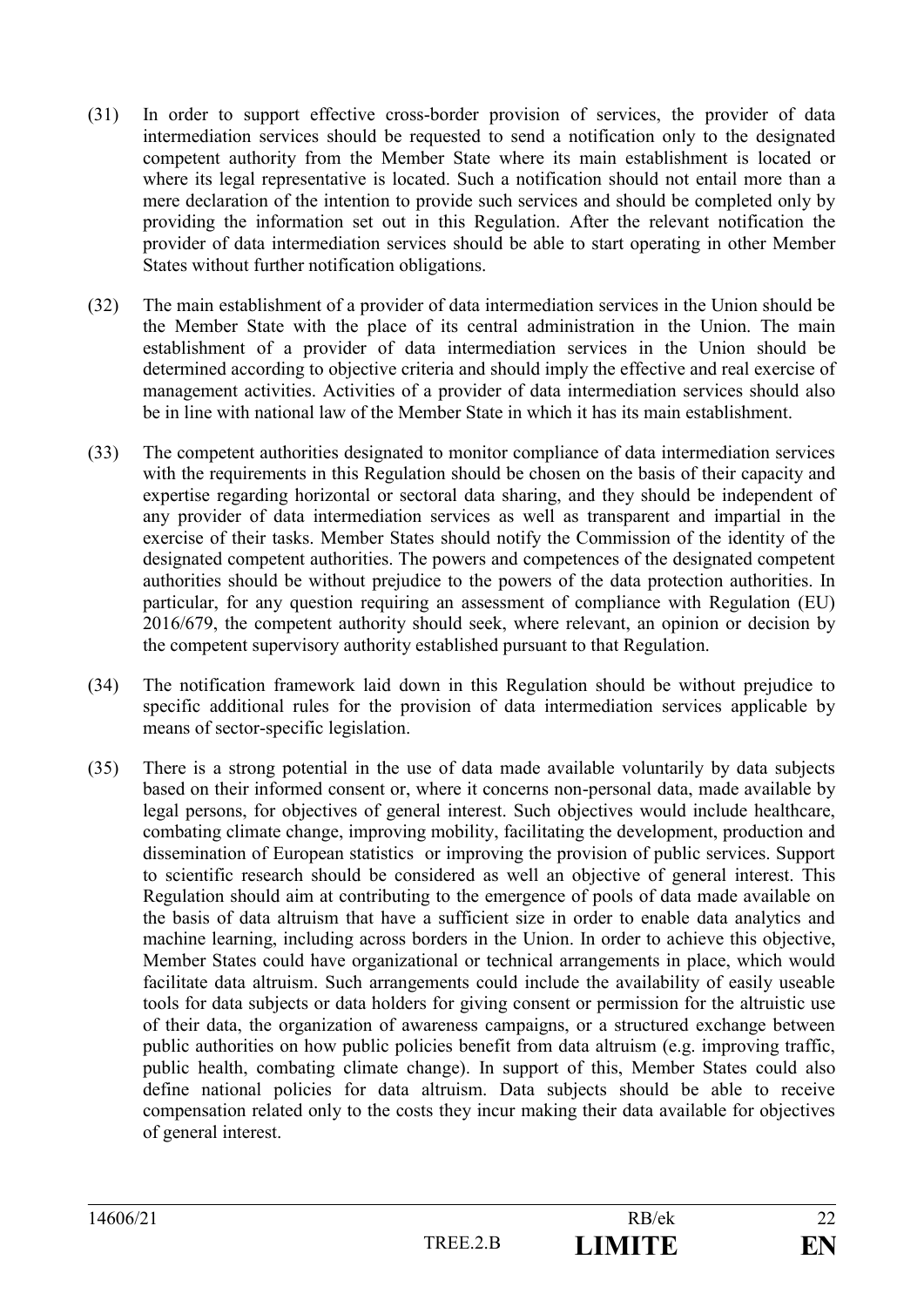- (36) Legal entities that seek to support objectives of general interest by making available relevant data based on data altruism at scale and meet certain requirements, should be able to register as 'data altruism organisations recognised in the Union'. This could lead to the establishment of data repositories. As registration in a Member State would be valid across the Union, this should facilitate cross-border data use within the Union and the emergence of data pools covering several Member States. Legal persons could give permission to the processing of their non-personal data for a range of purposes not defined at the moment of giving the permission. The compliance of such registered entities with a set of requirements should bring trust that the data made available on altruistic purposes is serving a general interest purpose. Such trust should result in particular from a place of establishment or a legal representative within the Union, as well as from the requirement that registered entities have a not-for-profit character, from transparency requirements and from specific safeguards in place to protect rights and interests of data subjects and companies. Further safeguards should include making it possible to process relevant data within a secure processing environment operated by the registered entity, oversight mechanisms such as ethics councils or boards, , including representatives from civil society to ensure that the data controller maintains high standards of scientific ethics and protection of fundamental rights, effective and clearly communicated technical means to withdraw or modify consent at any moment, based on the information obligations of data processors under Regulation (EU) 2016/679 as well as means for data subjects to stay informed about the use of data they made available. Registration as a recognised data altruism organisation should not be a precondition for exercising data altruism activities. The Commission should, by way of delegated acts, adopt a rulebook developed in close cooperation with data altruism organisations and relevant stakeholders, making compliance with this rulebook a requirement for registration as a recognised data altruism organisations in accordance with this Regulation.
- (37) This Regulation is without prejudice to the establishment, organisation and functioning of entities that seek to engage in data altruism pursuant to national law. It builds on national law requirements to operate lawfully in a Member State as a not-for-profit organisation. Entities which meet the requirements laid down in this Regulation should be able to use the title 'data altruism organisations recognised in the Union'. In order to assist data subjects and legal entities to easily identify, and thereby to increase their trust in, data altruism organisations recognised in the Union, a common logo that is recognisable throughout the Union should be established. In order to ensure uniform conditions for the application of that logo, implementing powers should be conferred on the Commission to establish a design for that common logo. The common logo should be accompanied by a QR code with a link to the Union register of data altruism organisations recognised in the Union.
- (37a) This Regulation is without prejudice to the establishment, organisation and functioning of entities other than public sector bodies that engage in the sharing of data and content on the basis of open licenses, thereby contributing to the creation of common resources available to all. This includes open collaborative knowledge sharing platforms, open access scientific and academic repositories, open source software development platforms and Open Access content aggregation platforms.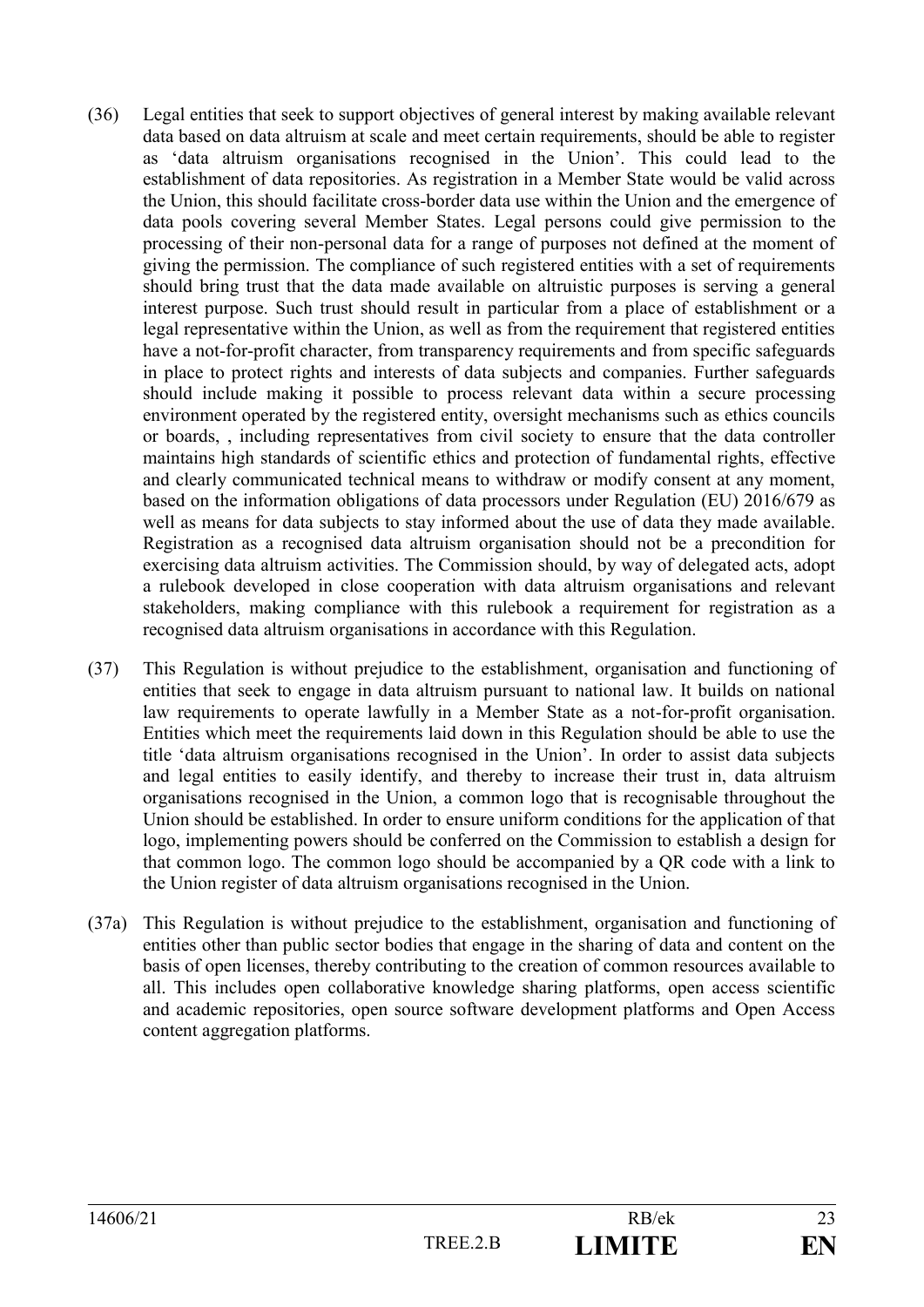- (38) Data altruism organisations recognised in the Union should be able to collect relevant data directly from natural and legal persons or to process data collected by others. Processing of collected data can be done by data altruism organisations for purposes which they define themselves or where relevant they can permit the processing by third parties for these purposes. Where recognised data altruism organisations are data controllers or processors within the meaning of Regulation (EU) 2016/679 they are bound by the rules of that Regulation. Typically, data altruism would rely on consent of data subjects in the sense of Article 6(1)(a) and 9(2)(a) of Regulation (EU) 2016/679 that should be in compliance with requirements for lawful consent in accordance with Articles 7 and 8 of that Regulation . In accordance with Regulation (EU) 2016/679, scientific research purposes can be supported by consent to certain areas of scientific research when in keeping with recognised ethical standards for scientific research or only to certain areas of research or parts of research projects. Article 5(1)(b) of Regulation (EU) 2016/679 specifies that further processing for scientific or historical research purposes or statistical purposes should, in accordance with Article 89(1) of Regulation (EU) 2016/679, not be considered to be incompatible with the initial purposes. For non-personal data the usage limitations should be found in the permission given by the data holder.
- (38a) The competent authorities designated to monitor compliance of recognised data altruism organisations with the requirements of this Regulation should be chosen on the basis of their capacity and expertise, and they should be independent of any data altruism organisation as well as transparent and impartial in the exercise of their tasks. Member States should notify the Commission of the identity of the designated competent authorities. The powers and competences of the designated competent authorities should be without prejudice to the powers of the data protection authorities. In particular, for any question requiring an assessment of compliance with Regulation (EU) 2016/679, the competent authority should seek, where relevant, an opinion or decision by the competent supervisory authority established pursuant to that Regulation.
- (39) To promote trust and bring additional legal certainty and user-friendliness to granting and withdrawing of consent, in particular in the context of scientific research and statistical use of data made available on an altruistic basis, a European data altruism consent form should be developed and used in the context of altruistic data sharing. Such a form should contribute to additional transparency for data subjects that their data will be accessed and used in accordance with their consent and also in full compliance with the data protection rules. It should also facilitate the granting and withdrawing of consent and be used to streamline data altruism performed by companies and provide a mechanism allowing such companies to withdraw their permission to use the data. In order to take into account the specificities of individual sectors, including from a data protection perspective, there should be a possibility for sectoral adjustments of the European data altruism consent form.
- (40) In order to successfully implement the data governance framework, a European Data Innovation Board (the 'Board') should be established, in the form of an expert group. The Board should consist of representatives of the Member States, the Commission and representatives of common European data spaces and specific sectors (such as health, environment, agriculture, transport, health, energy, industrial manufacturing, media, cultural and creative sectors, and statistics), as well as representatives of academia, research, standard setting organisations and bodies with specific expertise such as national statistical offices, where relevant.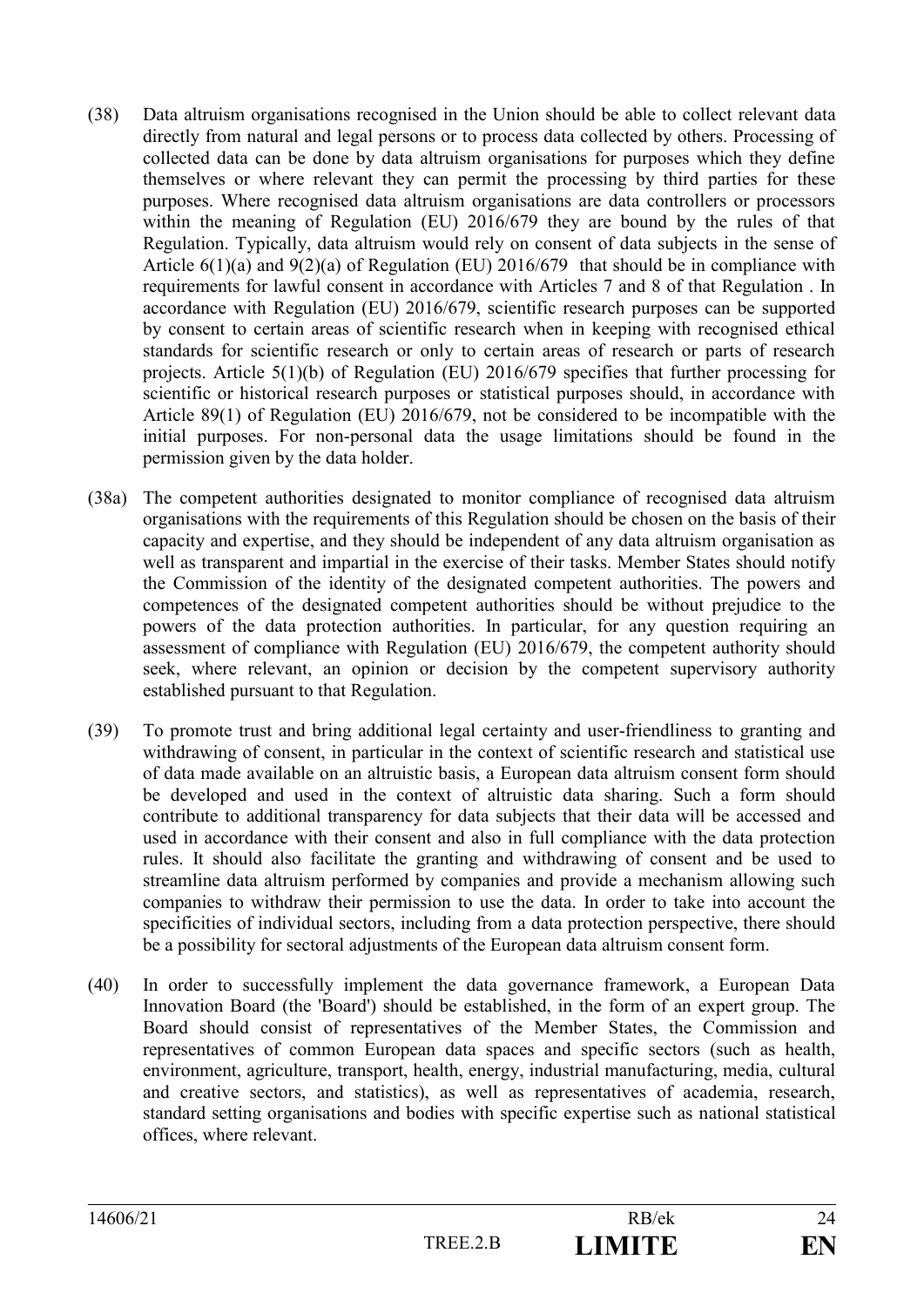- (41) The Board should support the Commission in coordinating national practices and policies on the topics covered by this Regulation, and in supporting cross-sector data use by adhering to the European Interoperability Framework (EIF) principles and through the utilisation of European and international standards and specifications (including through the EU Multi-Stakeholder Platform for ICT Standardisation, the Core Vocabularies<sup>29</sup> and the CEF Building Blocks<sup>30</sup>), and should take into account standardisation work taking place in specific sectors or domains. Work on technical standardisation may include the identification of priorities for the development of standards and establishing and maintaining a set of technical and legal standards for transmitting data between two processing environments that allows data spaces to be organised, in particular in clarifying and distinguishing which standards and practices are cross-sectoral and which are sectoral. The Board should cooperate with sectoral bodies, networks or expert groups, or other crosssectoral organisations dealing with re-use of data. Regarding data altruism, the Board should assist the Commission in the development of the data altruism consent form, in consultation with the European Data Protection Board. By proposing guidelines on common European data spaces, the Board should support the development of a functioning European data economy based on those data spaces, as set out in the European data strategy.
- (42) In order to ensure uniform conditions for the implementation of this Regulation, implementing powers should be conferred on the Commission to develop the European data altruism consent form, to develop the design of the common logo for providers of data intermediation services and data altruism organisations recognised in the Union, to declare that the legal, supervisory and enforcement arrangements of a third country are adequate, and to support public sector bodies and re-users in their compliance with conditions for reuse set out in this Regulation by providing model contractual clauses. Those powers should be exercised in accordance with Regulation (EU) No 182/2011 of the European Parliament and of the Council<sup>31</sup>.
- (42a) In order to provide for an efficient enforcement of this Regulation and to ensure that providers of data intermediation services as well as entities who wish to register as recognised data altruism organisations can access and complete the procedures of notification and registration fully online and in a cross-border manner, such procedures should be offered through the single digital gateway established pursuant to Regulation (EU)  $2018/1724^{32}$ . These procedures should be added to the list of procedures included in Annex II of Regulation (EU) 2018/1724.

 $29$ <sup>29</sup> https://joinup.ec.europa.eu/collection/semantic-interoperability-community-semic/core-vocabularies<br><sup>30</sup> https://joinup.ec.europa.eu/collection/semantics\_europe\_fosility\_eef

**<sup>30</sup>** https://joinup.ec.europa.eu/collection/connecting-europe-facility-cef

**<sup>31</sup>** Regulation (EU) No 182/2011 of the European Parliament and of the Council of 16 February 2011 laying down the rules and general principles concerning mechanisms for control by the Member States of the Commission's exercise of implementing powers (OJ L 55, 28.2.2011, p.13).

**<sup>32</sup>** Regulation (EU) 2018/1724 of the European Parliament and of the Council of 2 October 2018 establishing a single digital gateway to provide access to information, to procedures and to assistance and problem-solving services and amending Regulation (EU) No 2014/2012 (OJ L 295, 21.11.2018, p.1).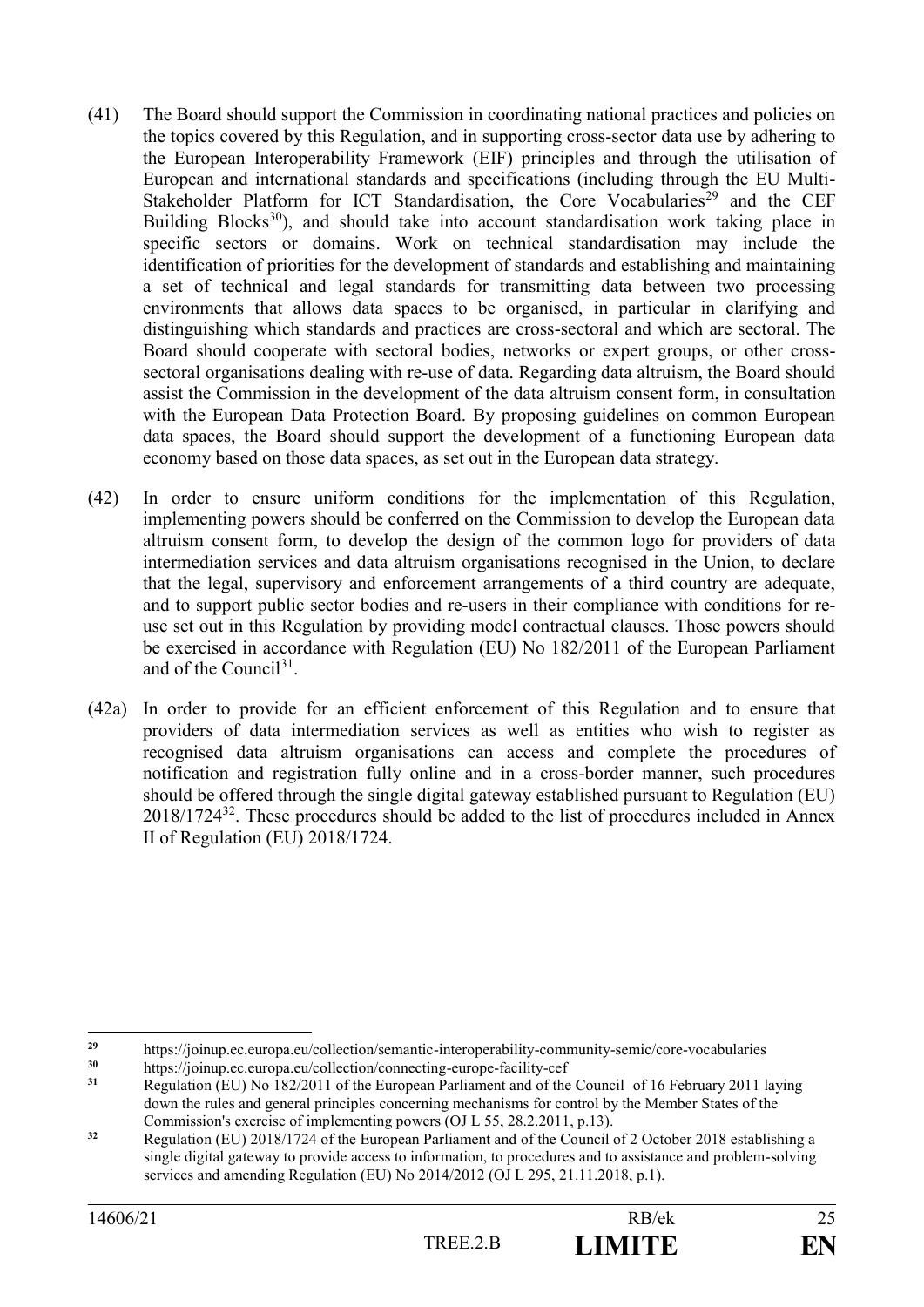- (43) In order to ensure the effectiveness of this Regulation, the power to adopt acts in accordance with Article 290 TFEU should be delegated to the Commission for the purpose of supplementing this Regulation by laying down special conditions applicable for transfers to third-countries of certain non-personal data categories deemed to be highly sensitive in specific Union acts adopted though a legislative procedure and by establishing a rulebook for recognised data altruism organisations that provides for information, technical and security requirements as well as communication roadmaps and interoperability standards with which those organisations are to comply. It is of particular importance that the Commission carry out appropriate consultations during its preparatory work, including at expert level, and that those consultations be conducted in accordance with the principles laid down in the Interinstitutional Agreement of 13 April 2016 on Better Law-Making. In particular, to ensure equal participation in the preparation of delegated acts, the European Parliament and the Council receive all documents at the same time as Member States' experts, and their experts systematically have access to meetings of Commission expert groups dealing with the preparation of delegated acts.
- (44) This Regulation should not affect the application of the rules on competition, and in particular Articles 101 and 102 TFEU. The measures provided for in this Regulation should not be used to restrict competition in a manner contrary to the TFEU. This concerns in particular the rules on the exchange of competitively sensitive information between actual or potential competitors through data intermediation services.
- (45) The European Data Protection Supervisor and the European Data Protection Board were consulted in accordance with Article 42 of Regulation (EU) 2018/1725 of the European Parliament and of the Council<sup>33</sup> and delivered an opinion on 10 March  $2021^{34}$ .
- (46) This Regulation uses as its guiding principles the respect of the fundamental rights and observing the principles recognised in particular by the Charter, including the right to privacy, the protection of personal data, the freedom to conduct a business, the right to property and the integration of persons with disabilities. In the context of the latter, the public service bodies and services under this Regulation should, where relevant, comply with Directive (EU)  $2019/882^{35}$  and Directive (EU)  $2016/2102^{36}$ . Furthermore, Design for All in the context of information and communications technology, which is the conscious and systematic effort to proactively apply principles, methods and tools to promote universal design in computer-related technologies, including Internet-based technologies, thus avoiding the need for a posteriori adaptations, or specialised design, should be taken into account.

 $33$ **<sup>33</sup>** Regulation (EU) 2018/1725 of the European Parliament and of the Council of 23 October 2018 on the protection of natural persons with regard to the processing of personal data by the Union institutions, bodies, offices and agencies and on the free movement of such data, and repealing Regulation (EC) No 45/2001 and Decision No 1247/2002/EC (OJ L 295, 21.11.2018, p. 39).

<sup>&</sup>lt;sup>34</sup> EDPB-EDPS Joint Opinion on the proposal for a regulation of the European Parliament and of the Council on European data governance (Data Governance Act).

<sup>&</sup>lt;sup>35</sup> Directive (EU) 2019/882 of the European Parliament and of the Council of 17 April 2019 on the accessibility requirements for products and services, (OJ L 151, 7.6.2019, p. 70).

<sup>&</sup>lt;sup>36</sup> Directive (EU) 2016/2102 of the European Parliament and of the Council of 26 October 2016 on the accessibility of the websites and mobile applications of public sector bodies, (OJ L 327, 2.12.2016, p. 1).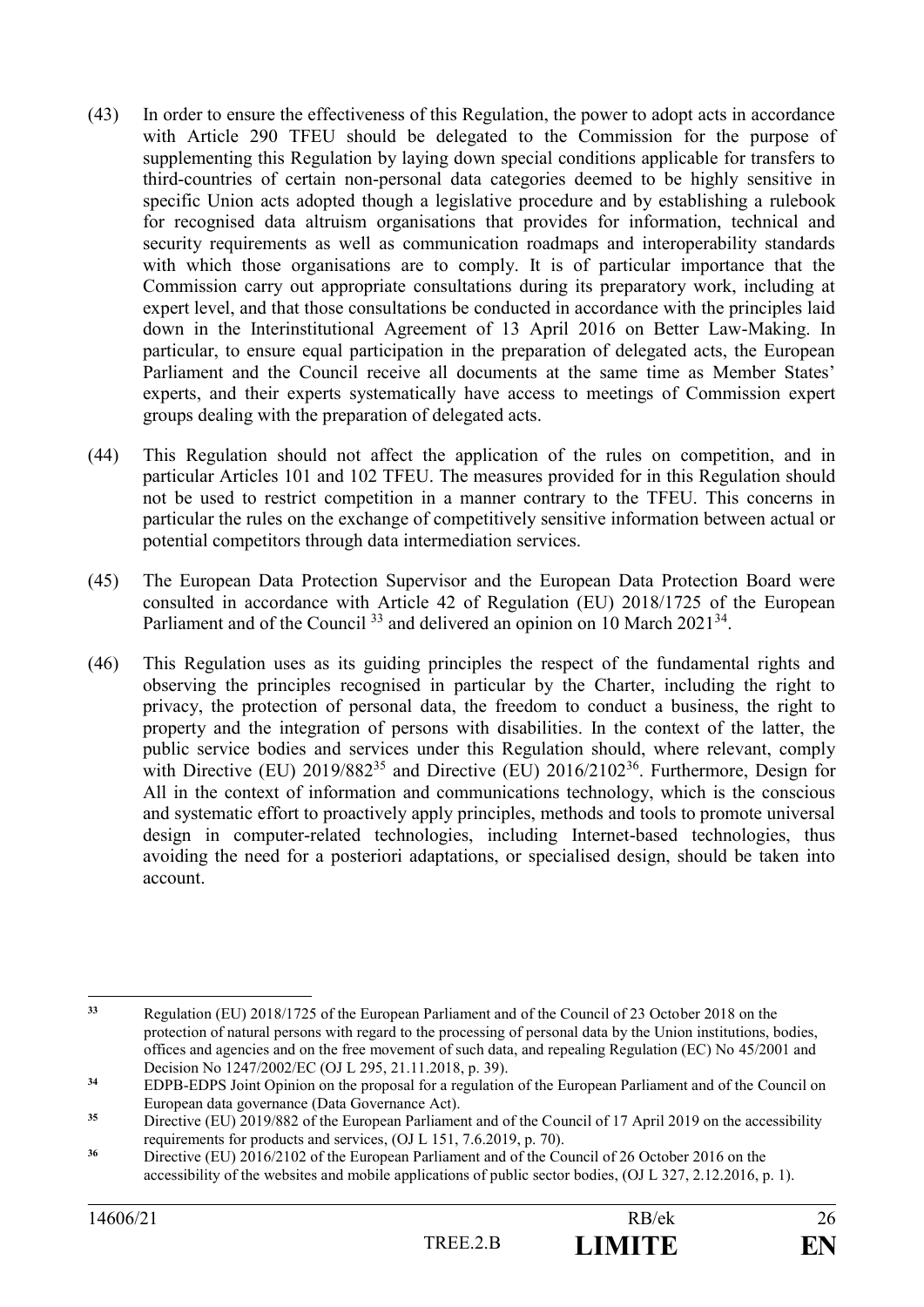(46a) Since the objectives of this Regulation, namely the re-use, within the Union, of certain categories of data held by public sector bodies as well as establishing a notification and supervisory framework for the provision of data intermediation services and a framework for voluntary registration of entities which make data available for altruistic purposes, cannot be sufficiently achieved by the Member States, but can rather, by reason of its scale and effects, be better achieved at Union level, the Union may adopt measures, in accordance with the principle of subsidiarity as set out in Article 5 of the Treaty on European Union. In accordance with the principle of proportionality as set out in that Article, this Regulation does not go beyond what is necessary in order to achieve those objectives,

### HAVE ADOPTED THIS REGULATION:

# CHAPTER I

# **GENERAL PROVISIONS**

#### *Article 1*

#### **Subject matter and scope**

- 1. This Regulation lays down:
	- (a) conditions for the re-use, within the Union, of certain categories of data held by public sector bodies;
	- (b) a notification and supervisory framework for the provision of data intermediation services;
	- (c) a framework for voluntary registration of entities which collect and process data made available for altruistic purposes;
	- (ca) a framework for the establishment of a European Data Innovation Board.
- 2. This Regulation does not create any obligation on public sector bodies to allow re-use of data nor does it release public sector bodies from their confidentiality obligations under Union or national law. This Regulation is without prejudice to specific provisions in Union or national law regarding access to or re-use of certain categories of data, in particular regarding granting of access to and disclosure of official documents. This Regulation is also without prejudice to obligations of public sector bodies under Union and national law to allow the re-use of data or to requirements related to processing of nonpersonal data. Where a sector-specific Union legal act or national law requires public sector bodies, providers of data intermediation services or registered entities providing data altruism services to comply with specific additional technical, administrative or organisational requirements, including through an authorisation or certification regime, those provisions of that sector-specific Union legal act or national law shall also apply. Any additional requirements shall be non-discriminatory, proportionate and objectively justified.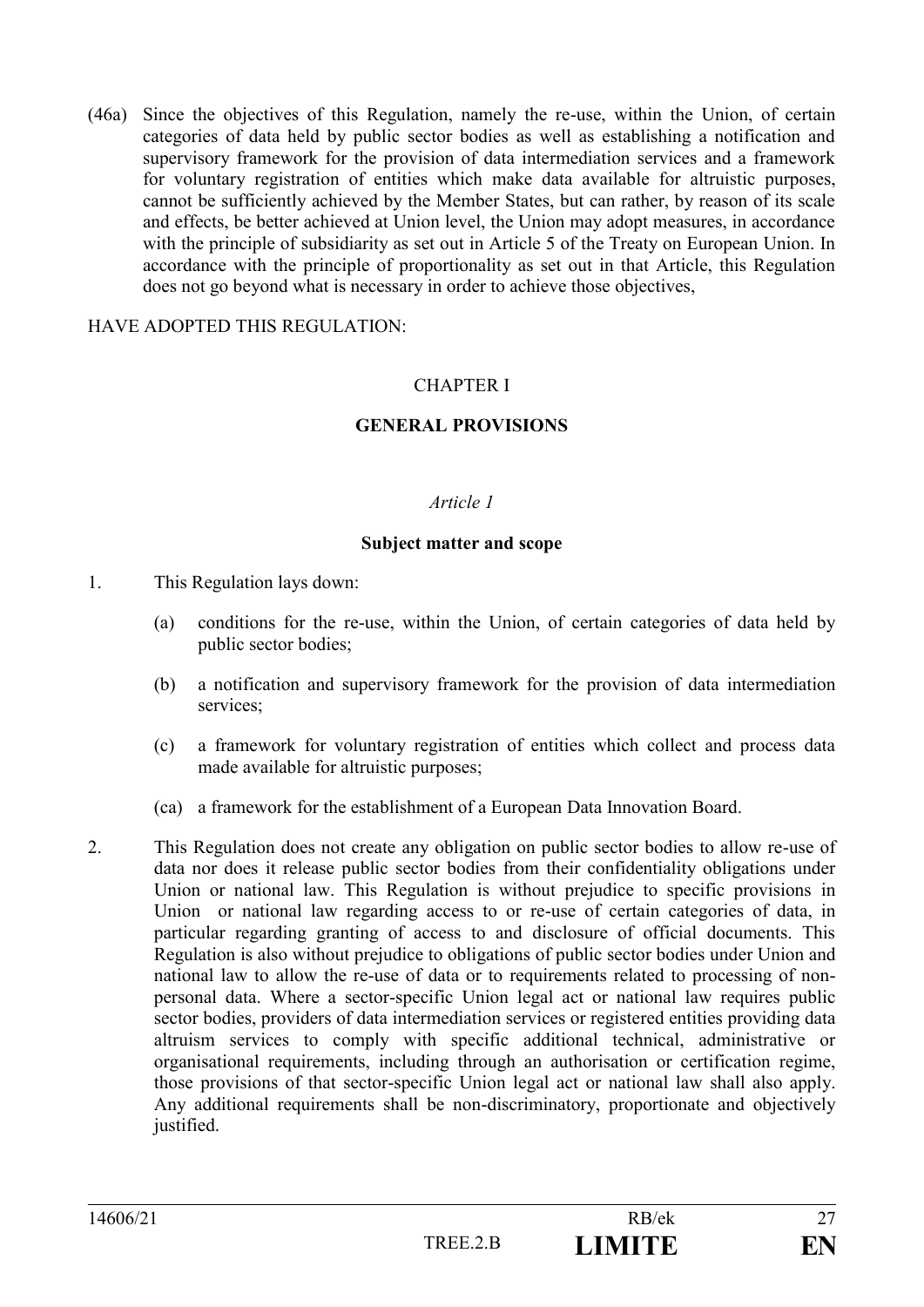- 2a. Union and national law on the protection of personal data shall apply to any personal data processed in connection with this Regulation. In particular, this Regulation shall be without prejudice to Regulation (EU) 2016/679, Regulation (EU) 2018/1725 and Directive 2002/58/EC, including the powers and competences of supervisory authorities. In the event of conflict between the provisions of this Regulation and Union or national law on the protection of personal data adopted in accordance with Union law, Union or national law should prevail. This Regulation does not create a legal basis for the processing of personal data and does not alter any obligations and rights set out in Regulation (EU) 2016/679 or Directive 2002/58/EC
- 2b. This Regulation shall be without prejudice to the application of competition law.
- 2d. This Regulation is without prejudice to the competences of the Member States regarding activities concerning public security, defence and national security.

#### **Definitions**

For the purposes of this Regulation, the following definitions apply:

- (1) 'data' means any digital representation of acts, facts or information and any compilation of such acts, facts or information, including in the form of sound, visual or audio-visual recording;
- (2) 're-use' means the use by natural or legal persons of data held by public sector bodies, for commercial or non-commercial purposes other than the initial purpose within the public task for which the data were produced, except for the exchange of data between public sector bodies purely in pursuit of their public tasks;
- (2c) 'data intermediation service' means a service, which aims to establish commercial relationships for the purpose of data sharing between an undetermined number of data subjects and data holders, on the one hand, and data users on the other hand, through technical, legal or other means, including for the exercise of data subjects' rights in relation to personal data. The following shall, inter alia, not be considered to be data intermediation services:

(a) services that obtain data from data holders, aggregate, enrich or transform the data for the purpose of adding substantial value to it and license the use of the resulting data to data users, without establishing a commercial relationship between data holders and data users;

(b) services that focus on the intermediation of copyright-protected content;

(c) services, exclusively used by one data holder in order to enable the use of data they hold, or used by multiple legal entities in a closed group, including supplier or customer relationships or contractually-defined collaborations, in particular those that have as a main objective the ensuring of functionalities of objects and devices connected to the internet-of-things;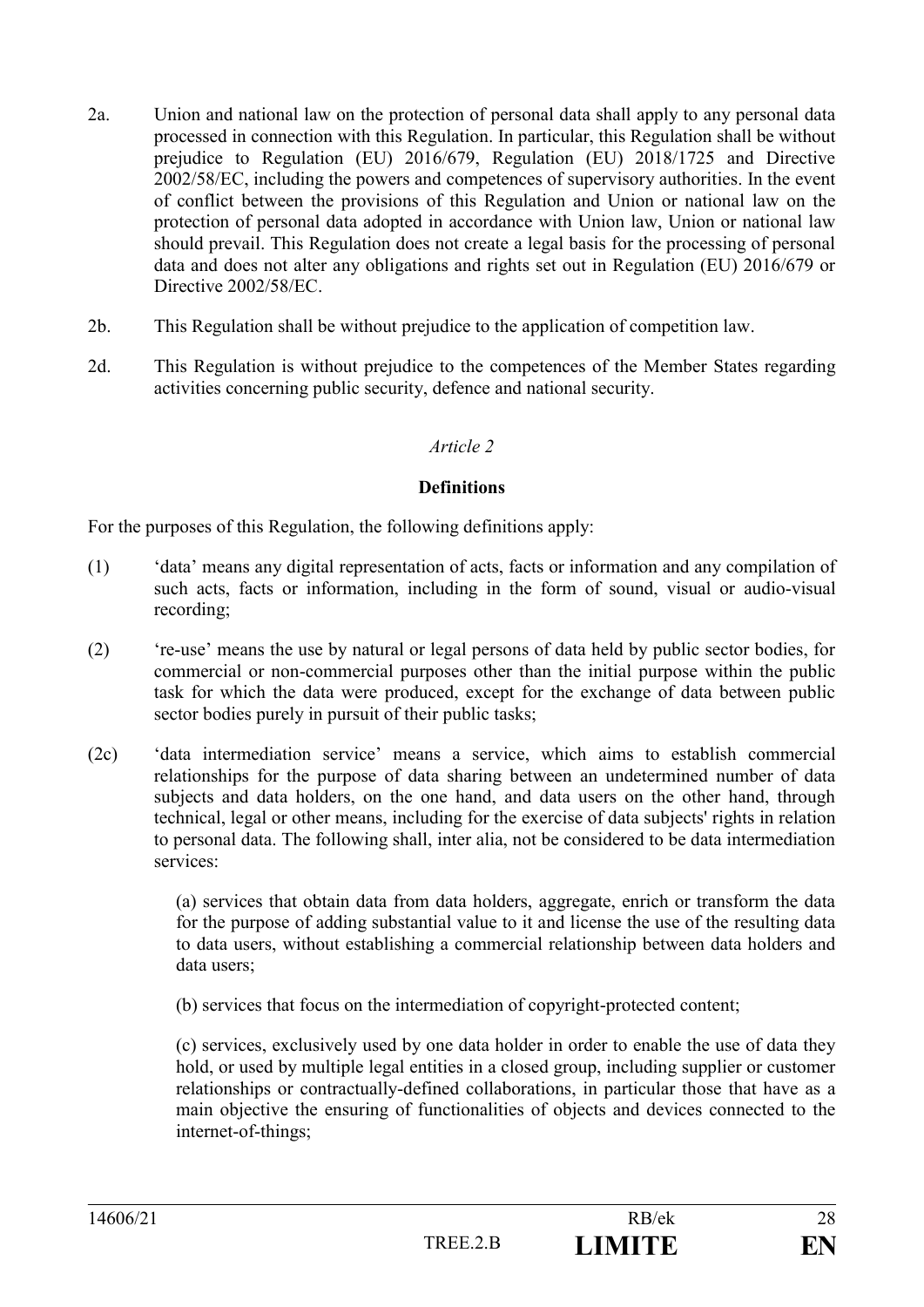(d) public sector bodies that offer data sharing intermediation services without aiming to establish commercial relationships for the purpose of data sharing;

- (2b) 'personal data' means data as defined in point (1) of Article 4 of Regulation (EU) 2016/679;
- (3) 'non-personal data' means data other than personal data as defined in point (1) of Article 4 of Regulation (EU) 2016/679;
- (3a) 'consent' means consent as defined in point (11) of Article 4 of Regulation (EU) 2016/679;
- (3b) 'permission' means giving data users the right to the processing of non-personal data;
- (3c) 'data subject' means data subject as referred to in point (1) of Article 4 of Regulation (EU) 2016/679;
- (5) 'data holder' means a legal person, public body, international organisation, or a natural person who is not a data subject with respect to the specific data in question, which, in accordance with applicable Union or national law, has the right to grant access to or to share certain personal data or non-personal data;
- (6) 'data user' means a natural or legal person who has lawful access to certain personal or non-personal data and has the right, including under Regulation (EU) 2016/679 in the case of personal data, to use that data for commercial or non-commercial purposes;
- (7) 'data sharing' means the provision of data by a data subject or a data holder to a data user for the purpose of joint or individual use of such data, based on voluntary agreements or Union or national law, directly or through an intermediary, for example under open or commercial licenses, for free or against remuneration;
- (7a) 'processing' means processing as defined in point (2) of Article 4 of Regulation (EU) 2016/679;
- (8) 'access' means data use, in accordance with specific technical, legal, or organisational requirements, without necessarily implying the transmission or downloading of such data;
- (9) 'main establishment' of a legal person means the place of its central administration in the Union;
- (9a) 'services of data cooperatives' means data intermediation services offered by an organizational structure constituted by data subjects or small and medium-sized enterprises or one-person undertakings, who are members of that structure, having as its principal object to support its members in the exercise of their rights with respect to certain data, including in making informed choices before consenting to data processing and exchanging views on data processing purposes and conditions that would best represent the interests of members in relation to their data, or in negotiating terms and conditions for data processing on behalf of its members before giving permission to the processing of non-personal data or before they consent to the processing of personal data;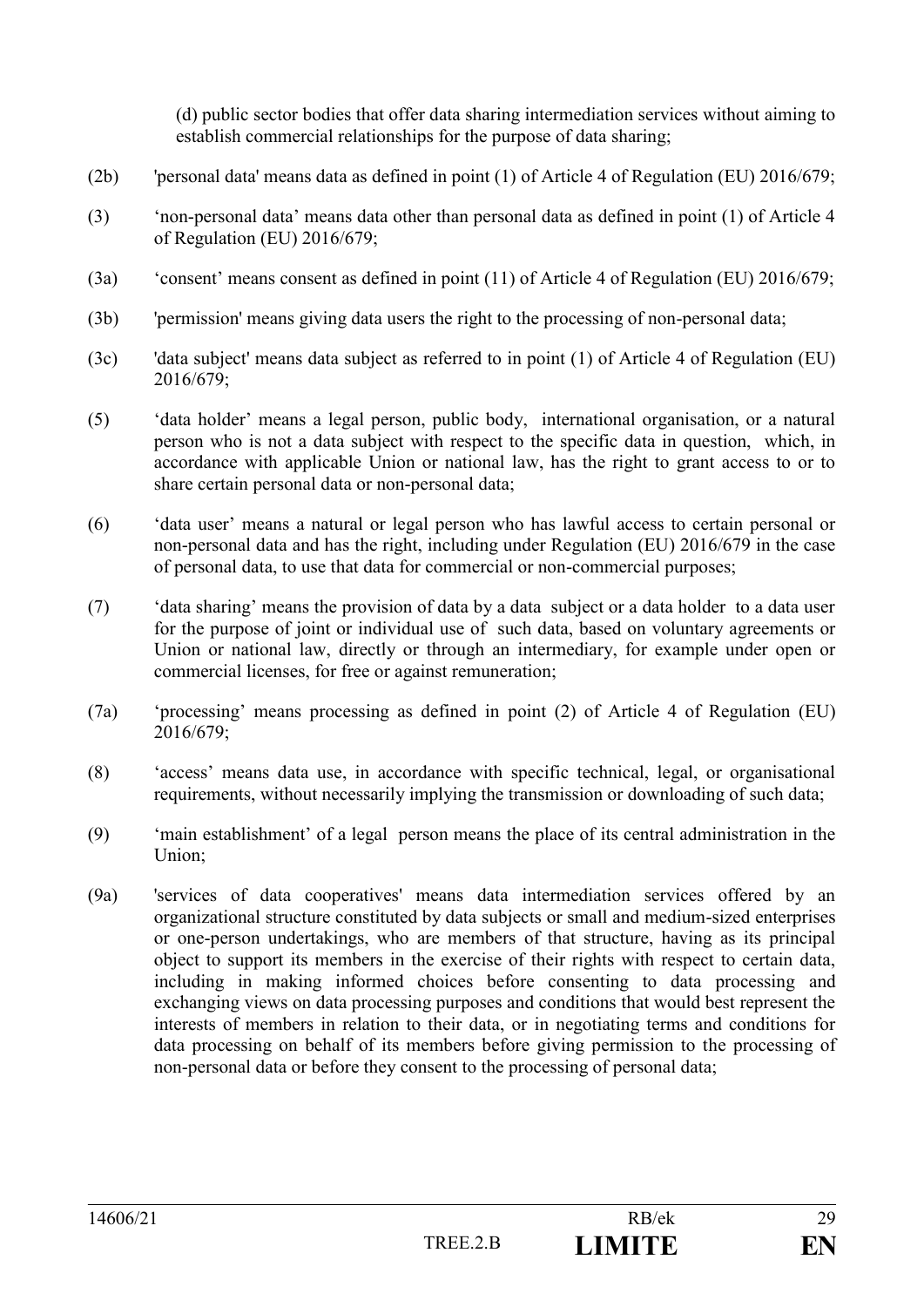- (10) 'data altruism' means voluntary sharing of data based on consent by data subjects to process personal data pertaining to them, or permissions of other data holders to allow the use of their non-personal data without seeking or receiving a reward that goes beyond a compensation related to the costs they incur making their data available, for purposes of general interest, defined in accordance with national law where applicable, such as healthcare, combating climate change, improving mobility, facilitating the establishment of official statistics, improving public services, public policy making or scientific research purposes in the general interest;
- (11) 'public sector body' means the State, regional or local authorities, bodies governed by public law or associations formed by one or more such authorities or one or more such bodies governed by public law;
- (12) 'bodies governed by public law' means bodies that have the following characteristics:
	- (a) they are established for the specific purpose of meeting needs in the general interest, and do not have an industrial or commercial character;
	- (b) they have legal personality;
	- (c) they are financed, for the most part, by the State, regional or local authorities, or by other bodies governed by public law; or are subject to management supervision by those authorities or bodies; or have an administrative, managerial or supervisory board, more than half of whose members are appointed by the State, regional or local authorities, or by other bodies governed by public law;
- (13) 'public undertaking' means any undertaking over which the public sector bodies may exercise directly or indirectly a dominant influence by virtue of their ownership of it, their financial participation therein, or the rules which govern it; for the purpose of this definition, a dominant influence on the part of the public sector bodies shall be presumed in any of the following cases in which those bodies, directly or indirectly:
	- (a) hold the majority of the undertaking's subscribed capital;
	- (b) control the majority of the votes attaching to shares issued by the undertaking;
	- (c) can appoint more than half of the undertaking's administrative, management or supervisory body;
- (14) 'secure processing environment' means the physical or virtual environment and organisational means to ensuring compliance with the requirements of Regulation (EU) 2016/679, in particular data subjects' rights, intellectual property rights, and commercial and statistical confidentiality, integrity and accessibility, ensuring compliance with applicable Union and national law, and allowing the entity providing the secure processing environment to determine and supervise all data processing actions, including to display, storage, download, export of the data and calculation of derivative data through computational algorithms;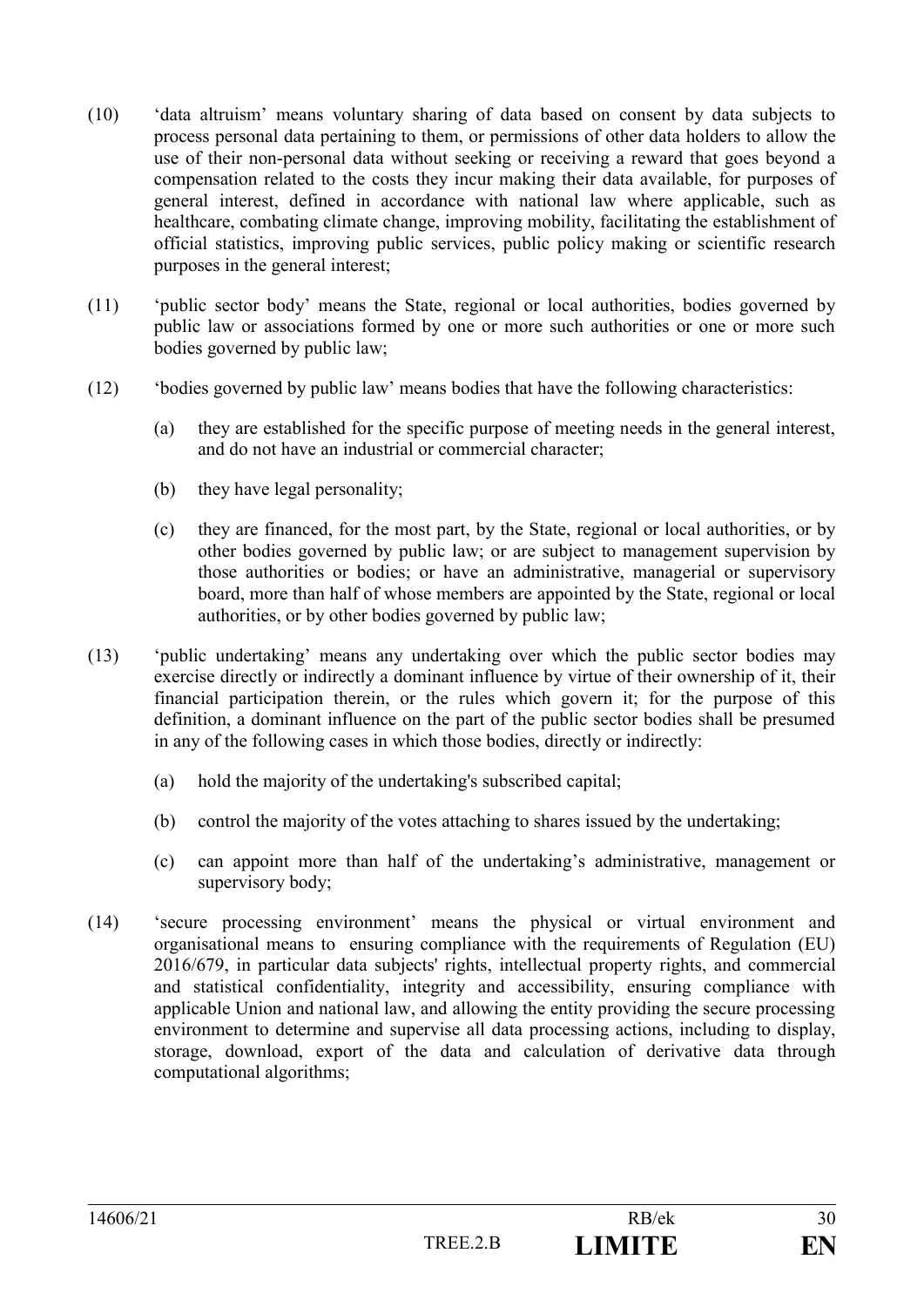(15) 'legal representative' means a natural or legal person established in the Union explicitly designated to act on behalf of a provider of data intermediation service or an entity that collects data for objectives of general interest made available by natural or legal persons on the basis of data altruism not established in the Union, which may be addressed by a national competent authority instead of the provider of data intermediation service or entity with regard to the obligations of that provider of data intermediation service or entity set up under this Regulation, including to initiate enforcement proceeding against a noncompliant provider of data intermediation services or a data altruism organisation not established in the Union.

# CHAPTER II

### **RE-USE OF CERTAIN CATEGORIES OF PROTECTED DATA HELD BY PUBLIC SECTOR BODIES**

#### *Article 3*

#### **Categories of data**

- 1. This Chapter applies to data held by public sector bodies which are protected on grounds of:
	- (a) commercial confidentiality including business, professional and company secrets;
	- (b) statistical confidentiality;
	- (c) protection of intellectual property rights of third parties; or
	- (d) protection of personal data, insofar as such data fall outside the scope of Directive (EU) 2019/1024.
- 2. This Chapter does not apply to:
	- (a) data held by public undertakings;
	- (b) data held by public service broadcasters and their subsidiaries, and by other bodies or their subsidiaries for the fulfilment of a public service broadcasting remit;
	- (c) data held by cultural establishments and educational establishments;
	- (d) data held by public sector bodies which are protected for reasons of national security, defence or public security; or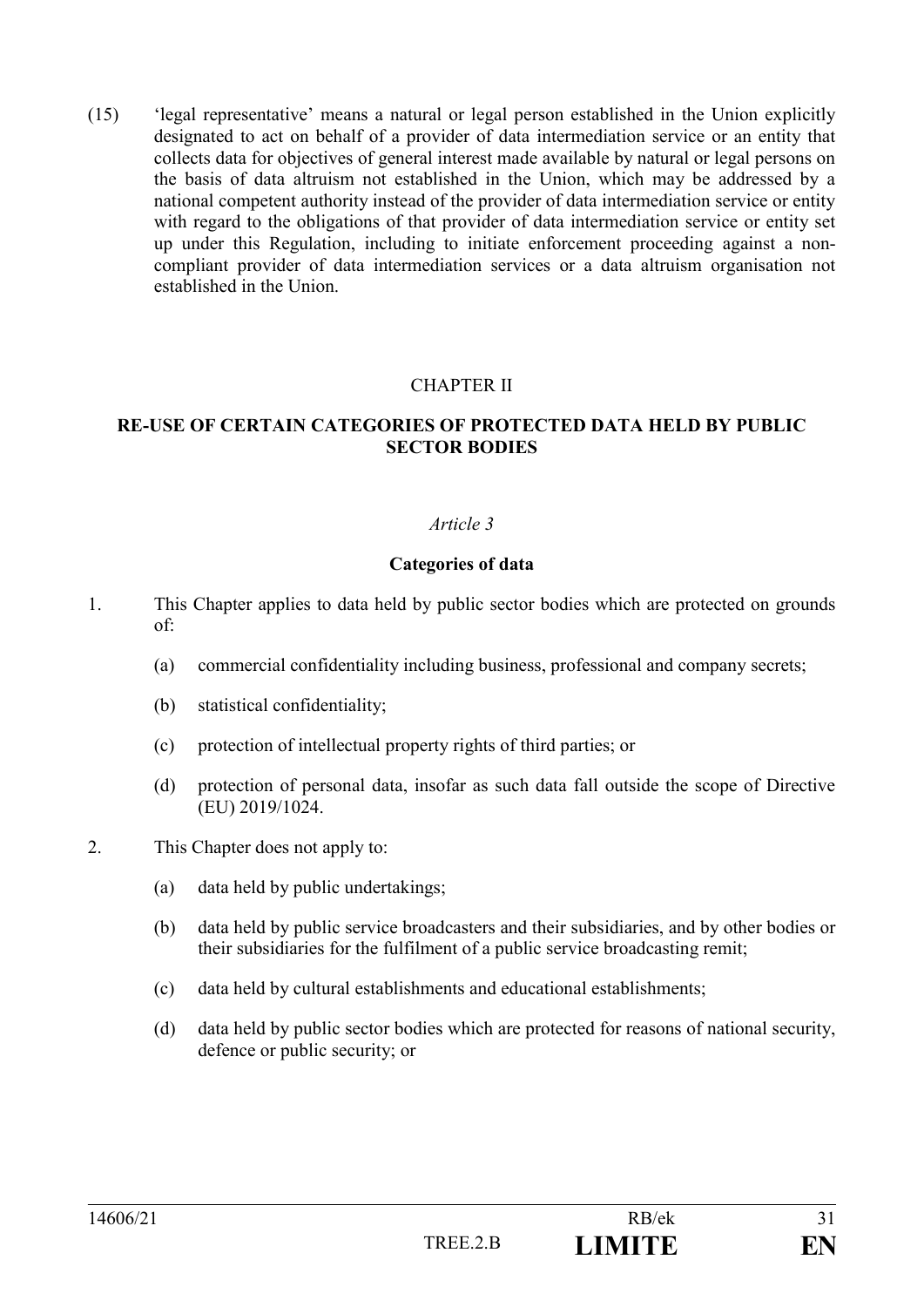- (e) data the supply of which is an activity falling outside the scope of the public task of the public sector bodies concerned as defined by law or by other binding rules in the Member State concerned, or, in the absence of such rules, as defined in accordance with common administrative practice in that Member State, provided that the scope of the public tasks is transparent and subject to review.
- 3. This Chapter does not create any obligation on public sector bodies to allow re-use of data nor does it release public sector bodies from their confidentiality obligations under Union or national law. This Chapter is without prejudice to Union and national law or international agreements to which the Union or Member States are parties on the protection of categories of data provided in paragraph 1. This Chapter is without prejudice to Union and national law on access to documents.

### **Prohibition of exclusive arrangements**

- 1. Agreements or other practices pertaining to the re-use of data held by public sector bodies containing categories of data referred to in Article 3 (1) which grant exclusive rights or which have as their object or effect to grant such exclusive rights or to restrict the availability of data for re-use by entities other than the parties to such agreements or other practices shall be prohibited.
- 2. By way of derogation from paragraph 1, an exclusive right to re-use data referred to in that paragraph may be granted to the extent necessary for the provision of a service or the supply of a product in the general interest that would otherwise not be possible.
- 3. An exclusive right according to paragraph 2 shall be granted through an administrative act or contractual arrangement in accordance with applicable Union or national law and in compliance with the principles of transparency, equal treatment and non-discrimination.
- 5. The period of exclusivity of the right to re-use data shall not exceed 12 months. Where a contract is concluded, the duration of the contract awarded shall be as aligned with the period of exclusivity.
- 6. The award of an exclusive right pursuant to paragraphs (2) to (5), including the reasoned justification why it is necessary to grant such a right, shall be transparent and be made publicly available online, where relevant, in a form that is in accordance with Union law on public procurement.
- 7. Agreements or other practices falling within the scope of the prohibition in paragraph 1, which do not meet the conditions set out in paragraphs 2 and 3, and which were concluded before the date of entry into force of this Regulation shall be terminated at the end of the contract and in any event at the latest within thirty months after the date of entry into force of this Regulation.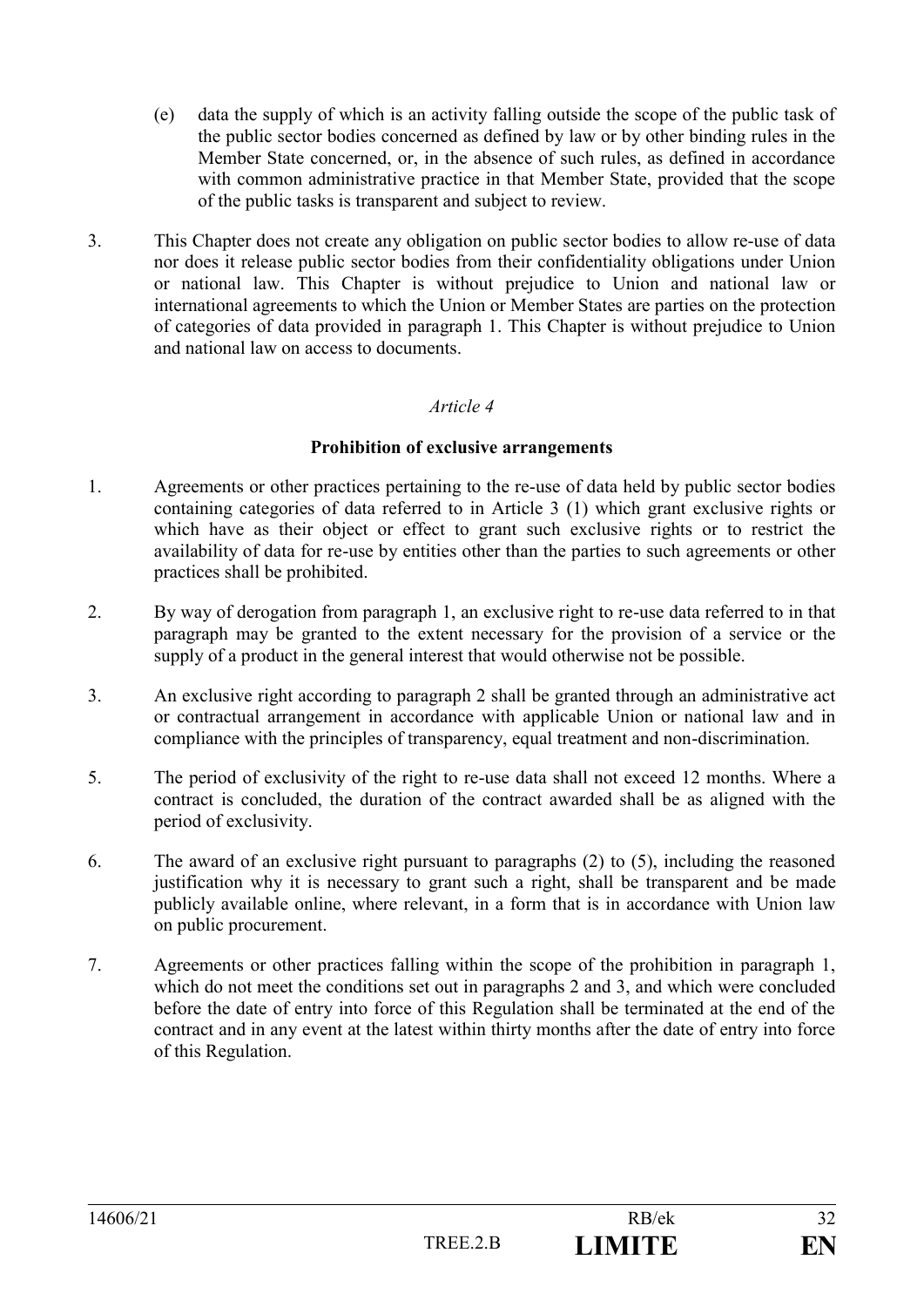#### **Conditions for re-use**

- 1. Public sector bodies which are competent under national law to grant or refuse access for the re-use of one or more of the categories of data referred to in Article 3 (1) shall be equipped with the necessary resources and shall make publicly available the conditions for allowing such re-use and the procedure to request the re-use via the single information point referred to in Article 8. In that task, they may be assisted by the competent bodies referred to in Article 7 (1).
- 2. Conditions for re-use shall be non-discriminatory, transparent, proportionate and objectively justified with regard to categories of data and purposes of re-use and the nature of the data for which re-use is allowed. Those conditions shall not be used to restrict competition.
- 3. Public sector bodies shall, in accordance with Union and national law, ensure that the protected nature of data is preserved, which may include providing for the following requirements:
	- (a) to only grant access to re-use data where the public sector body or the competent body, following the request to re-use, has ensured that data has been anonymised in the case of personal data, and that data has been modified, aggregated or treated by any other method of disclosure control in the case of commercially confidential information, including trade secrets or content protected by intellectual property rights;
	- (b) to access and re-use the data remotely within a secure processing environment provided or controlled by the public sector body;
	- (c) to access and re-use the data within the physical premises in which the secure processing environment is located in accordance with high security standards, if remote access cannot be allowed without jeopardising the rights and interests of third parties.
- 5. In the case of re-use allowed according to paragraph 3 points (b) and (c) the public sector bodies shall impose conditions that preserve the integrity of the functioning of the technical systems of the secure processing environment used. The public sector body shall reserve the right to verify the process, the means and any results of processing of data undertaken by the re-user to preserve the integrity of the protection of the data and reserve the right to prohibit the use of results that contain information jeopardising the rights and interests of third parties. The decision to prohibit reuse of the result shall be comprehensible and transparent to the re-user.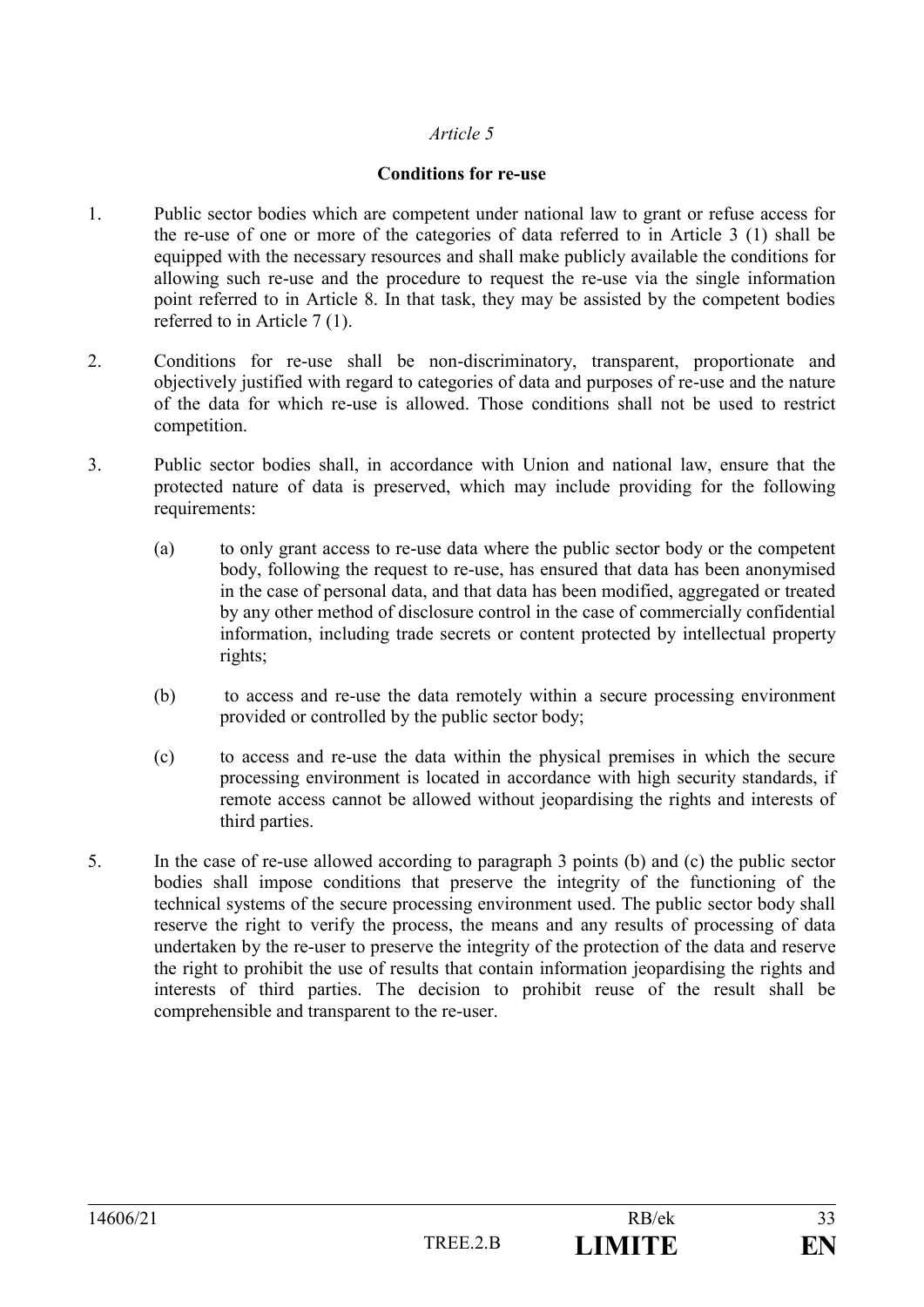- 5a. Unless national law includes specific safeguards on applicable confidentiality obligations relating to the re-use of data covered in Article 3(1), the public sector body shall make the use of data provided in accordance with paragraph 3 conditional on the adherence by the re-user to a confidentiality obligation that prohibits the disclosure of any information that jeopardises the rights and interests of third parties that the re-user may have acquired despite the safeguards put in place. Re-users shall be prohibited from re-identifying any data subject to whom the data relates and shall take technical and operational measures to prevent re-identification and to notify any data breach resulting in the re-identification of the data subjects concerned to the public sector body. The re-user shall without undue delay, where appropriate with the assistance of the public sector body, inform the legal persons whose rights may be affected in case an unauthorised re-use of non-personal data occurs.
- 6. Where the re-use of data cannot be granted in accordance with the obligations laid down in paragraphs 3 to 5 and there is no legal basis for transmitting the data under Regulation (EU) 2016/679, the public sector body shall make best efforts, insofar as allowed by Union and national law, to provide assistance to potential re-users in seeking consent of the data subjects or permission from the data holders whose rights and interests may be affected by such re-use, where it is feasible without disproportionate burden for the public sector body. In that task it may be assisted by the competent bodies referred to in Article 7 (1).
- 7. Re-use of data shall only be allowed in compliance with intellectual property rights. The right of the maker of a database as provided for in Article 7(1) of Directive 96/9/EC shall not be exercised by public sector bodies in order to prevent the re-use of data or to restrict re-use beyond the limits set by this Regulation.
- 8. When data requested is considered confidential, in accordance with Union or national law on commercial or statistical confidentiality, the public sector bodies shall ensure that the confidential information is not disclosed as a result of allowing such re-use, unless such reuse is allowed in accordance with paragraph (6).
- 8a. Where a re-user intends to transfer non-personal data protected on the grounds set out in Article 3(1) to a third country, it shall inform the public sector body of its intention as well as of the purpose of the transfer at the time of requesting the re-use. In the case of re-use in accordance with paragraph 6, the re-user shall, where appropriate with the assistance of the public sector body, inform the legal person whose rights and interests may be affected of that intention, purpose and the appropriate safeguards, and the public sector body shall not allow the re-use unless the legal person gives the permission for the transfer.
- 10. Public sector bodies shall transmit non-personal confidential data or data protected by intellectual property rights to a re-user which intends to transfer those data to a third country other than a country designated in accordance with paragraph 10b only if the reuser contractually commits to:
	- (a) comply with the obligations imposed in accordance with paragraphs 7 and 8 even after the data is transferred to the third country; and
	- (b) accept the jurisdiction of the courts of the Member State of the transmitting public sector body as regards any dispute related to compliance with paragraphs 7 and 8.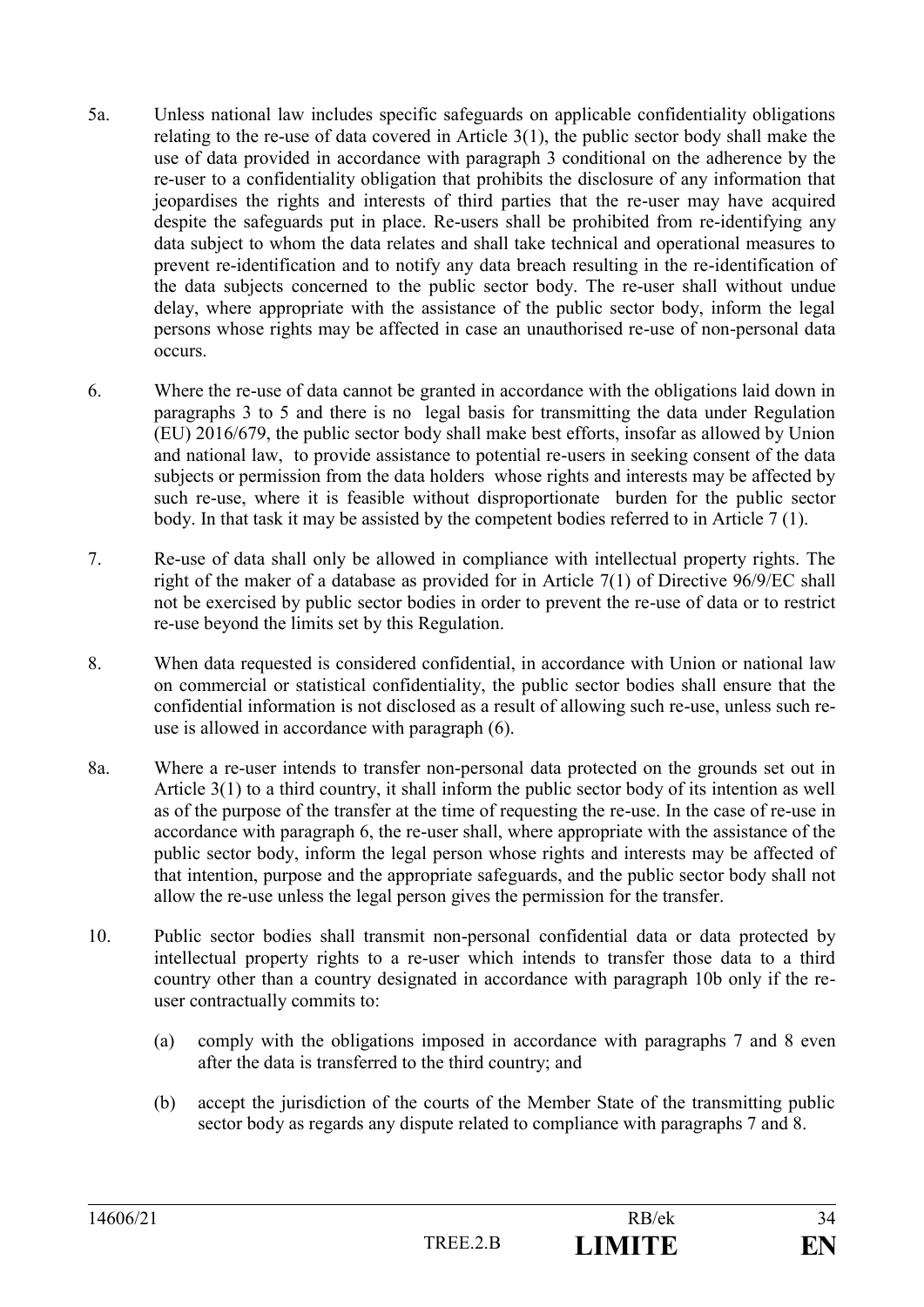- 10a. Public sector bodies shall, where relevant and to the extent of their capabilities, provide guidance and support to re-users in complying with the obligations referred to in paragraph 10. In order to support public sector bodies and re-users, the Commission may adopt implementing acts providing model contractual clauses for complying with the obligations referred to in paragraph (10) points (a) and (b). Those implementing acts shall be adopted in accordance with the examination procedure referred to in Article 29 (2a)
- 10b. When justified by a substantial number of requests across the Union concerning the re-use of non-personal data in specific third countries, the Commission may adopt implementing acts declaring that the legal, supervisory and enforcement arrangements of a third country:
	- (a) ensure protection of intellectual property and trade secrets in a way that is essentially equivalent to the protection ensured under Union law;
	- (b) are being effectively applied and enforced; and
	- (c) provide effective judicial redress.

 Those implementing acts shall be adopted in accordance with the examination procedure referred to in Article 29 (2a).

11. Specific Union acts adopted in accordance with a legislative procedure may deem certain non-personal data categories held by public sector bodies to be highly sensitive for the purposes of this Article where their transfer to third countries may put at risk Union policy objectives, such as safety and public health, or may lead to the risk of re-identification of non-personal, anonymised data. Where such an act is adopted, the Commission shall adopt delegated acts in accordance with Article 28 supplementing this Regulation by laying down special conditions applicable to the transfers to third-countries of such data.

Those conditions shall be based on the nature of non-personal data categories identified in the specific Union act and on the grounds for deeming them highly sensitive, nondiscriminatory and limited to what is necessary to achieve the public policy objectives identified in the Union law act, such as safety and public health, as well as risks of reidentification of anonymized data, in accordance with the Union's international obligations.

If specific Union acts under the first subparagraph require so, such conditions may include terms applicable for the transfer or technical arrangements in this regard, limitations as regards the re-use of data in third-countries or categories of persons which are entitled to transfer such data to third countries or, in exceptional cases, restrictions as regards transfers to third-countries.

12. The natural or legal person to which the right to re-use non-personal data was granted may transfer the data only to those third-countries for which the requirements in paragraphs 10 and 11 are met.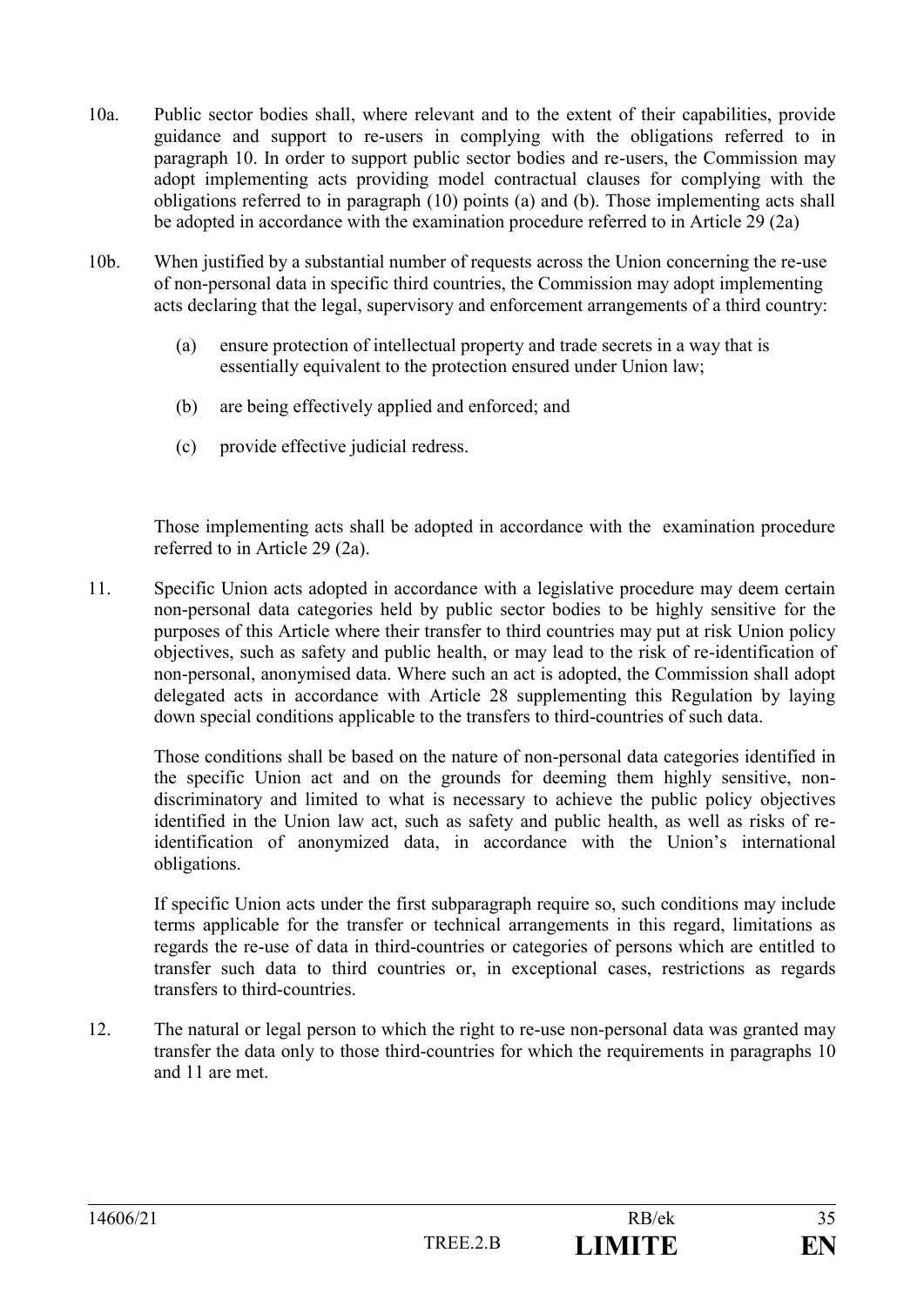#### **Fees**

- 1. Public sector bodies which allow re-use of the categories of data referred to in Article 3 (1) may charge fees for allowing the re-use of such data.
- 2. Any fees charged pursuant to paragraph 1 shall be transparent, non-discriminatory, proportionate and objectively justified and shall not restrict competition.
- 3. Public sector bodies shall ensure that any fees can also be paid online through widely available cross-border payment services, without discrimination based on the place of establishment of the payment service provider, the place of issue of the payment instrument or the location of the payment account within the Union.
- 4. Where they apply fees, public sector bodies shall take measures to incentivise the re-use of the categories of data referred to in Article  $3(1)$  for non-commercial purposes such as scientific research purposes and by SMEs and start-ups in line with State aid rules. In that regard, public sector bodies may also make the data available at a discounted fee or free of charge, in particular to SMEs and start-ups, civil society and educational establishments. To that end, public sector bodies may establish a list of categories of re-users to which data is made available at a discounted fee or free of charge. That list, together with the criteria used to establish it, shall be made public.
- 5. Fees shall be derived from the costs related to the processing of requests for re-use of the categories of data referred to in Article 3 (1). Any fees shall be limited to the necessary costs incurred for the reproduction, provision and dissemination of data, rights' clearance, costs for anonymisation or other forms or preparation of personal and confidential data as provided for in Article 5(3), costs for the maintenance of the secure processing environment, costs in relation to the acquisition of the right to permit re-use in accordance with this Chapter from third parties outside the public sector, as well as any costs in relation to supporting re-users in seeking consent from data subjects and permission from data holders whose rights and interests may be affected by such re-use.
- 6. The criteria and methodology for calculating fees shall be laid down by the Member States and published in advance. The public sector body shall publish a description of the main categories of costs and the rules used for the allocation of costs.

# *Article 7*

#### **Competent bodies**

1. For the tasks mentioned in this Article, Member States shall designate one or more competent bodies, which may be sectoral, to support the public sector bodies which grant access to the re-use of the categories of data referred to in Article 3(1) in the exercise of that task. Member States may either establish one or more new competent bodies or rely on existing public sector bodies or on internal services of public sector bodies that fulfil the conditions set out by this Regulation.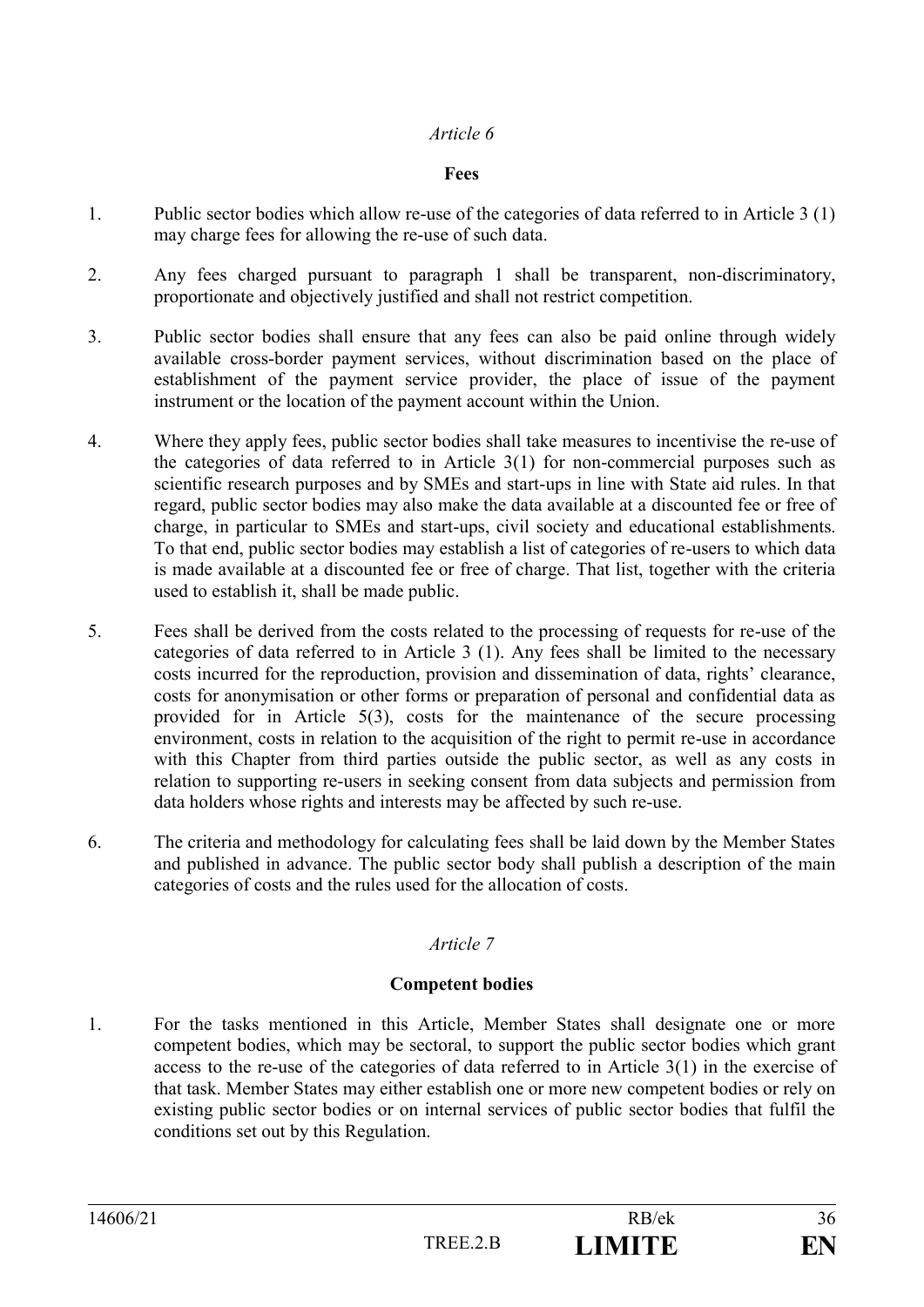- 1a. The competent bodies may also be entrusted, pursuant to Union or national law which provides for such access to be given, to grant access for the re-use of the categories of data referred to in Article 3(1). While performing their function to grant or refuse access for reuse, Articles 4, 5, 6 and 8a shall apply in regard to such competent bodies.
- 1b. The competent bodies shall have adequate legal, financial, technical and human resources to carry out the tasks assigned to them, including the necessary technical knowledge to be able to comply with relevant Union or national law concerning the access regimes for the categories of data referred to in Article 3(1).
- 2. The support provided for in paragraph 1 shall include, where necessary:
	- (a) providing technical support by making available a secure processing environment for providing access for the re-use of data;
	- (aa) providing guidance and technical support on how to best structure and store data to make data easily accessible;
	- (b) providing technical support for pseudonymisation and ensuring data processing in a manner that effectively preserves the privacy, confidentiality, integrity and accessibility of the information contained in the data for which re-use is allowed, including techniques for the anonymisation, generalisation, suppression, randomisation of personal data or other state-of-the-art privacy preserving methods, and the deletion of commercially confidential information, including trade secrets or content protected by intellectual property rights;
	- (c) where relevant, assisting the public sector bodies to provide assistance to re-users in requesting consent for re-use from data subjects or permission from data holders in line with their specific decisions, including on the jurisdiction or jurisdictions in which the data processing is intended to take place, and assisting the public sector bodies in establishing technical mechanisms that allow the transmission of requests for consent from re-users, where practically feasible;
	- (d) providing public sector bodies with assistance on the adequacy of undertakings made by a re-user, pursuant to Article 5(10).
- 5. The Member States shall communicate to the Commission the identity of the competent bodies designated pursuant to paragraph 1 by [date of application of this Regulation]. They shall also communicate to the Commission any subsequent modification of the identity of those bodies.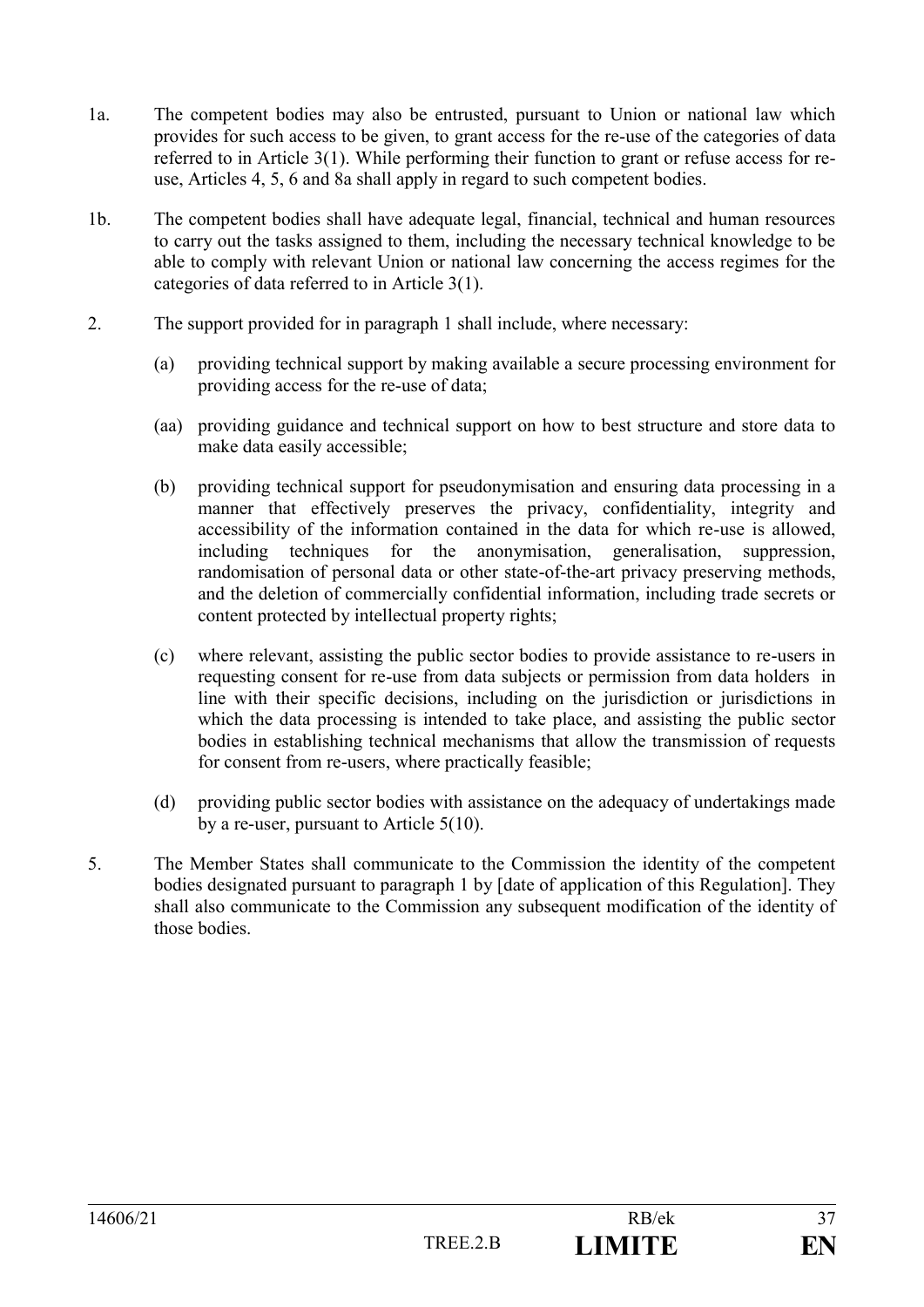### **Single information point**

- 1. Member States shall ensure that all relevant information concerning the application of Articles 5 and 6 is available and easily accessible through a single information point which may be linked to sectoral, regional or local information points. Functions of a single information point may be automated provided that adequate support by a public sector body is ensured. Member States may either establish a new information point or rely on an existing structure.
- 2. The single information point shall be competent to receive enquiries or requests for the reuse of the categories of data referred to in Article 3(1) and shall transmit them, where possible and appropriate by automated means, to the competent public sector bodies, or the competent bodies referred to in Article 7(1), where relevant. The single information point shall make available by electronic means a searchable asset list containing an overview of all available data resources, including, where relevant, those data resources available at sectoral, regional or local information points, with relevant information describing the available data, including at least the data format and size and the conditions for its re-use.
- 2b. The single information point may establish a separate, simplified and well-documented information channel for SMEs and start-ups, addressing their needs and capabilities in requesting the re-use of the categories of data referred to in Article 3(1).
- 2c. The Commission shall establish a European single access point offering a searchable electronic register of data available in the national single information points and further information on how to request data via those single information points.

# *Article 8a*

#### **Processing of requests for re-use**

- 1. Unless shorter time limits have been established in accordance with national law, a decision on the requests for the re-use of the categories of data referred to in Article 3(1) shall be adopted by the competent public sector bodies or the competent bodies referred to in Article 7 (1) within two months from the date of receipt of the request. In case of exceptionally extensive and complex requests this period may be extended by no more than 30 days. In such cases the applicant shall be notified as soon as possible that more time is needed to process the request and the reasons why.
- 2. Any natural or legal person directly affected by a decision of a public sector body or of a competent body adopted in accordance with paragraph 1 shall have an effective right of redress in the Member State where the relevant body is located. Such right of redress shall be laid down in national law and shall include the possibility of review by an impartial review body with the appropriate expertise, such as the national competition authority, the relevant access to documents authority, the supervisory authority established in accordance with Regulation (EU) 2016/679 or a national judicial authority, whose decisions are binding upon the public sector body concerned.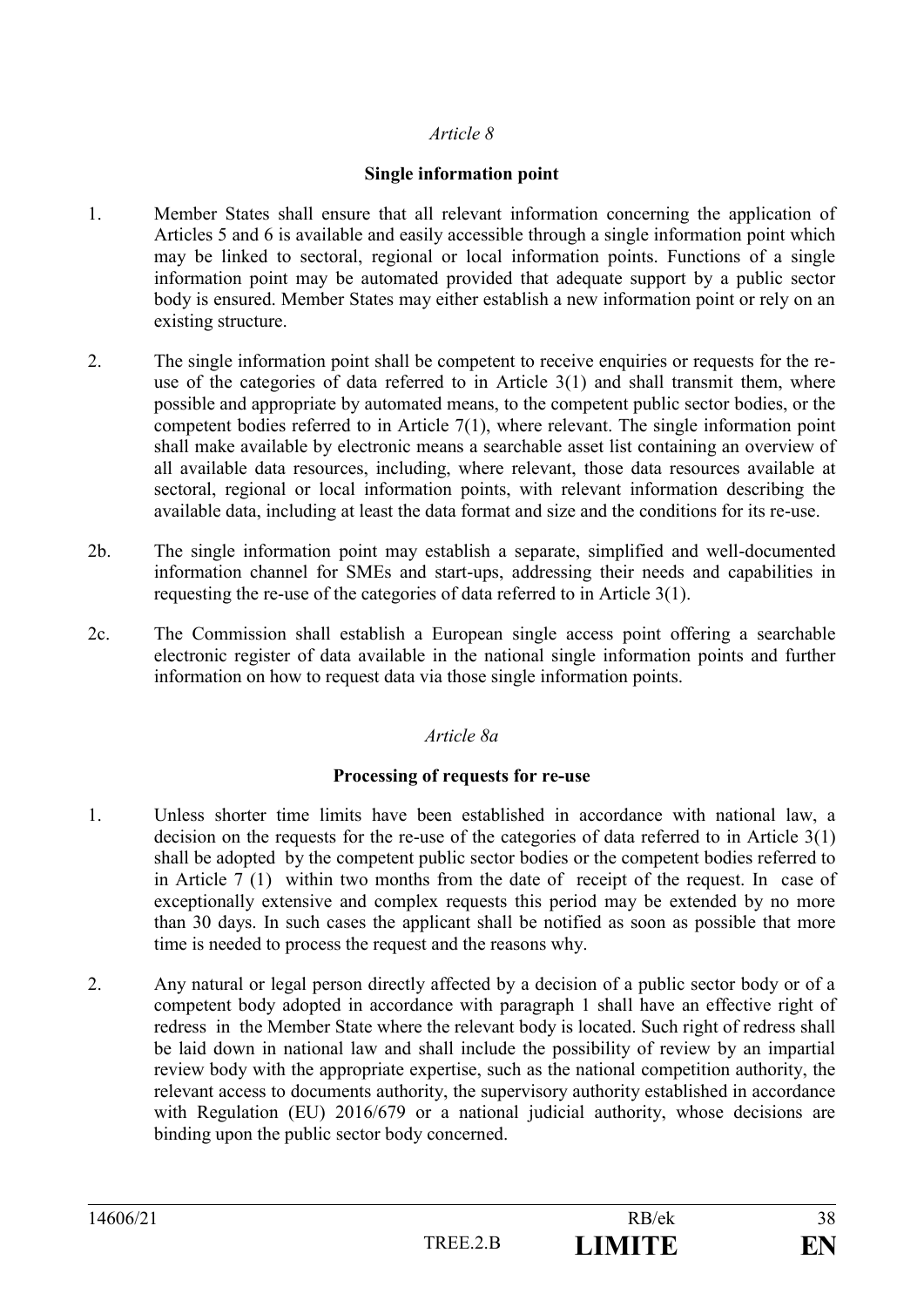#### CHAPTER III

#### **REQUIREMENTS APPLICABLE TO DATA INTERMEDIATION SERVICES**

#### *Article 9*

#### **Data intermediation services**

- 1. The provision of the following data intermediation services shall comply with the requirements of Article 11 and shall be subject to a notification procedure:
	- (a) intermediation services between data holders and potential data users, including making available the technical or other means to enable such services; those services may include bilateral or multilateral exchanges of data or the creation of platforms or databases enabling the exchange or joint use of data, as well as the establishment of other specific infrastructure for the interconnection of data holders and data users;
	- (b) intermediation services between data subjects that seek to make their personal data available or natural persons that seek to make other data available, and potential data users, including making available the technical or other means to enable such services, and in particular enabling the exercise of the data subjects' rights provided in Regulation (EU) 2016/679;
	- (c) services of data cooperatives.

#### *Article 10*

#### **Notification by data intermediation service providers**

- 1. Any provider of data intermediation services who intends to provide the services referred to in Article 9 (1) shall submit a notification to the competent authority for data intermediation services referred to in Article 12.
- 2. For the purposes of this Regulation, a provider of data intermediation services with establishments in more than one Member State, shall be deemed to be under the jurisdiction of the Member State in which it has its main establishment, without prejudice to Union law regulating cross-border actions for damages and related proceedings.
- 3. A provider of data intermediation services that is not established in the Union, but offers the services referred to in Article 9(1) within the Union, shall designate a legal representative in one of the Member States in which those services are offered. For the purposes of ensuring compliance with this Regulation, the legal representative shall be mandated by the provider of data intermediation services to be addressed in addition to or instead of it by competent authorities or data subjects and data holders, with regard to all issues related to the data intermediation services provided. The legal representative shall cooperate with and comprehensively demonstrate to the competent authorities, upon request, the actions taken and provisions put in place by the provider to ensure compliance with this Regulation. The provider of data intermediation services shall be deemed to be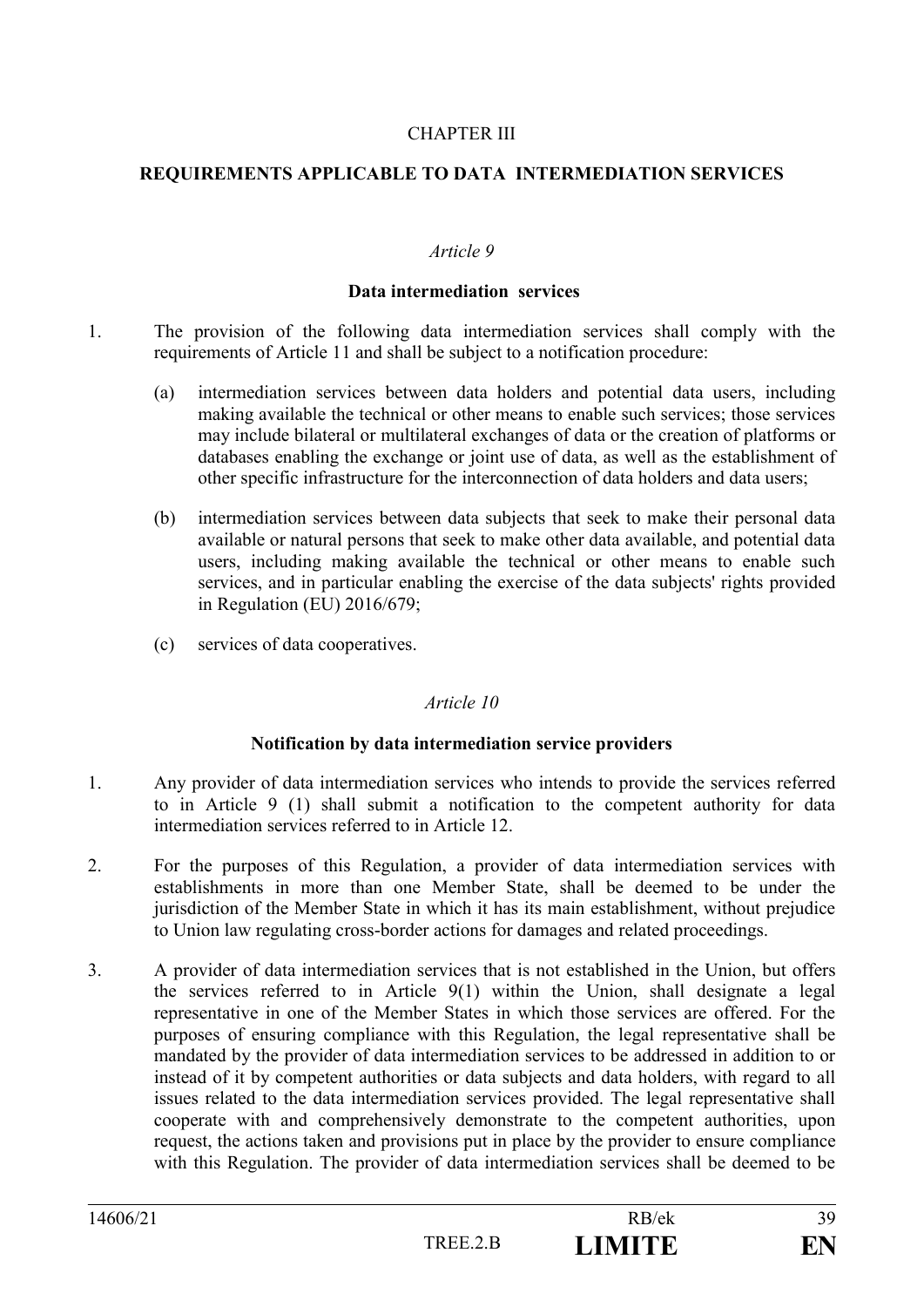under the jurisdiction of the Member State in which the legal representative is located. The designation of a representative by the provider of data intermediation services shall be without prejudice to legal actions which could be initiated against the provider of data intermediation services themselves.

- 4. After having submitted a notification in accordance with paragraph 1, the provider of data intermediation services may start the activity subject to the conditions laid down in this Chapter.
- 5. The notification shall entitle the provider of data intermediation services to provide data intermediation services in all Member States.
- 6. The notification shall include the following information:
	- (a) the name of the provider of data intermediation services;
	- (b) the provider of data intermediation services' legal status, form, ownership structure, relevant subsidiaries and registration number, where the provider is registered in trade or in another similar public register;
	- (c) the address of the provider of data intermediation services' main establishment in the Union, if any, and, where applicable, any secondary branch in another Member State or that of the legal representative designated pursuant to paragraph 3;
	- (d) a website where complete and up-to-date information on the provider of data intermediation services and the activities can be found, including as a minimum the information as referred to in points  $(a)$ ,  $(b)$ ,  $(c)$  and  $(f)$ ;
	- (e) the provider of data intermediation services' contact persons and contact details;
	- (f) a description of the service the provider intends to provide, and an indication under which of the categories under Article 9 (1) such services fall;
	- (g) the estimated date for starting the activity, if this is different from the date of the notification.
- 6a. The competent authority shall ensure that the notification procedure is non-discriminatory and does not distort competition.
- 7. At the request of the provider of data intermediation services, the competent authority for data intermediation services shall, within one week of duly and fully completed notification, issue a standardised declaration, confirming that the provider of data intermediation services has submitted the notification referred to in paragraph 4 and that the notification contains the information referred to in paragraph 6.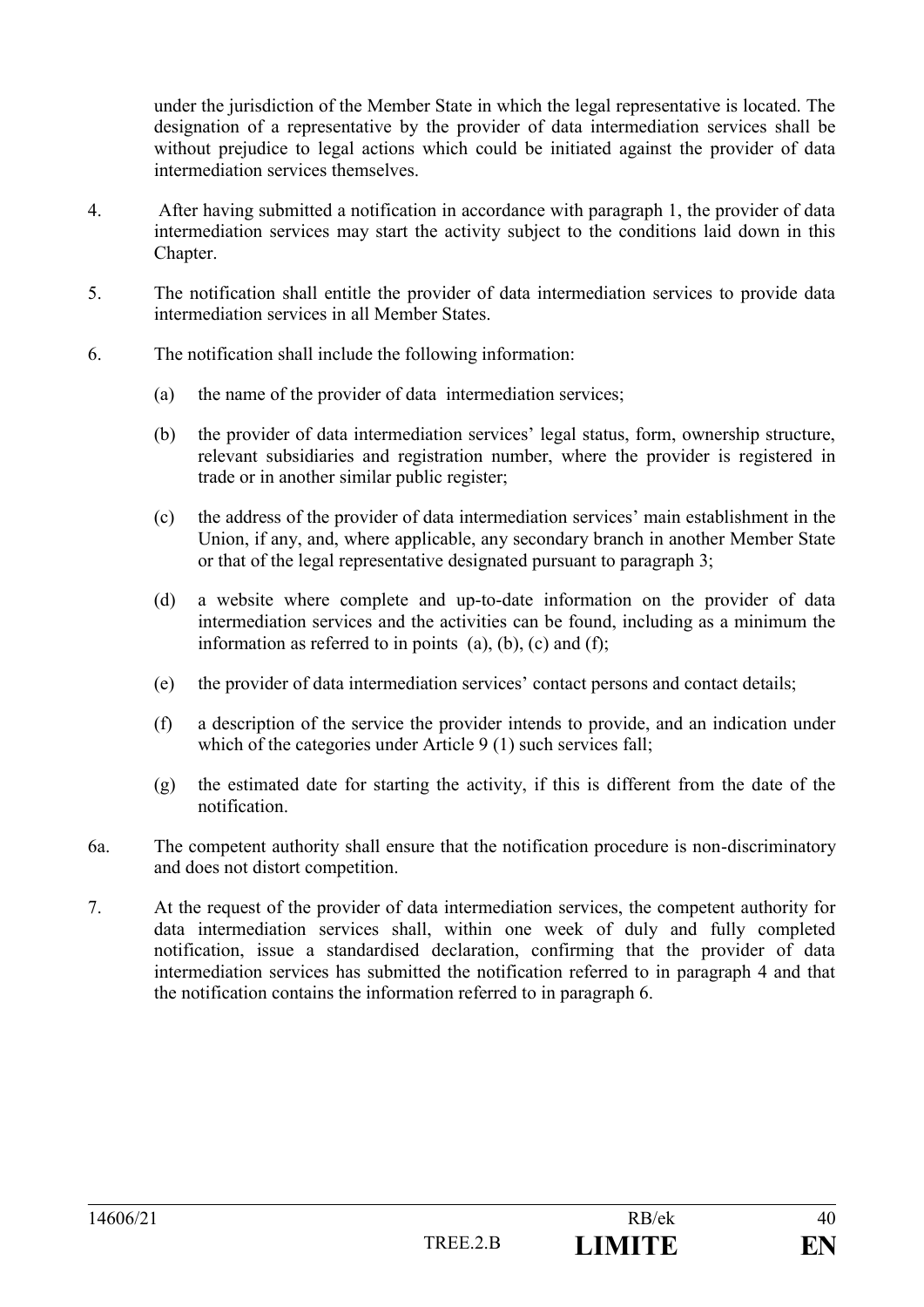- 7a. The competent authority referred to in Article 12 shall confirm, upon the request of a provider of data intermediation services, that the provider complies with Articles 10 and 11. Upon receipt of such a confirmation, that provider may use the title 'provider of data intermediation services recognised in the Union' in its written and spoken communication, as well as a common logo. In order to ensure that providers of data intermediation services recognised in the Union are easily identifiable throughout the Union, the Commission shall, by means of implementing acts, establish a design for the common logo. Providers of data intermediation services recognised in the Union shall display the common logo clearly on every online and offline publication that relates to their data intermediation activities. Those implementing acts shall be adopted in accordance with the advisory procedure referred to in Article 29(2).
- 9. The competent authority for data intermediation services shall notify the Commission of each new notification without delay by electronic means. The Commission shall keep and regularly update a public register of all providers of data intermediation services providing services in the Union, which shall make available the information referred to in points (a), (b), (c), (d) and (g) of paragraph 6, as well as in point (f) with regard to the description of the service the provider intends to provide and the categories listed in Article 9 (1) under which such services fall.
- 10. The competent authority for data intermediation services may charge fees for the notification, as defined by national law. Such fees shall be proportionate and objective and be based on the administrative costs related to the monitoring of compliance and other market control activities of the competent authorities in relation to notifications of data intermediation services. The competent authority may also charge discounted fees or allow free of charge notification for SMEs and start-ups.
- 10a. Providers of data intermediation services shall submit any changes of the information provided pursuant to paragraph 6 to the competent authority within 14 days from the day on which the change takes place.
- 11. Where a provider of data intermediation services ceases its activities, it shall notify the relevant competent authority for data intermediation services determined pursuant to paragraphs 1, 2 and 3 within 15 days. The competent authority shall inform the Commission by electronic means of each such notification without delay. The Commission shall update the public register of the providers of data intermediation services in the Union accordingly.

# **Conditions for providing data intermediation services**

The provision of data intermediation services referred in Article 9(1) shall be subject to the following conditions:

(1) the provider may not use the data for which it provides services for other purposes than to put them at the disposal of data users and shall provide data intermediation services through a separate legal person;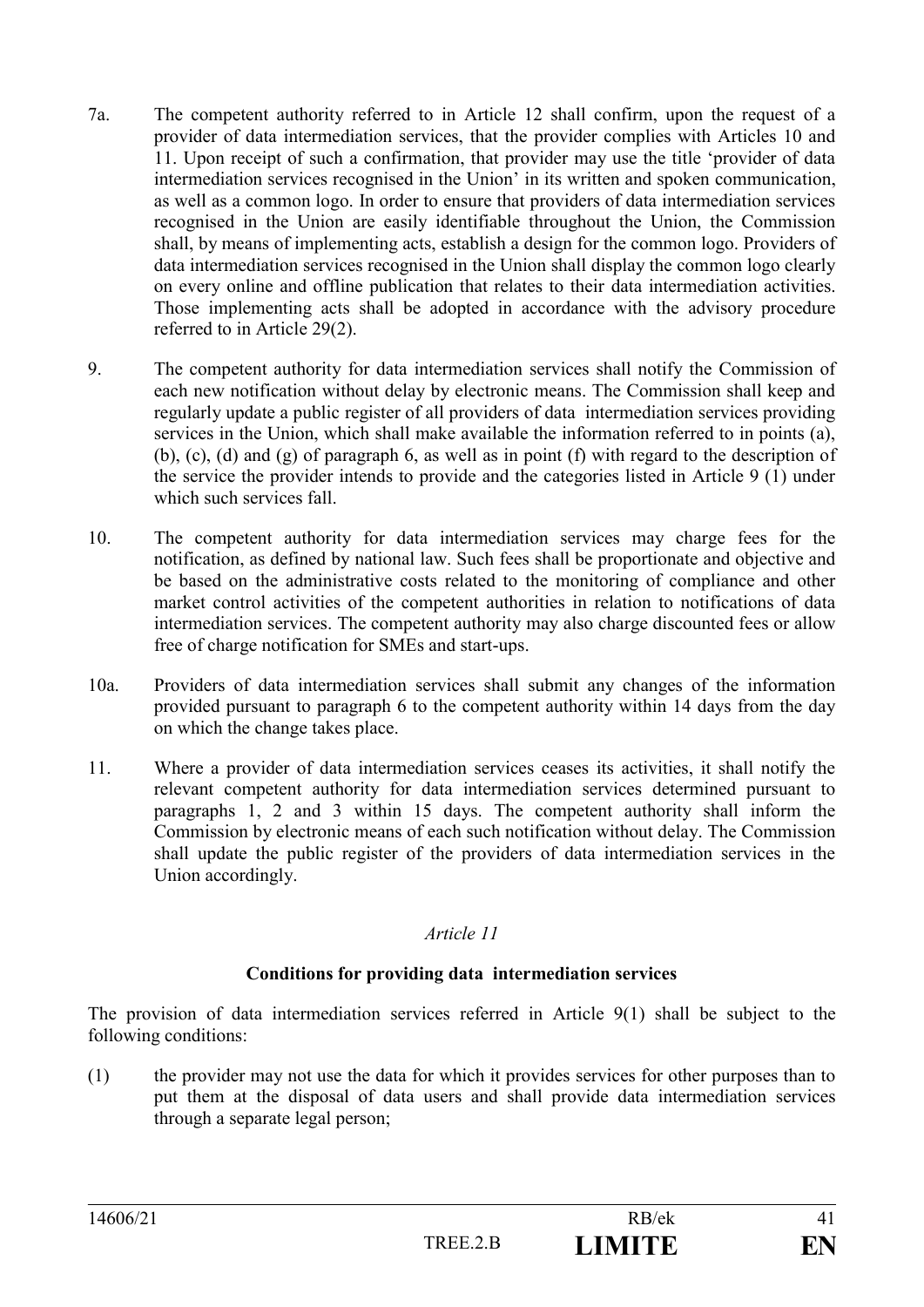- (1a) the commercial terms, including pricing, for the provision of data intermediation services to a data holder or data user may not be made dependent upon whether or to what degree the data holder or data user uses other services provided by the same provider or a related entity;
- (2) the data collected with respect to any activity of a natural or legal person for the purposes of the provision of the data intermediation service, including the date, time and geolocation data, duration of activity and connections to other natural or legal persons established by the person who uses the service, may be used only for the development of that service, which may entail the use of data for the detection of fraud or cybersecurity, and shall be made available to the data holders upon request;
- (4) the provider shall facilitate the exchange of the data in the format in which it receives it from a data subject or a data holder and shall convert the data into specific formats only to enhance interoperability within and across sectors or if requested by the data user or where mandated by Union law or to ensure harmonisation with international or European data standards. The provider shall offer an opt-out possibility regarding those conversions to data subjects or data holders, unless the conversion is mandated by Union law;
- (4a) data intermediation services may include offering additional specific tools and services to data holders or data subjects for the specific purpose of facilitating the exchange of data, such as temporary storage, curation, conversion, anonymisation, pseudonymisation. Those tools and services shall be used only at the explicit request or approval of the data holder or data subject and third-party tools offered in that context shall not use data for other purposes;
- (4b) the provider shall ensure that the procedure for access to its service is fair, transparent and non-discriminatory for both data subjects and data holders, as well as for data users, including as regards prices and terms of service;
- (5) the provider shall have procedures in place to prevent fraudulent or abusive practices in relation to parties seeking access through their services;
- (6) the provider of data intermediation service shall ensure a reasonable continuity of provision of its services and, in the case of services which ensure storage of data, shall have sufficient guarantees in place that allow data holders and data users to obtain access to, to transfer or to retrieve their data or, in the case of providing intermediation services between data subjects and data users, allow data subjects to exercise their rights, in the case of insolvency of the provider;
- (6a) the provider shall take appropriate measures to ensure interoperability with other data intermediation services, among others, by means of commonly-used open standards in the sector in which the data intermediation service providers operate;
- (7) the provider of data intermediation service shall put in place adequate technical, legal and organisational measures in order to prevent transfer or access to non-personal data that is unlawful under Union law or national law of the relevant Member State;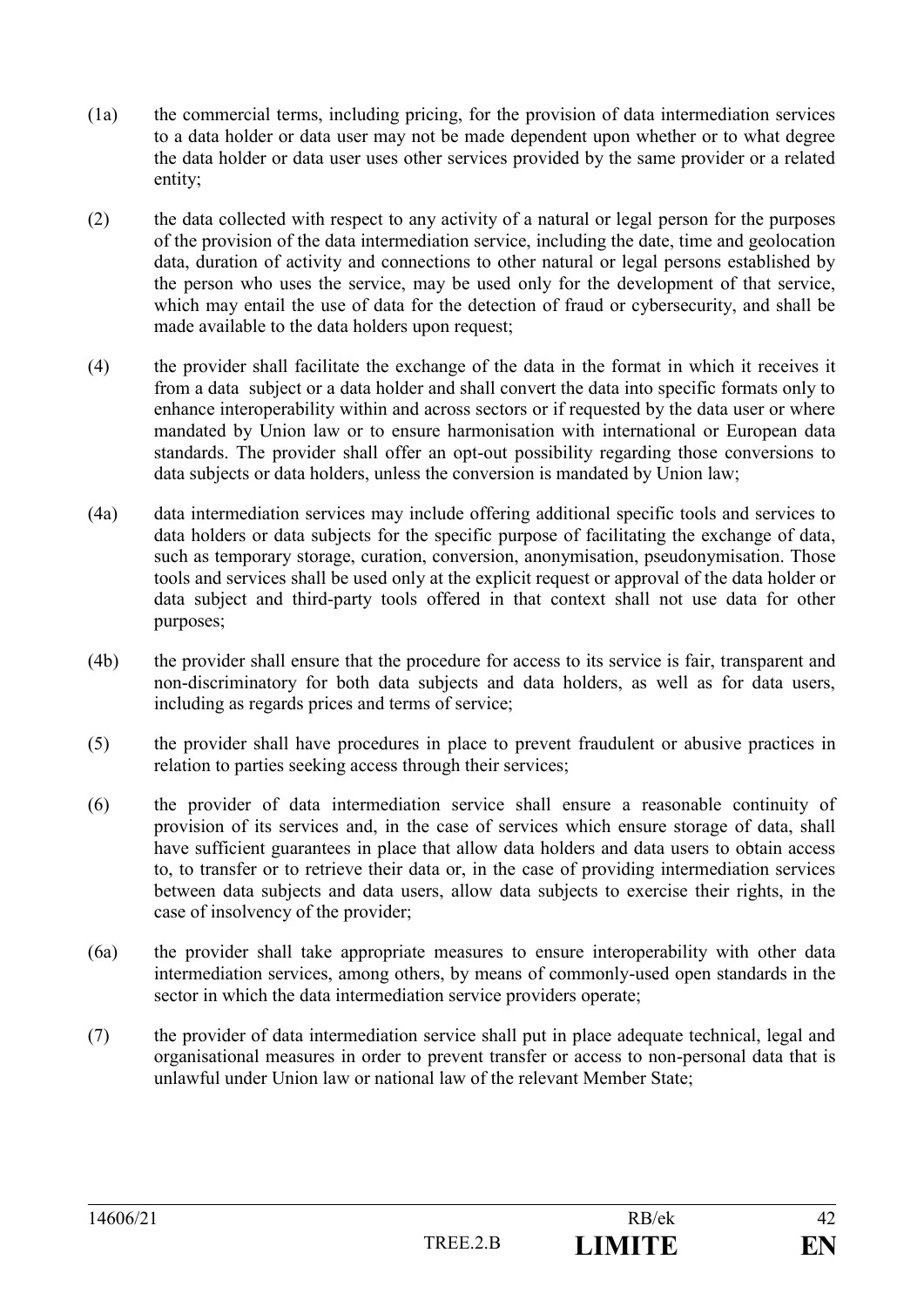- (7a) the provider shall without undue delay inform data holders in case of an unauthorised transfer, access or use of the non-personal data that it has shared;
- (8) the provider of data intermediation services shall take measures to ensure an appropriate level of security for the storage, processing and transmission of non-personal data, and the provider shall further ensure the highest level of security for the storage and transmission of competitively sensitive information;
- (10) the provider offering services to data subjects shall act in the data subjects' best interest when facilitating the exercise of their rights, in particular by informing and, where appropriate, advising data subjects in a concise, transparent, intelligible and easily accessible form about intended data uses by data users and standard terms and conditions attached to such uses, before data subjects give consent;
- (11) where a provider of data intermediation services provides tools for obtaining consent from data subjects or permissions to process data made available by data holders, it shall, where relevant, specify the jurisdiction or jurisdictions outside the Union in which the data use is intended to take place and provide data subjects with tools to both give and withdraw consent and data holders with tools to both give and withdraw permissions to process data;
- (11a) the provider shall maintain a log record of the intermediation activity.

### **Competent authorities**

- 1. Each Member State shall designate in its territory one or more authorities competent to carry out the tasks related to the notification framework for data intermediation services and shall communicate to the Commission the identity of those designated authorities by [date of application of this Regulation]. It shall also communicate to the Commission any subsequent modification.
- 2. The designated competent authorities for data intermediation services shall comply with Article 23.
- 3. The powers of the designated competent authorities are without prejudice to the powers of the data protection authorities, the national competition authorities, the authorities in charge of cybersecurity, and other relevant sectorial authorities. In accordance with their respective competences under Union and national law, those authorities shall build up a strong cooperation and exchange the information which is necessary for the exercise of their tasks in relation to providers of data intermediation services, and aim to achieve the consistency of the decisions taken in applying this Regulation.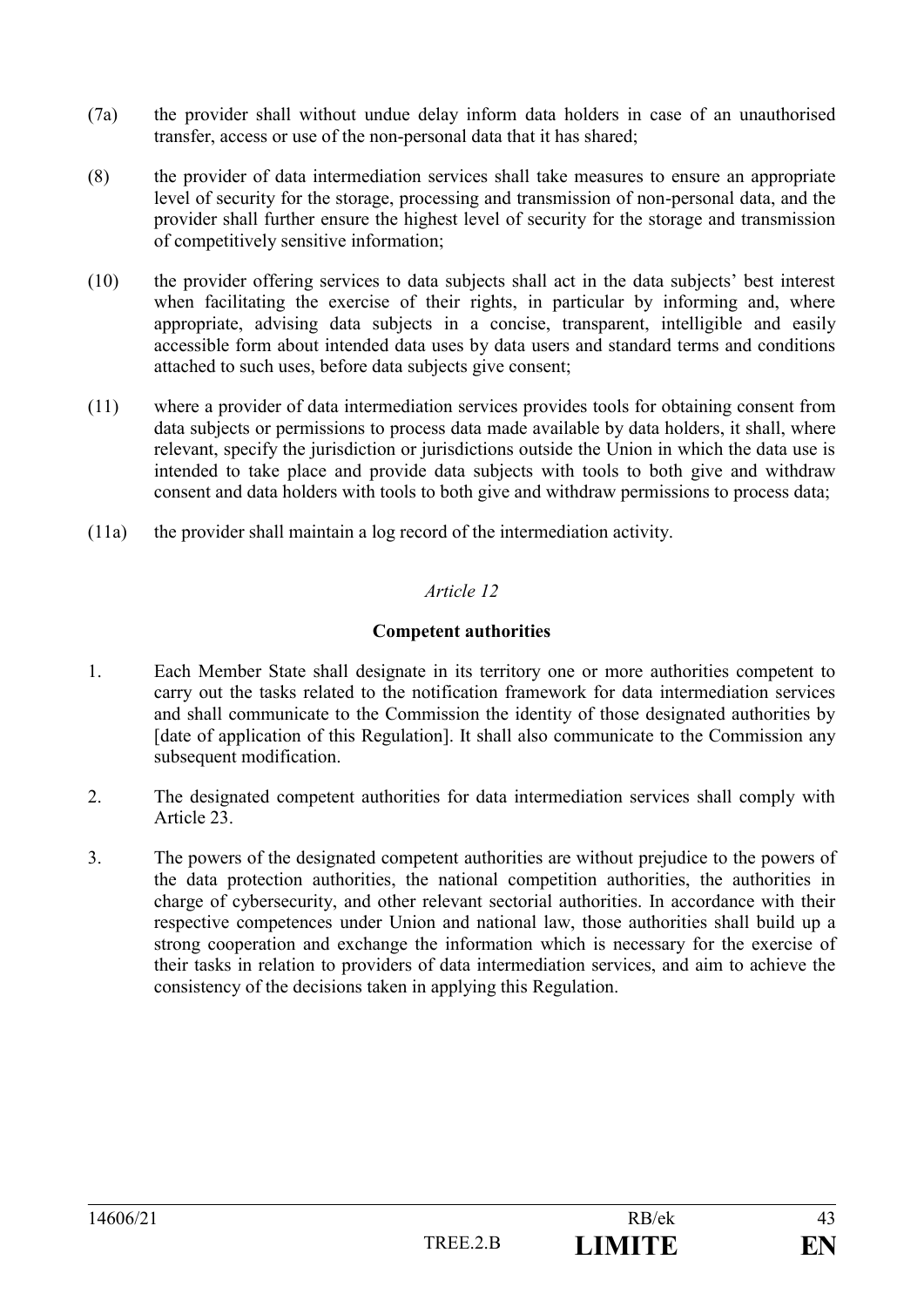#### **Monitoring of compliance**

- 1. The competent authority for data intermediation services shall monitor and supervise compliance with this Chapter. The competent authority may also monitor and supervise the compliance of such data intermediation services based on the request of natural or legal persons.
- 2. The competent authority for data intermediation services shall have the power to request from providers of data intermediation services or their legal representatives all the information that is necessary to verify compliance with the requirements of this Chapter. Any request for information shall be proportionate to the performance of the task and shall be reasoned.
- 3. Where the competent authority for data intermediation services finds that a provider of data intermediation services does not comply with one or more of the requirements of this Chapter, it shall notify that provider of those findings and give it the opportunity to state its views, within 30 days.
- 4. The competent authority shall have the power to require the cessation of the infringement referred to in paragraph 3 within a reasonable time limit or immediately in the case of a serious infringement and shall take appropriate and proportionate measures aiming to ensure compliance. In that regard, the competent authorities shall have the power, where appropriate:
	- (a) to impose, through administrative procedures, dissuasive financial penalties which may include periodic penalties and penalties with retroactive effect, or to initiate legal proceedings for the imposition of fines, or both;
	- (b) to require a postponement in the commencement or suspension of the provision of the data intermediation service until modifications of its conditions, as requested by the competent authority, are made; or to require the cessation of the provision of the data intermediation service, in case serious or repeated infringements have not been corrected despite the prior notification or warning in accordance with paragraph (3). The competent authority for data intermediation services shall request the Commission to remove the provider of the data intermediation service from the register of providers of data intermediation services once it has ordered the cessation of the service. If a provider of data intermediation service corrects the breaches, a provider shall re-notify the competent authority. The competent authority shall notify the Commission of each new re-notification.
- 4a. Where a provider of data intermediation services that is not established in the Union fails to designate a legal representative or the legal representative fails, upon request of the competent authority, to provide the necessary information that comprehensively demonstrates compliance with this Regulation, the competent authority shall have the power to postpone or suspend the provision of the data intermediation service until the legal representative is designated or the necessary information is provided.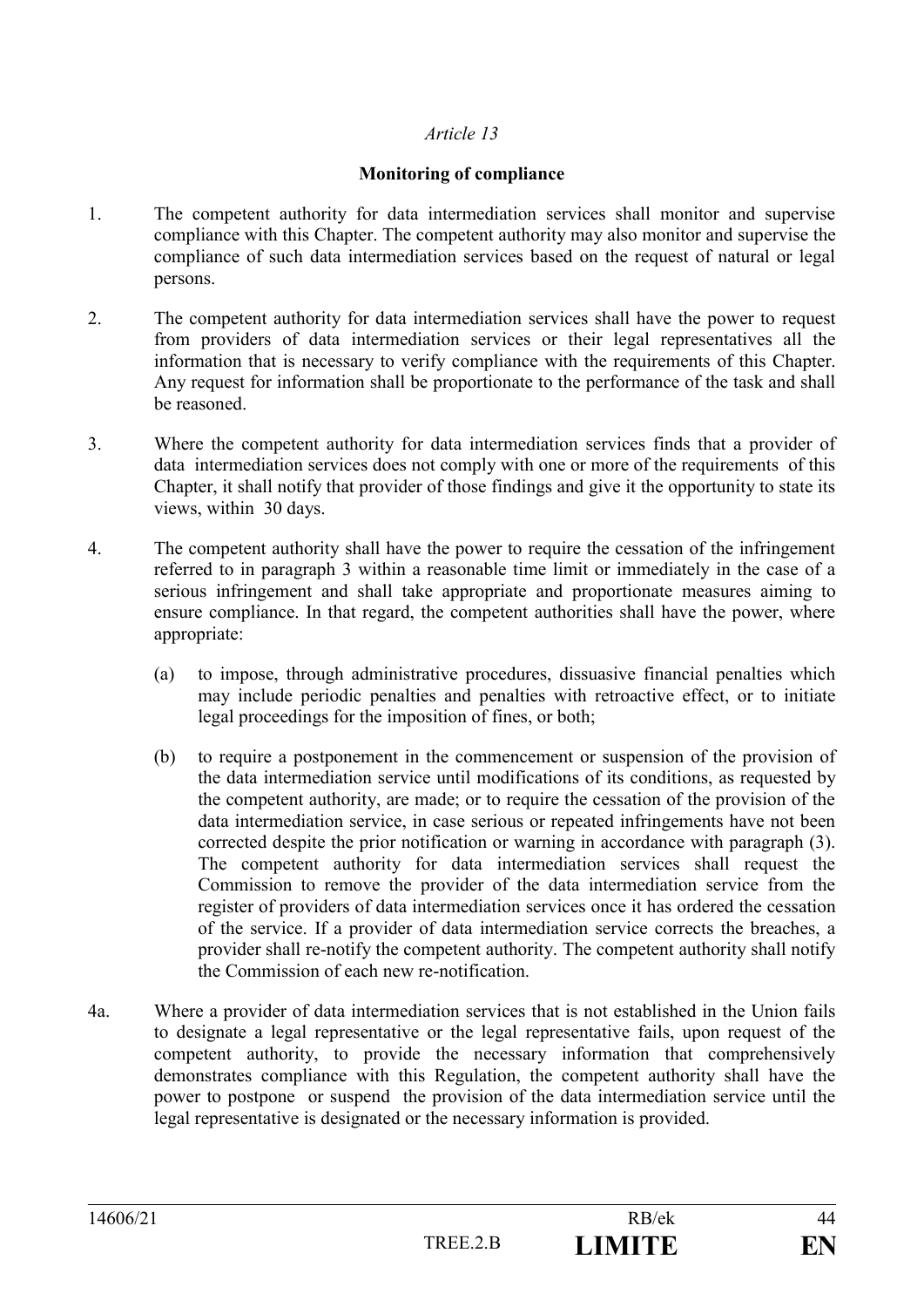- 5. The competent authorities shall communicate the measures imposed pursuant to paragraph 4, the reasons on which they are based as well as the necessary steps to be taken to rectify the relevant shortcomings to the provider of data intermediation services concerned without delay and shall stipulate a reasonable period, no longer than 30 days, for the provider to comply with the measures.
- 6. If a provider of data intermediation services has its main establishment or legal representative in a Member State, but provides services in other Member States, the competent authority of the Member State of the main establishment or where the legal representative is located and the competent authorities of those other Member States shall cooperate and assist each other. Such assistance and cooperation may cover information exchanges between the competent authorities concerned for the purposes of their tasks under this Regulation and requests to take the measures referred to in this Article. Where a competent authority for data intermediation services in one Member State requests assistance from another Member State, it shall submit a duly justified request. The competent authority for data intermediation services so requested shall, without undue delay and within a timeframe proportionate to the urgency of the request, provide a response. Any information exchanged in the context of assistance requested and provided under this paragraph shall be used only in respect of the matter for which it was requested.

#### **Exceptions**

This Chapter shall not apply to recognised data altruism organisations and other not-for-profit entities insofar as their activities consist in seeking to collect data for objectives of general interest, made available by natural or legal persons on the basis of data altruism, unless those entities aim to establish commercial relationships between an undetermined number of data subjects and data holders on the one hand, and data users on the other hand.

# CHAPTER IV

# **DATA ALTRUISM**

#### *Article 14a*

#### **National arrangements for data altruism**

1. Member States may have in place organisational and/or technical arrangements to facilitate data altruism. In support of this Member States may define national policies for data altruism. These national policies may in particular support data subjects in making personal data related to them held by public sector bodies available voluntarily for data altruism, and set out the necessary information that is required to be provided to data subjects concerning the re-use of their data in the general interest. If a Member State develops such national policies, it shall inform the Commission.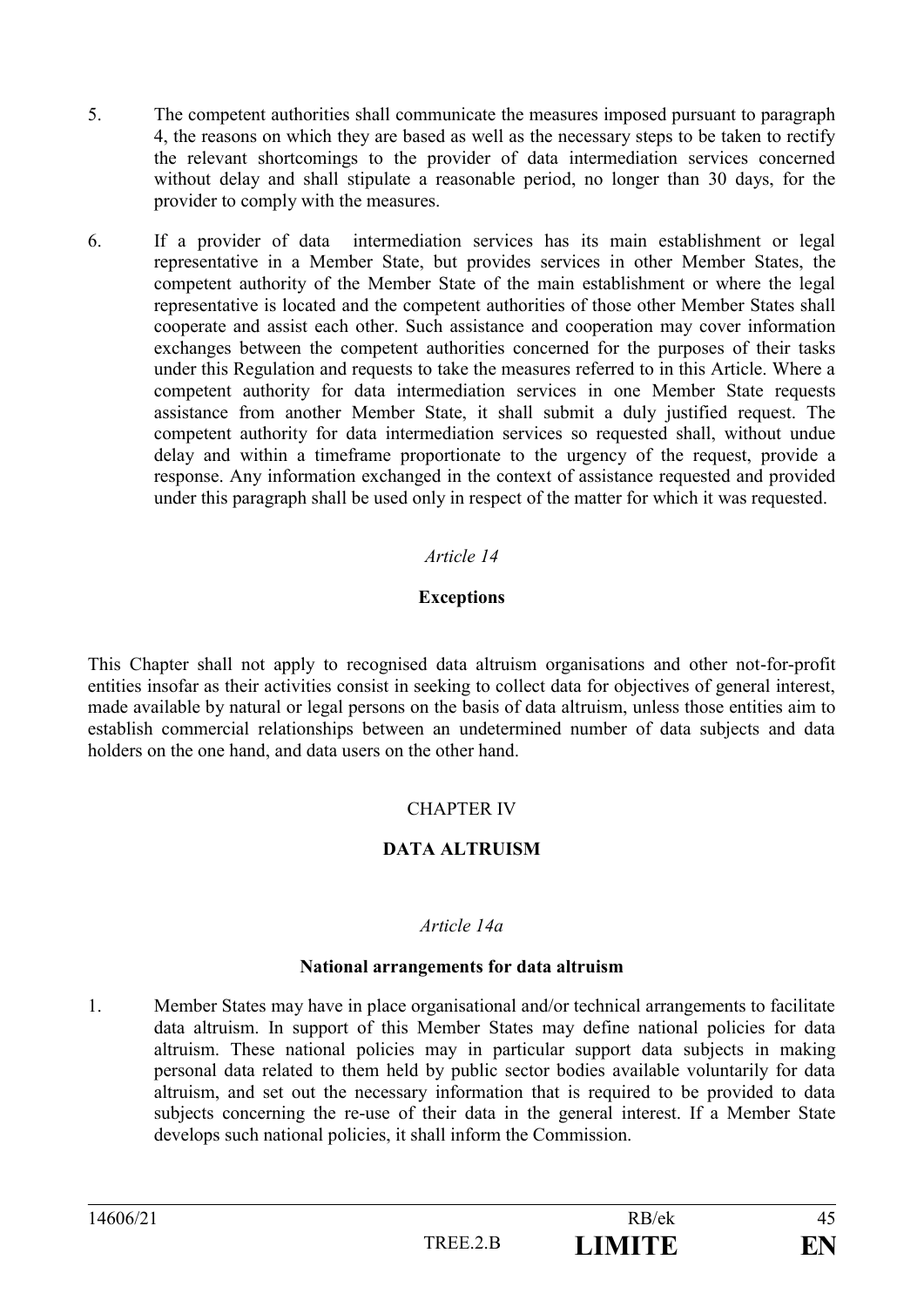#### **Public registers of recognised data altruism organisations**

- 1. Each competent authority for the registration of data altruism organisations designated pursuant to Article 20 shall keep and regularly update a public national register of recognised data altruism organisations.
- 3. The Commission shall maintain a public Union register of recognised data altruism organisations for information purposes. Only an entity registered in the public national register of recognised data altruism organisations in accordance with Article 16 may use the title 'data altruism organisation recognised in the Union' in its written and spoken communication, as well as a common logo. In order to ensure that data altruism organisations recognised in the Union are easily identifiable throughout the Union, the Commission shall, by means of implementing acts, establish a design for the common logo. Data altruism organisations recognised in the Union shall display the common logo clearly on every online and offline publication that relates to their data altruism activities. The common logo shall be accompanied by a QR code with a link to the Union register of data altruism organisations recognised in the Union. Those implementing acts shall be adopted in accordance with the advisory procedure referred to in Article 29(2).

# *Article 16*

# **General requirements for registration**

In order to qualify for registration in a national register of recognised data altruism organisations, an entity shall:

- (-a) perform data altruism activities;
- (a) be a legal person established pursuant to national law to meet objectives of general interest, in line with national law, where applicable;
- (b) operate on a not-for-profit basis and be legally independent from any entity that operates on a for-profit basis;
- (c) perform the activities related to data altruism through a structure that is functionally separate from its other activities;
- (ca) comply with the rulebook adopted in accordance with Article  $19a(1)$ , at the latest by [date of entry into force of the delegated  $act + 18$  months].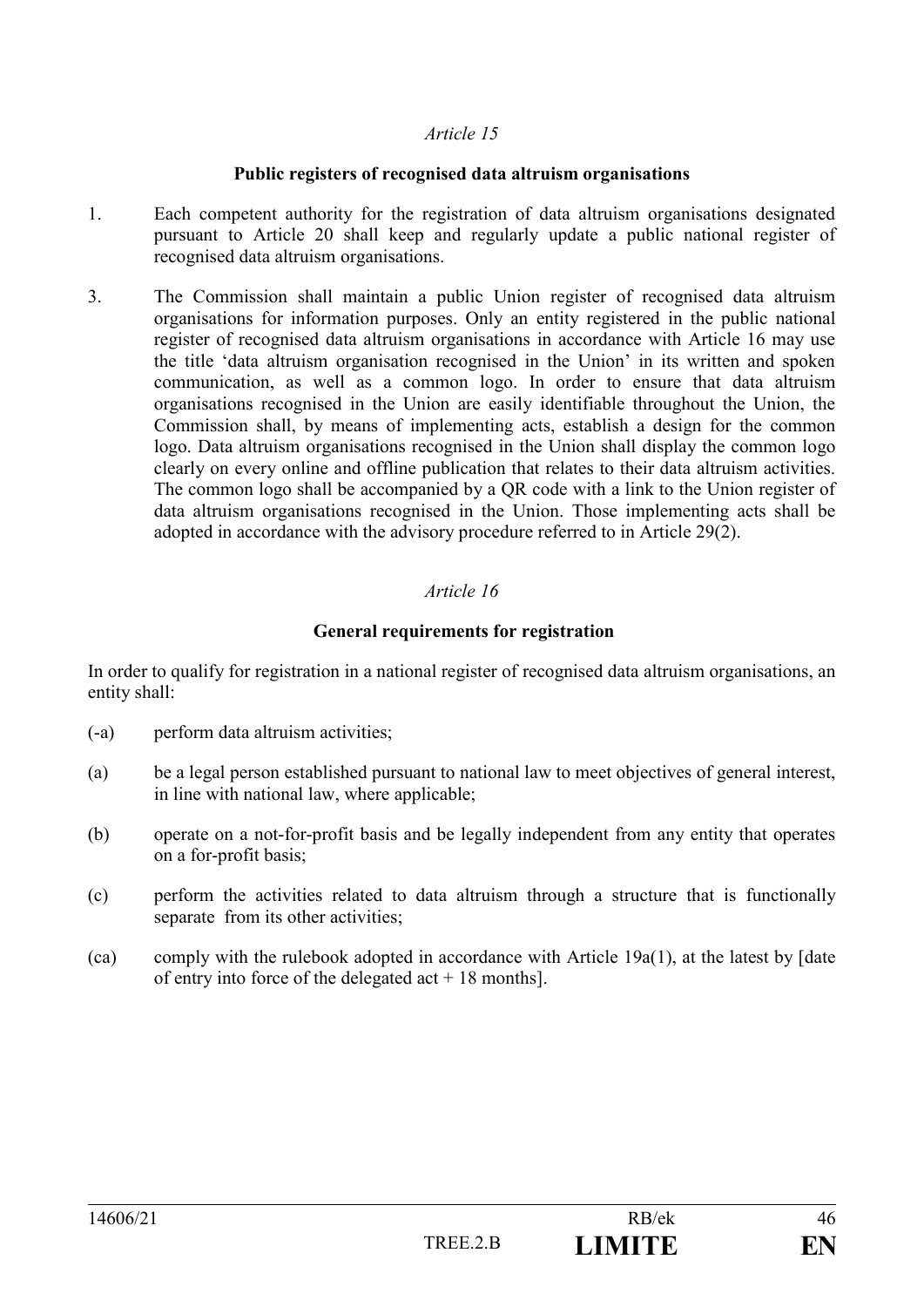### **Registration of recognised data altruism organisations**

- 1. An entity which meets the requirements of Article 16 may request to be entered in the national register of recognised data altruism organisations in the Member State in which it is established.
- 2. An entity which meets the requirements of Article 16 and has establishments in more than one Member State, may request to be entered in the national register of recognised data altruism organisations in the Member State in which it has its main establishment.
- 3. An entity which meets the requirements in Article 16, but is not established in the Union, shall designate a legal representative in one of the Member States in which those services are offered. For the purposes of ensuring compliance with this Regulation, the legal representative shall be mandated by the entity to be addressed in addition to or instead of it by competent authorities or data subjects and data holders, with regard to all issues related to entities. The legal representative shall cooperate with and comprehensively demonstrate to the competent authorities, upon request, the actions taken and provisions put in place by the entity to ensure compliance with this Regulation. The entity shall be deemed to be under the jurisdiction of the Member State in which the legal representative is located. The designation of a representative by the entity shall be without prejudice to legal actions which could be initiated against the entity themselves. Such an entity may request to be entered in the national register of recognised data altruism organisations in that Member State.
- 4. Applications for registration shall contain the following information:
	- (a) name of the entity;
	- (b) the entity's legal status, form and registration number, where the entity is registered in a public register;
	- (c) the statutes of the entity, where appropriate;
	- (d) the entity's sources of income;
	- (e) the address of the entity's main establishment in the Union, if any, and, where applicable, any secondary branch in another Member State or that of the legal representative designated pursuant to paragraph (3);
	- (f) a public website where up-to-date information on the entity and the activities can be found, including as a minimum the information as referred to in points letters (a), (b),  $(d)$ ,  $(e)$  and  $(h)$ ;
	- (g) the entity's contact persons and contact details;
	- (h) the objectives of general interest it intends to promote when collecting data;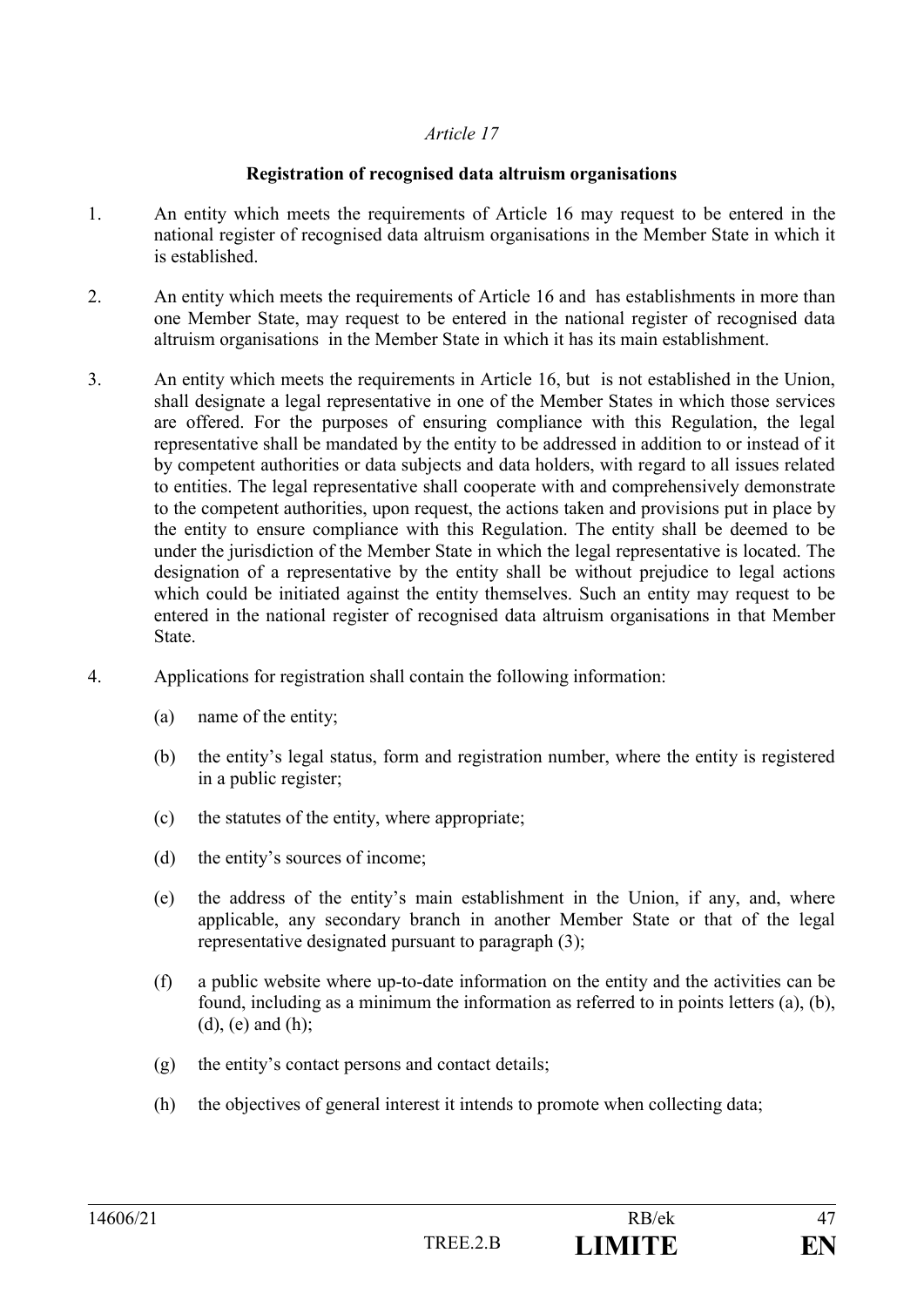- (ha) the nature of the data that it intends to control or process, and, in the case of personal data, an indication of the categories of personal data;
- (i) any other documents which demonstrate that the requirements of Article 16 are met.
- 5. Where the entity has submitted all necessary information pursuant to paragraph 4 and after the competent authority has evaluated the application and has found that the entity complies with the requirements of Article 16, it shall register the entity in the public national register of recognised data altruism organisations within twelve weeks from the date of application. The registration shall be valid in all Member States. The competent authority for the registration of data altruism organisations shall communicate any registration to the Commission, which shall include that registration in the Union register of recognised data altruism organisations
- 6. The information referred to in paragraph 4, points (a), (b), (f), (g), and (h) shall be published in the public national register of recognised data altruism organisations.
- 7. Any entity entered in a national register of recognised data altruism organisations shall notify the competent authority for the registration of data altruism organisations of any changes of the information provided pursuant to paragraph 4 within 14 days from the day on which the change takes place. The competent authority shall inform the Commission by electronic means of each such notification without delay. Based on such notification, the Commission shall update the Union register of recognised data altruism organisations without delay.

#### **Transparency requirements**

- 1. Any entity entered in a public national register of recognised data altruism organisations shall keep full and accurate records concerning:
	- (a) all natural or legal persons that were given the possibility to process data held by that entity, and their contact details;
	- (b) the date or duration of such processing of personal data or use of non-personal data;
	- (c) the purpose of such processing as declared by the natural or legal person that was given the possibility of processing;
	- (d) the fees paid by natural or legal persons processing the data, if any.
- 2. Any entity entered in a public national register of recognised data altruism organisations shall draw up and transmit to the relevant competent national authority for the registration of data altruism organisations an annual activity report which shall contain at least the following:
	- (a) information on the activities of the entity;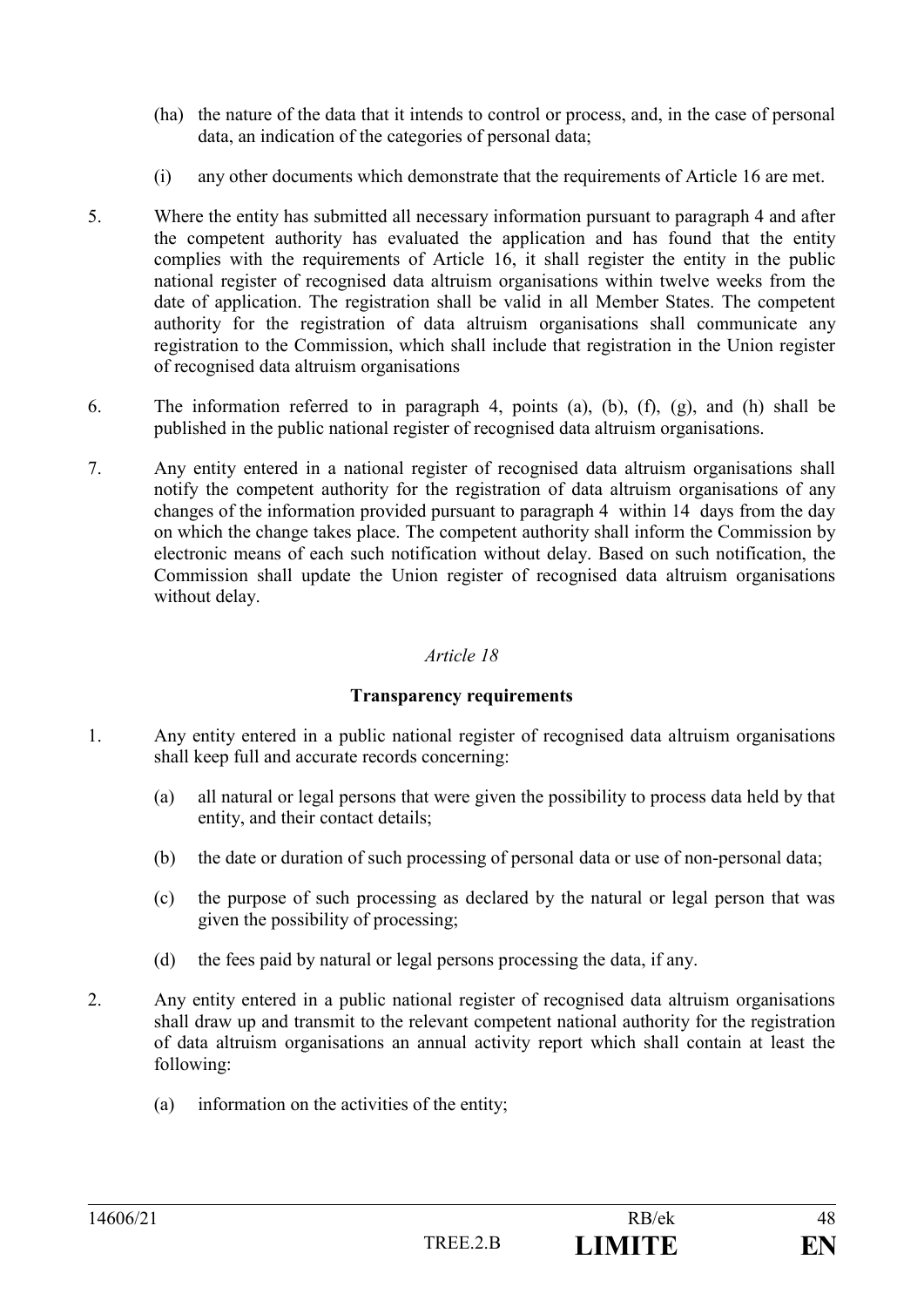- (b) a description of the way in which the general interest purposes for which data was collected have been promoted during the given financial year;
- (c) a list of all natural and legal persons that were allowed to process data it holds, including a summary description of the general interest purposes pursued by such data processing and the description of the technical means used for it, including a description of the techniques used to preserve privacy and data protection;
- (d) a summary of the results of the data processing allowed by the entity, where applicable;
- (e) information on sources of revenue of the entity, in particular all revenue resulted from allowing access to the data, and on expenditure.

#### **Specific requirements to safeguard rights and interests of data subjects and data holders as regards their data**

- 1. Any entity entered in the public national register of recognised data altruism organisations shall inform data holders or data subjects prior to any processing of their data in a clear and easy-to-understand manner:
	- (a) about the objectives of general interest and, if applicable, the specified, explicit and legitimate purpose for which personal data will be processed, for which it permits the processing of their data by a data user;
	- (b) about the location of and the objectives of general interest for which it permits any processing performed outside the Union, in case the processing is performed by the entity entered in a national register of recognised data altruism organisations itself.
- 2. The entity shall not use the data for other objectives than those of general interest for which the data subject or data holder permits the processing. The entity shall not use misleading marketing practices to solicit provision of data.
- 2a. The entity shall provide tools for obtaining consent from data subjects or permissions to process data made available by data holders. The entity shall also provide tools for easy withdrawal of such consent or permission.
- 2b. The entity shall take measures to ensure an appropriate level of security for the storage and processing of non-personal data that it has collected based on data altruism.
- 2c. The entity shall without undue delay inform data holders in case of an unauthorised transfer, access or use of the non-personal data that it has shared.
- 3. Where the entity facilitates data processing by third parties, including by providing tools for obtaining consent from data subjects or permissions to process data made available by data holders, it shall, where relevant, specify the jurisdiction or jurisdictions outside the Union in which the data use is intended to take place.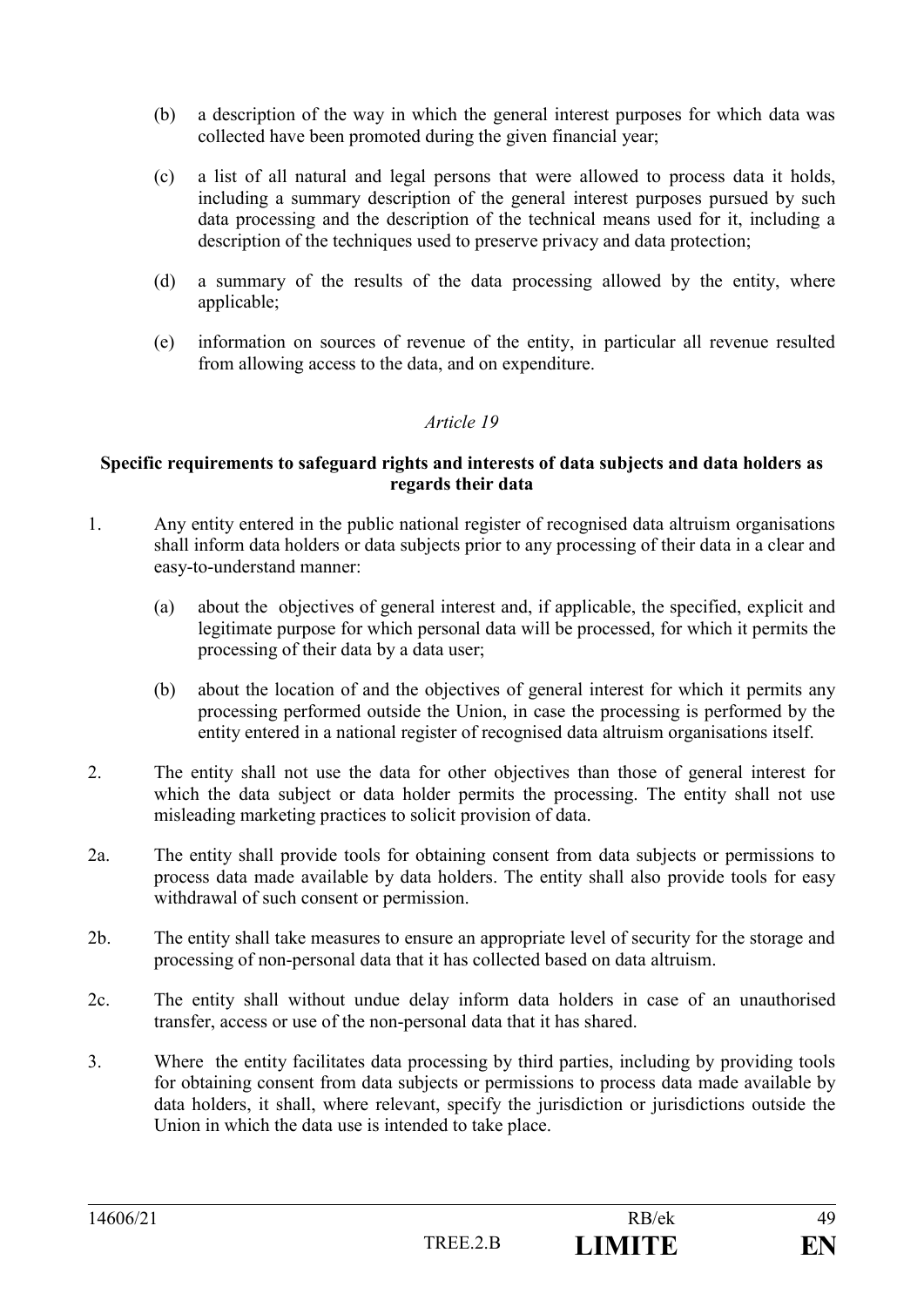#### *Article 19a*

### **Rulebook**

- 1. The Commission shall adopt delegated acts in accordance with Article 28, supplementing this Regulation by establishing a rulebook, laying down:
	- (a) appropriate information requirements to ensure that data holders and data subjects are provided, before a consent or permission for data altruism is given, with sufficiently detailed, clear and transparent information regarding the use of data, the tools for the giving and withdrawal of the consent, and the measures taken to avoid misuse of the data shared with the data altruism organisation;
	- (b) appropriate technical and security requirements to ensure the appropriate level of security for the storage and processing of data, as well as for the tools for obtaining and withdrawing consent and permission;
	- (c) communication roadmaps taking a multi-disciplinary approach to raise awareness of data altruism, of the designation as a data altruism organisation recognised in the Union and of the rulebook among relevant stakeholders, in particular data holders and data subjects that would potentially share their data;
	- (d) recommendations on relevant interoperability standards.
- 2. The rulebook referred to in paragraph 1 shall be prepared in close cooperation with data altruism organisations and relevant stakeholders.

# *Article 20*

#### **Competent authorities for the registration of data altruism organisations**

- 1. Each Member State shall designate one or more competent authorities responsible for the public national register of recognised data altruism organisations and for the monitoring of compliance with the requirements of this Chapter. The designated competent authorities for the registration of data altruism organisations shall meet the requirements of Article 23.
- 2. Each Member State shall inform the Commission of the identity of their designated competent authorities for the registration of data altruism organisations.
- 3. The competent authority for the registration of data altruism organisations of a Member State shall undertake its tasks in cooperation with the relevant data protection authority, where such tasks are related to processing of personal data, and with relevant sectoral bodies of that Member State.

| 14606/21 |          | RB/ek   | $\overline{\phantom{a}}$ |
|----------|----------|---------|--------------------------|
|          | TREE 7 R | I IMITE | ГN                       |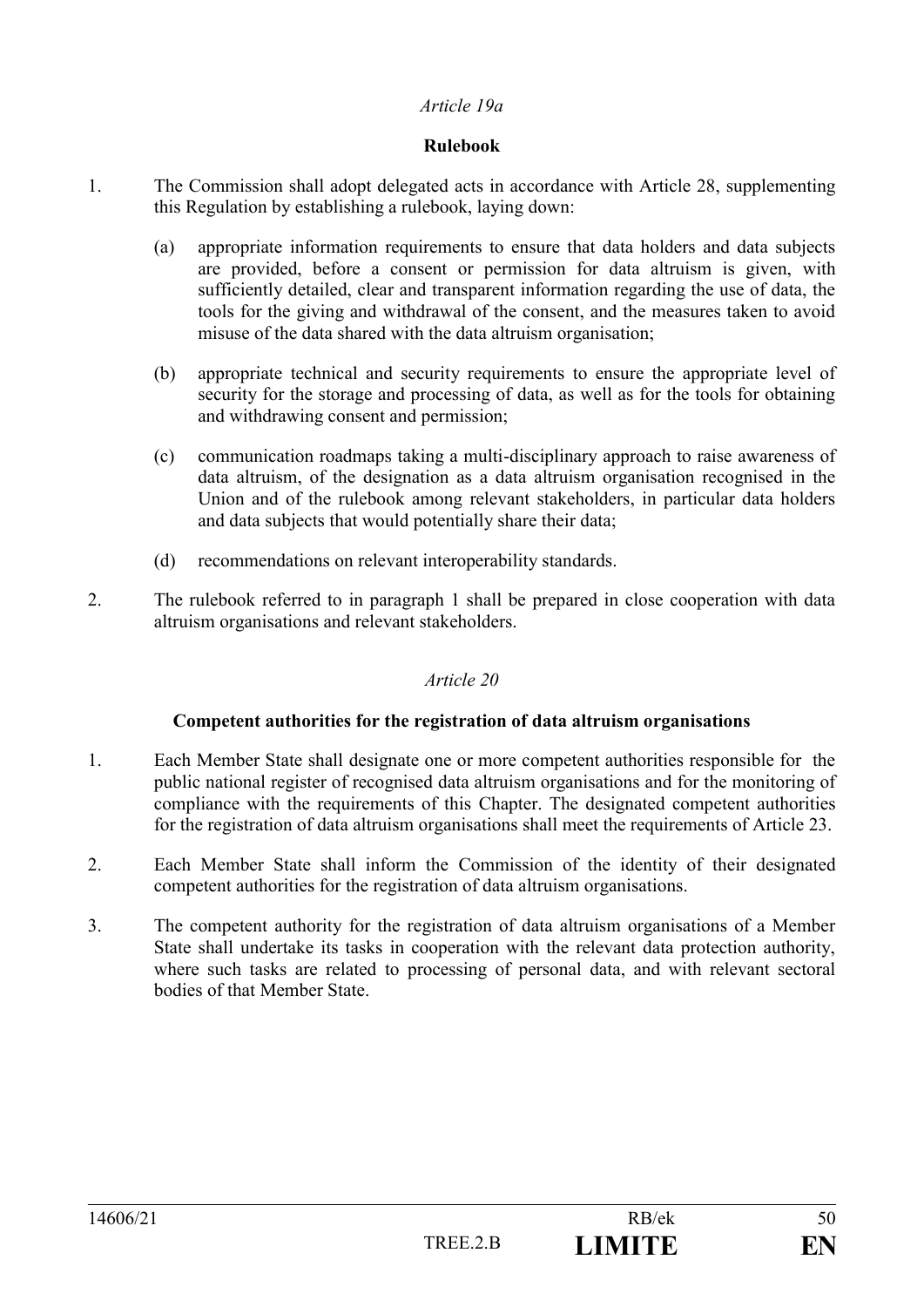#### **Monitoring of compliance**

- 1. The competent authority for the registration of data altruism organisations shall monitor and supervise compliance of entities entered in its public national register of recognised data altruism organisations with the conditions laid down in this Chapter. The competent authority for the registration of data altruism organisations may also monitor and supervise the compliance of such entities based on the request of natural or legal persons.
- 2. The competent authority shall have the power to request information from entities included in its public national register of recognised data altruism organisations that is necessary to verify compliance with the provisions of this Chapter. Any request for information shall be proportionate to the performance of the task and shall be reasoned.
- 3. Where the competent authority finds that an entity does not comply with one or more of the requirements of this Chapter it shall notify the entity of those findings and give it the opportunity to state its views, within 30 days.
- 4. The competent authority shall have the power to require the cessation of the breach referred to in paragraph 3 either immediately or within a reasonable time limit and shall take appropriate and proportionate measures aimed at ensuring compliance.
- 5. If an entity does not comply with one or more of the requirements of this Chapter even after having been notified in accordance with paragraph 3 by the competent authority, the entity shall:
	- (a) lose its right to refer to itself as a 'data altruism organisation recognised in the Union' in any written and spoken communication, such decision shall be made public;
	- (b) be removed from the public national register of recognised data altruism organisations, and the Union register of recognised data altruism organisations.
- 6. If an entity included in a public national register of recognised data altruism organisations has its main establishment or legal representative in a Member State but is active in other Member States, the competent authority of the Member State of the main establishment or where the legal representative is located and the competent authorities of those other Member States shall cooperate and assist each other as necessary. Such assistance and cooperation may cover information exchanges between the competent authorities concerned and reasoned requests to take the supervisory measures referred to in this Article. Where a competent authority in one Member State requests assistance from another Member State, it shall submit a duly justified request. The competent authority shall, upon such a request, provide a response without undue delay and within a timeframe proportionate to the urgency of the request. Any information exchanged in the context of assistance requested and provided under this paragraph shall be used only in respect of the matter for which it was requested.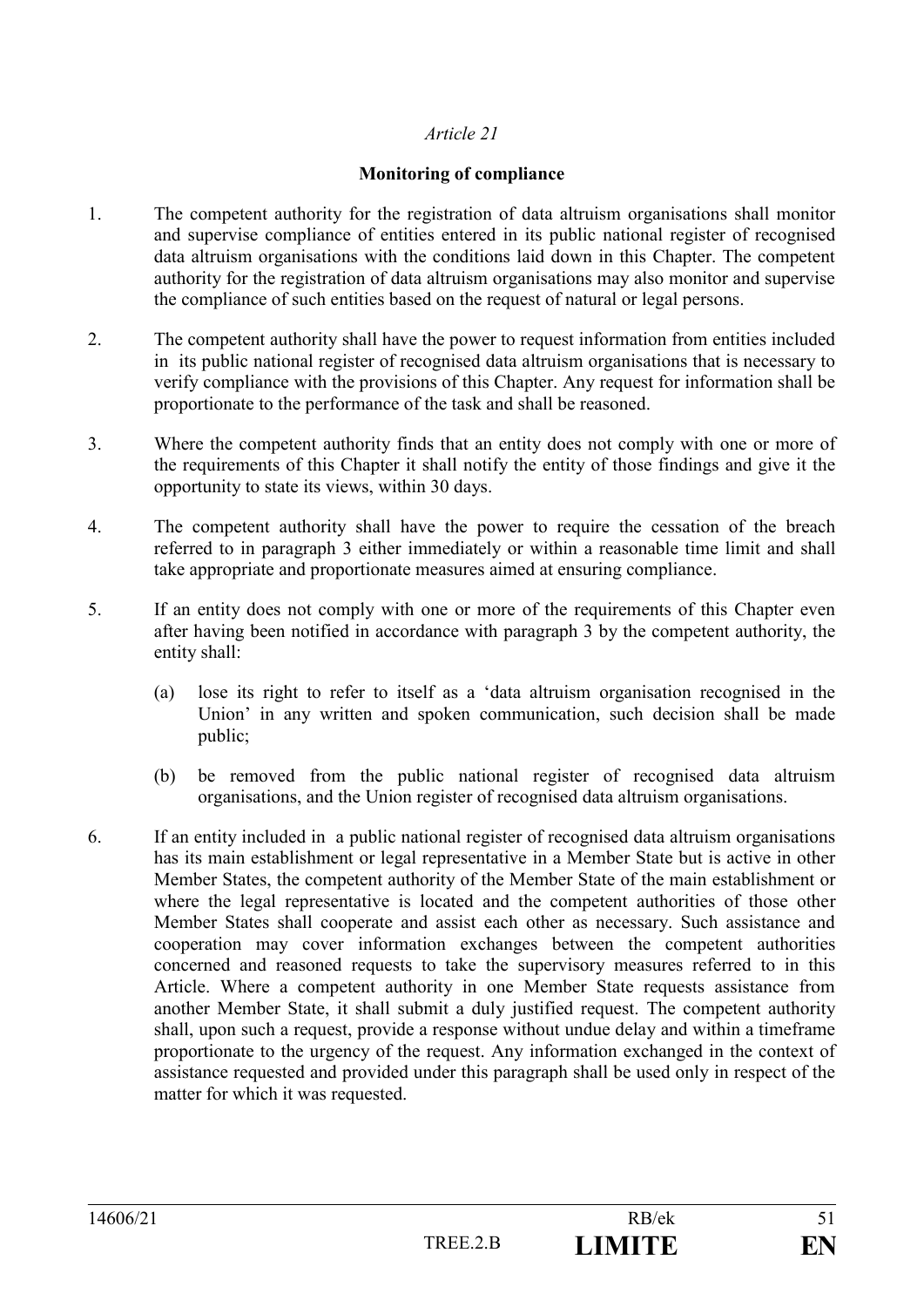#### **European data altruism consent form**

- 1. In order to facilitate the collection of data based on data altruism, the Commission shall adopt implementing acts establishing and developing a European data altruism consent form, after consultation of the European Data Protection Board, taking into account the advice of the European Data Innovation Board, and duly involving relevant stakeholders. The form shall allow the collection of consent across Member States in a uniform format. Those implementing acts shall be adopted in accordance with the advisory procedure referred to in Article 29(2).
- 2. The European data altruism consent form shall use a modular approach allowing customisation for specific sectors and for different purposes.
- 3. Where personal data are provided, the European data altruism consent form shall ensure that data subjects are able to give consent to and withdraw consent from a specific data processing operation in compliance with the requirements of Regulation (EU) 2016/679.
- 4. The form shall be available in a manner that can be printed on paper and is easily understandable as well as in an electronic, machine-readable form.

### CHAPTER V

#### **COMPETENT AUTHORITIES AND PROCEDURAL PROVISIONS**

#### *Article 23*

#### **Requirements relating to competent authorities**

- 1. The competent authorities designated pursuant to Article 12 and Article 20 shall be legally distinct from, and functionally independent of any provider of data intermediation services or entity included in the public national register of recognised data altruism organisations. The functions of the competent authorities designated pursuant to Article 12 and Article 20 may be performed by the same entity. Member States may either establish one or more new entities or rely on existing ones.
- 2. Competent authorities shall exercise their tasks in an impartial, transparent, consistent, reliable, and timely manner and shall, in the exercise of their tasks, safeguard fair competition and non-discrimination.
- 3. The top-management and the personnel responsible for carrying out the relevant tasks of the competent authorities cannot be the designer, manufacturer, supplier, installer, purchaser, owner, user or maintainer of the services which they evaluate, nor the legal representative of any of those parties or represent them. This shall not preclude the use of evaluated services that are necessary for the operations of the competent authority or the use of such services for personal purposes.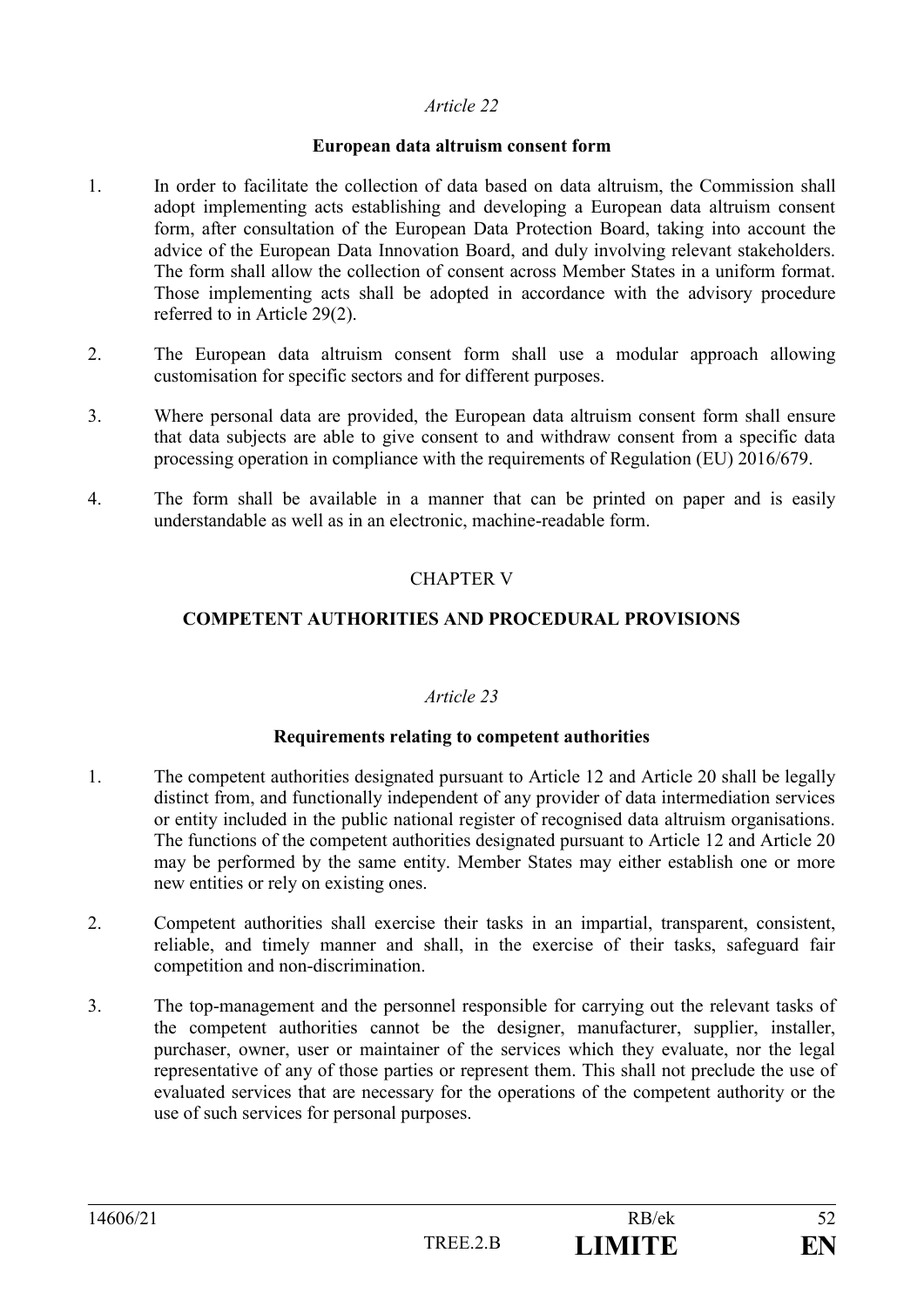- 4. Top-management and personnel of the competent authorities shall not engage in any activity that may conflict with their independence of judgment or integrity in relation to evaluation activities entrusted to them.
- 5. The competent authorities shall have at their disposal the adequate financial and human resources to carry out the tasks assigned to them, including the necessary technical knowledge and resources.
- 6. The competent authorities of a Member State shall provide the Commission and competent authorities from other Member States, on reasoned request and without undue delay, with the information necessary to carry out their tasks under this Regulation. Where a national competent authority considers the information requested to be confidential in accordance with Union and national rules on commercial and professional confidentiality, the Commission and any other competent authorities concerned shall ensure such confidentiality.

#### **Right to lodge a complaint**

- 1. Natural and legal persons shall have the right to lodge a complaint, individually or, where relevant, collectively, with the relevant national competent authority against a provider of data intermediation services or an entity entered in the public national register of recognised data altruism organisations in relation to any matter falling within the scope of this Regulation.
- 2. The competent authority with which the complaint has been lodged shall inform the complainant of the progress of the proceedings and of the decision taken, and shall inform the complainant of the remedies provided for in Article 25.

### *Article 25*

### **Right to an effective judicial remedy**

- 1. Notwithstanding any administrative or other non-judicial remedies, any affected natural and legal persons shall have the right to an effective judicial remedy with regard to:
	- (b) legally binding decisions of the competent authorities referred to in Articles 13, 17 and 21 taken in the management, control and enforcement of the notification regime for providers of data intermediation services and the monitoring of entities entered into a public national register of recognised data altruism organisations.
- 2. Proceedings pursuant to this Article shall be brought before the courts of the Member State of the competent authority against which the judicial remedy is sought individually or, where relevant, by the representatives of one or more natural or legal persons.
- 2a. When a competent authority fails to act on a complaint, any affected natural and legal persons shall, in accordance with national law, either have the right to effective judicial remedy or access to review by an impartial body with the appropriate expertise.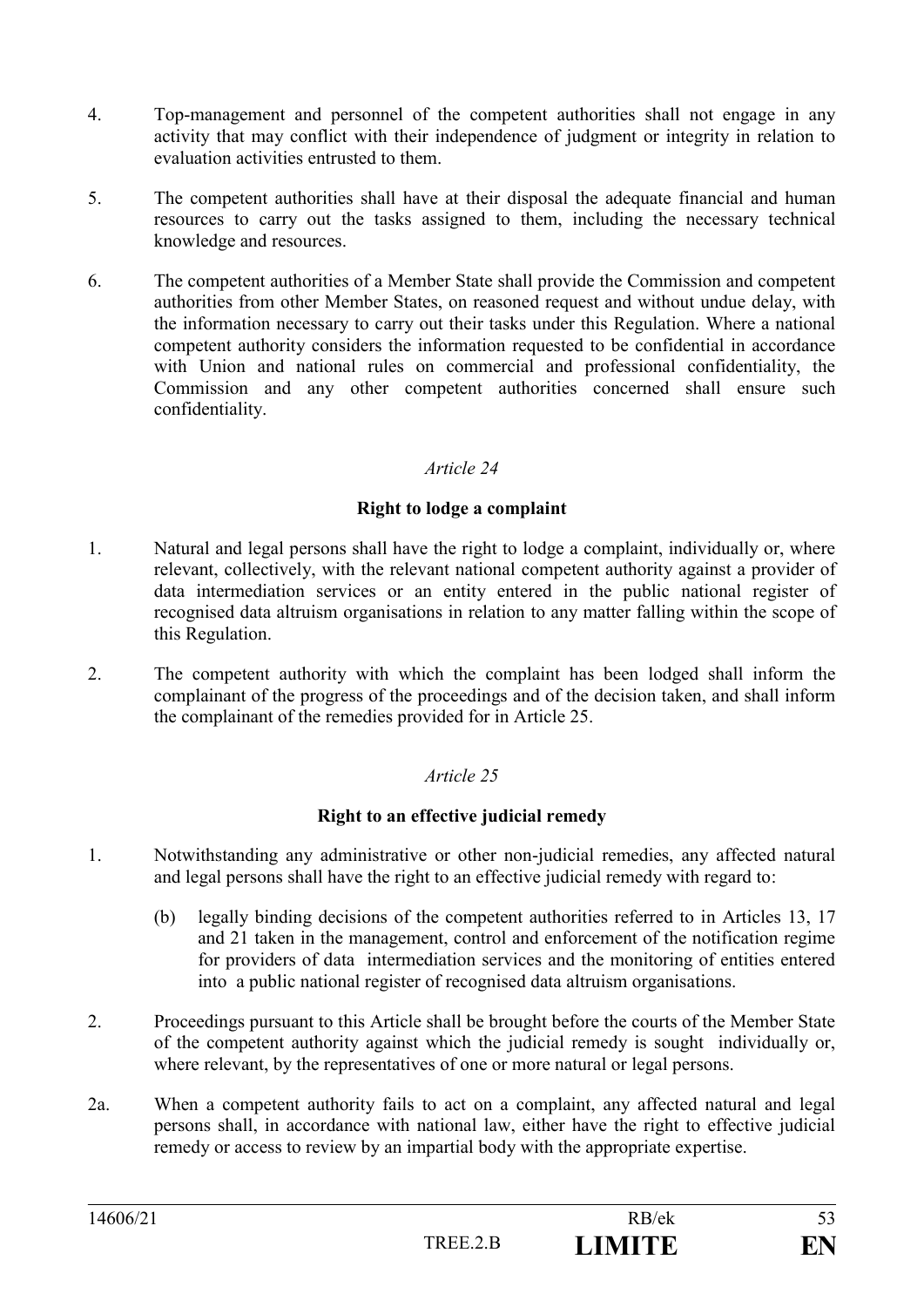### CHAPTER VI

#### **EUROPEAN DATA INNOVATION BOARD**

#### *Article 26*

#### **European Data Innovation Board**

- 1. The Commission shall establish a European Data Innovation Board ("the Board") in the form of an Expert-Group, consisting of representatives of the competent authorities of all Member States pursuant to Article 12 and Article 20, the European Data Protection Board, the European Data Protection Supervisor, the European Union Agency for Cybersecurity (ENISA), the Commission, the EU SME Envoy or a representative appointed by the network of SME envoys, and other representatives of relevant bodies in specific sectors as well as bodies with specific expertise. When appointing individual experts the Commission shall aim to achieve a gender and geographical balance in the composition of the expert group.
- 1a. The Board shall consist of at least three sub-groups: a sub-group composed of the competent authorities referred to in Article 12 and Article 20, with a view of carrying out the tasks pursuant to Article 27 point (a), (b), (e) and (ea); a sub-group for technical discussions on standardisation, portability and interoperability pursuant to Article 27 point (c) and (d); a sub-group for stakeholder involvement composed of relevant representatives from industry, research, academia, civil society, standardisation organisations, relevant common European data spaces and other relevant stakeholders or third parties advising the Board on tasks (bc), (bd), (c), (d) and (da) pursuant to Article 27.
- 3. The Commission shall chair the meetings of the Board.
- 4. The Board shall be assisted by a secretariat provided by the Commission.

# *Article 27*

#### **Tasks of the Board**

The Board shall have the following tasks:

- (a) advise and assist the Commission in developing a consistent practice of public sector bodies and competent bodies referred to in Article 7(1) in processing requests for the reuse of the categories of data referred to in Article 3(1);
- (aa) advise and assist the Commission in developing a consistent practice for data altruism across the Union;
- (b) advise and assist the Commission in developing a consistent practice of the competent authorities referred to in Article 12 and Article 20 in the application of requirements applicable to data intermediation service providers and entities performing activities related to data altruism, respectively;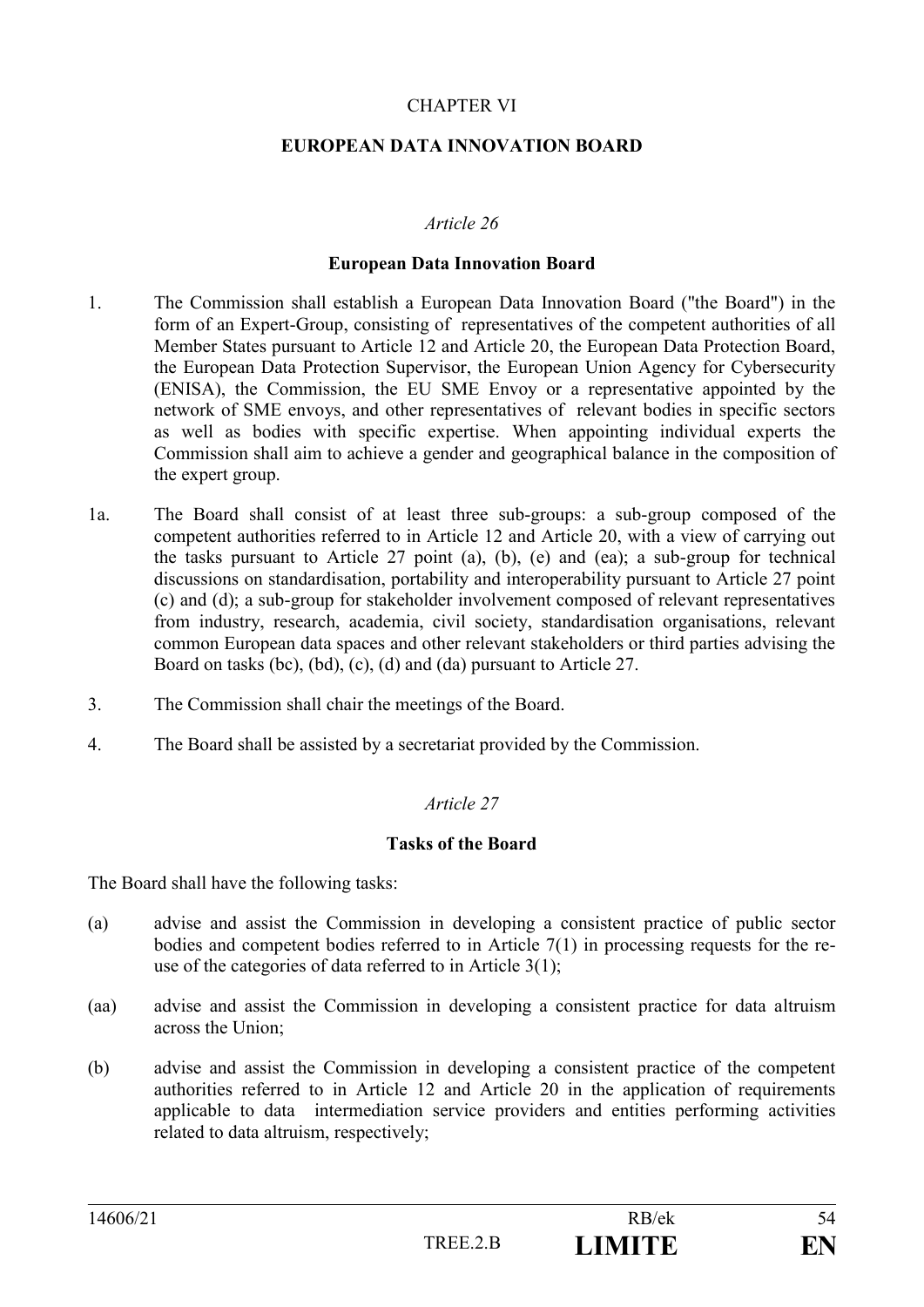- (bc) advise and assist the Commission in developing consistent guidelines on how to best protect, in the context of this Regulation, commercially sensitive non-personal data, in particular trade secrets, but also non-personal data representing content protected by intellectual property rights from unlawful access that risks IP theft or industrial espionage;
- (bd) advise and assist the Commission in developing consistent guidelines for cybersecurity requirements for the exchange and storage of data;
- (c) advise the Commission, in particular taking into account the input from standardisation organisations, on the prioritisation of cross-sector standards to be used and developed for data use and cross-sector data sharing between emerging common European data spaces, cross-sectoral comparison and exchange of best practices with regards to sectoral requirements for security, access procedures, while taking into account sector-specific standardisations activities, and in particular in clarifying and distinguishing which standards and practices are cross-sectoral and which are sectoral;
- (d) assist the Commission, in particular taking into account the input from standardisation organisations, in addressing fragmentation of the internal market and the data economy in the internal market by enhancing cross-border and cross-sector interoperability of data as well as data sharing services between different sectors and domains, building on existing European, international or national standards, inter alia with the aim of encouraging the creation of common European data spaces;
- (da) propose guidelines for 'common European data spaces', addressing, inter alia:

(i) cross-sectoral standards to be used and developed for data use and cross-sector data sharing, cross-sectoral comparison and exchange of best practices with regards to sectoral requirements for security, access procedures, while taking into account sector-specific standardisations activities, in particular in clarifying and distinguishing which standards and practices are cross-sectoral and which are sectoral;

(ii) requirements to counter barriers to market entry and to avoid lock-in effects, for the purpose of ensuring fair competition and interoperability;

(iii) adequate protection for legal data transfers outside the Union, including safeguards against any transfers prohibited by Union law;

(iv) adequate and non-discriminatory representation of relevant stakeholders in the governance of a common European data spaces;

(v) adherence to cybersecurity requirements in line with Union law.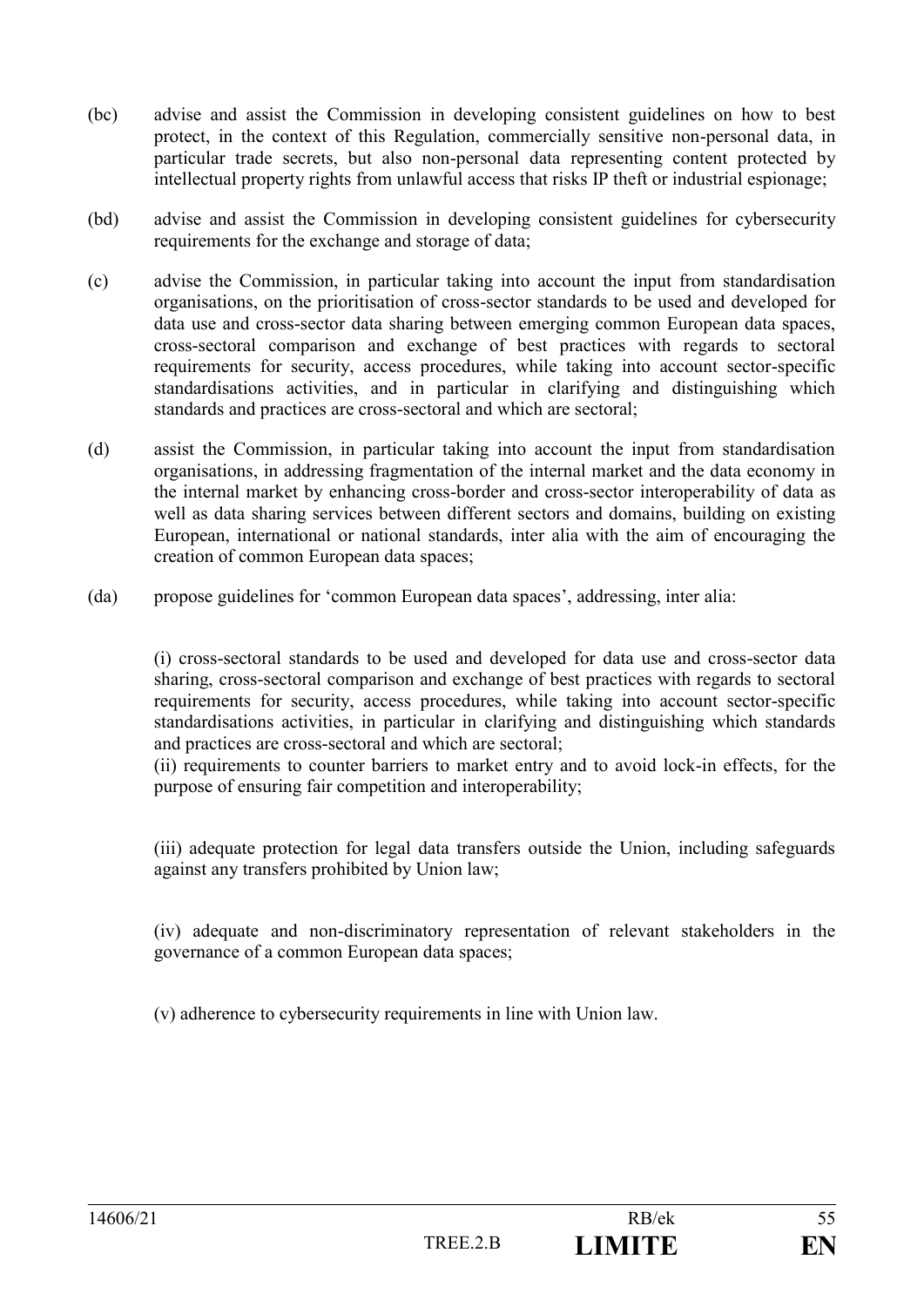These 'common European data spaces' mean purpose- or sector-specific or cross-sectoral interoperable frameworks of common standards and practices to share or jointly process data for, inter alia, development of new products and services, scientific research or civil society initiatives. Such common standards and practices shall take into account existing standards, comply with the competition rules and ensure non-discriminatory access for all participants, for the purpose of facilitating data sharing in the Union and reaping the potential of existing and future data spaces.

- (db) facilitate the cooperation between the Member States with regard to setting harmonised conditions allowing for the re-use of data referred to in Article 3(1) held by public sector bodies across the internal market;
- (e) facilitate cooperation between competent authorities referred to in Article 12 and Article 20 through capacity-building and the exchange of information, in particular by establishing methods for the efficient exchange of information relating to the notification procedure for data intermediation service providers and the registration and monitoring of recognised data altruism organisations, including coordination regarding the setting of fees or penalties, as well as facilitate cooperation between competent authorities regarding international access and transfer of data;
- (eb) advise and assist the Commission in developing the European data altruism consent form in accordance with Article 22(1);
- (ed) advise the Commission on improving the international regulatory environment for nonpersonal data including standardisation;
- (ea) advise and assist the Commission in evaluating whether implementing acts in accordance with Articles 5(10a) and 5(10aa) should be adopted.

# CHAPTER VII

# **COMMITTEE AND DELEGATION**

#### *Article 28*

#### **Exercise of the delegation**

- 1. The power to adopt delegated acts is conferred on the Commission subject to the conditions laid down in this Article.
- 2. The power to adopt delegated acts referred to in Article 5(11) and Article 19a(1) shall be conferred on the Commission for an indeterminate period of time from […].
- 3. The delegation of power referred to in Article 5(11) and Article 19a(1) may be revoked at any time by the European Parliament or by the Council. A decision to revoke shall put an end to the delegation of the power specified in that decision. It shall take effect the day following the publication of the decision in the Official Journal of the European Union or at a later date specified therein. It shall not affect the validity of any delegated acts already in force.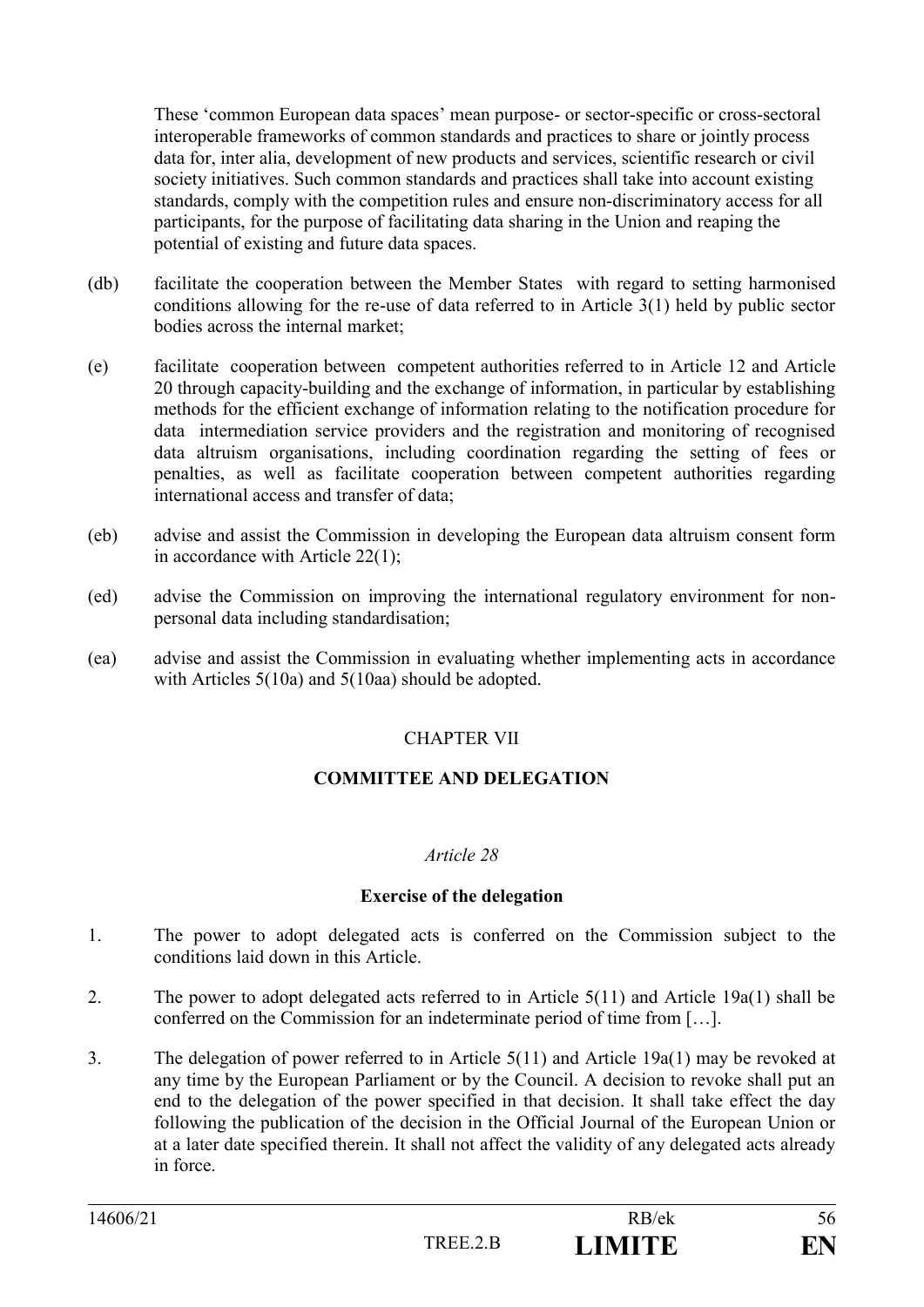- 4. Before adopting a delegated act, the Commission shall consult experts designated by each Member State in accordance with the principles laid down in the Interinstitutional Agreement of 13 April 2016 on Better Law-Making.
- 5. As soon as it adopts a delegated act, the Commission shall notify it simultaneously to the European Parliament and to the Council.
- 6. A delegated act adopted pursuant to Article 5(11) and Article 19a(1) shall enter into force only if no objection has been expressed either by the European Parliament or by the Council within a period of three months of notification of that act to the European Parliament and to the Council or if, before the expiry of that period, the European Parliament and the Council have both informed the Commission that they will not object. That period shall be extended by three months at the initiative of the European Parliament or of the Council.

#### **Committee procedure**

- 1. The Commission shall be assisted by a committee. That committee shall be a committee within the meaning of Regulation (EU) No 182/2011.
- 2. Where reference is made to this paragraph, Article 4 of Regulation (EU) No 182/2011 shall apply.
- 2a. Where reference is made to this paragraph, Article 5 of Regulation (EU) No 182/2011 shall apply.

#### CHAPTER VIII

# **FINAL PROVISIONS**

#### *Article 30*

#### **International access and transfer**

1. The public sector body, the natural or legal person to which the right to re-use data was granted under Chapter 2, the data intermediation service provider or the entity entered in a national register of recognised data altruism organisations, as the case may be, shall take all reasonable technical, legal and organisational measures, including contractual arrangements, in order to prevent international transfer or governmental access to nonpersonal data held in the Union where such transfer or governmental access would create a conflict with Union law or national law of the relevant Member State, without prejudice to paragraph 2 or 3.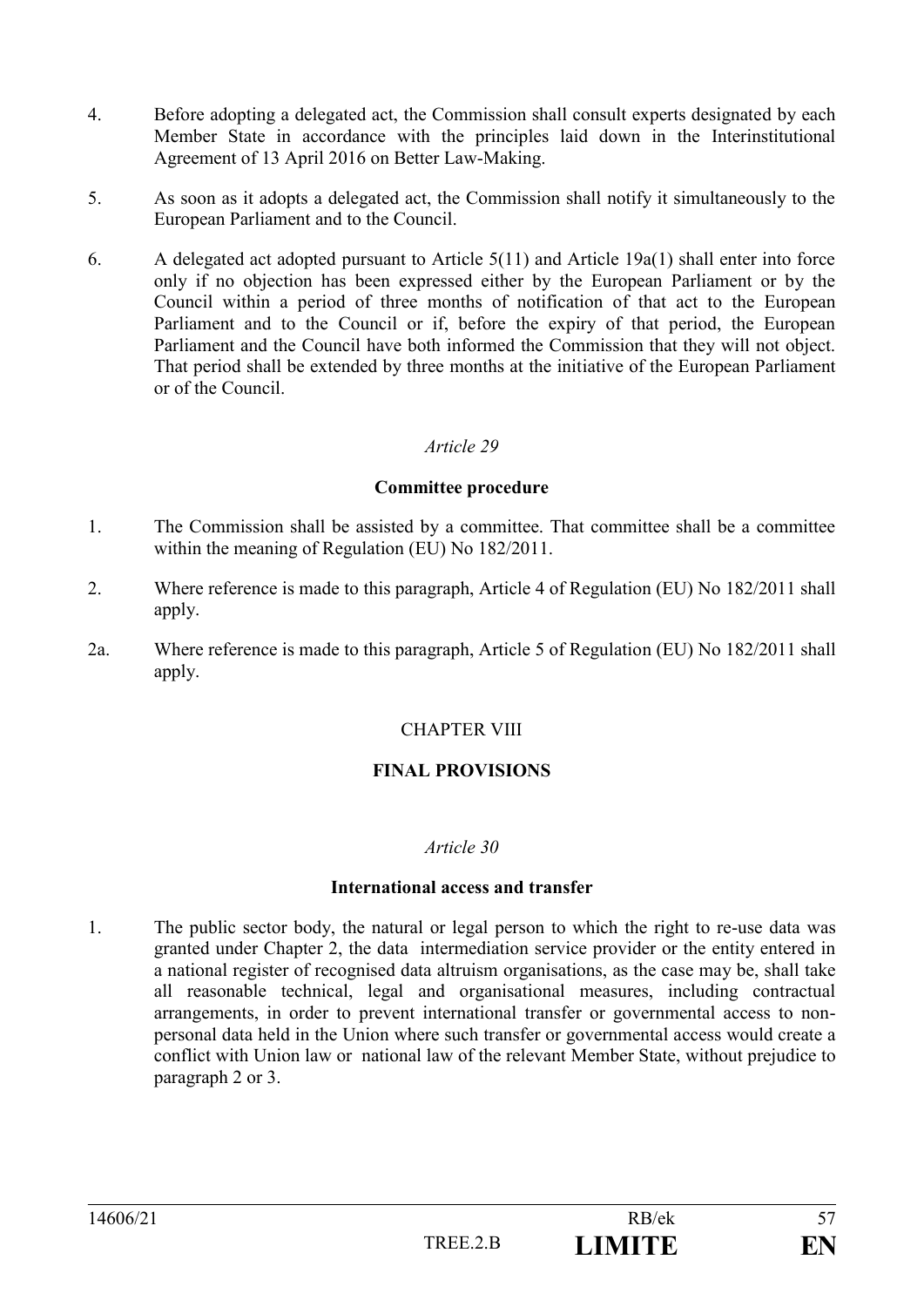- 2. Any judgment of a court or tribunal and any decision of an administrative authority of a third country requiring a public sector body, a natural or legal person to which the right to re-use data was granted under Chapter 2, a data intermediation service provider or entity entered in a national register of recognised data altruism organisations to transfer from or give access to non-personal data within the scope of this Regulation in the Union may only be recognised or enforceable in any manner if based on an international agreement, such as a mutual legal assistance treaty, in force between the requesting third country and the Union or any such agreement between the requesting third country and a Member State.
- 3. In the absence of such an international agreement, where a public sector body, a natural or legal person to which the right to re-use data was granted under Chapter 2, a data intermediation service provider or entity entered in a national register of recognised data altruism organisations is the addressee of a decision of a court or of an administrative authority of a third country to transfer from or give access to non-personal data within the scope of this Regulation held in the Union and compliance with such a decision would risk putting the addressee in conflict with Union law or with national law of the relevant Member State, transfer to or access to such data by that third-country authority shall take place only:
	- (a) where the third-country system requires the reasons and proportionality of the decision to be set out, and it requires the court order or the decision, as the case may be, to be specific in character, for instance by establishing a sufficient link to certain suspected persons, or infringements;
	- (b) the reasoned objection of the addressee is subject to a review by a competent court in the third-country; and
	- (c) the competent court issuing the order or reviewing the decision of an administrative authority is empowered under the law of that third country to take duly into account the relevant legal interests of the provider of the data protected by Union law or national law of the relevant Member State.
- 4. If the conditions in paragraph 2, or 3 are met, the public sector body, the natural or legal person to which the right to re-use data was granted under Chapter 2, the data intermediation service provider or the entity entered in a national register of recognised data altruism organisations, as the case may be, shall provide the minimum amount of data permissible in response to a request, based on a reasonable interpretation of the request.
- 5. The public sector body, the natural or legal person to which the right to re-use data was granted under Chapter 2, the data intermediation service provider and the entity entered in a national register of recognised data altruism organisations shall inform the data holder about the existence of a request of an administrative authority in a third-country to access its data before complying with this request, except in cases where the request serves law enforcement purposes and for as long as this is necessary to preserve the effectiveness of the law enforcement activity.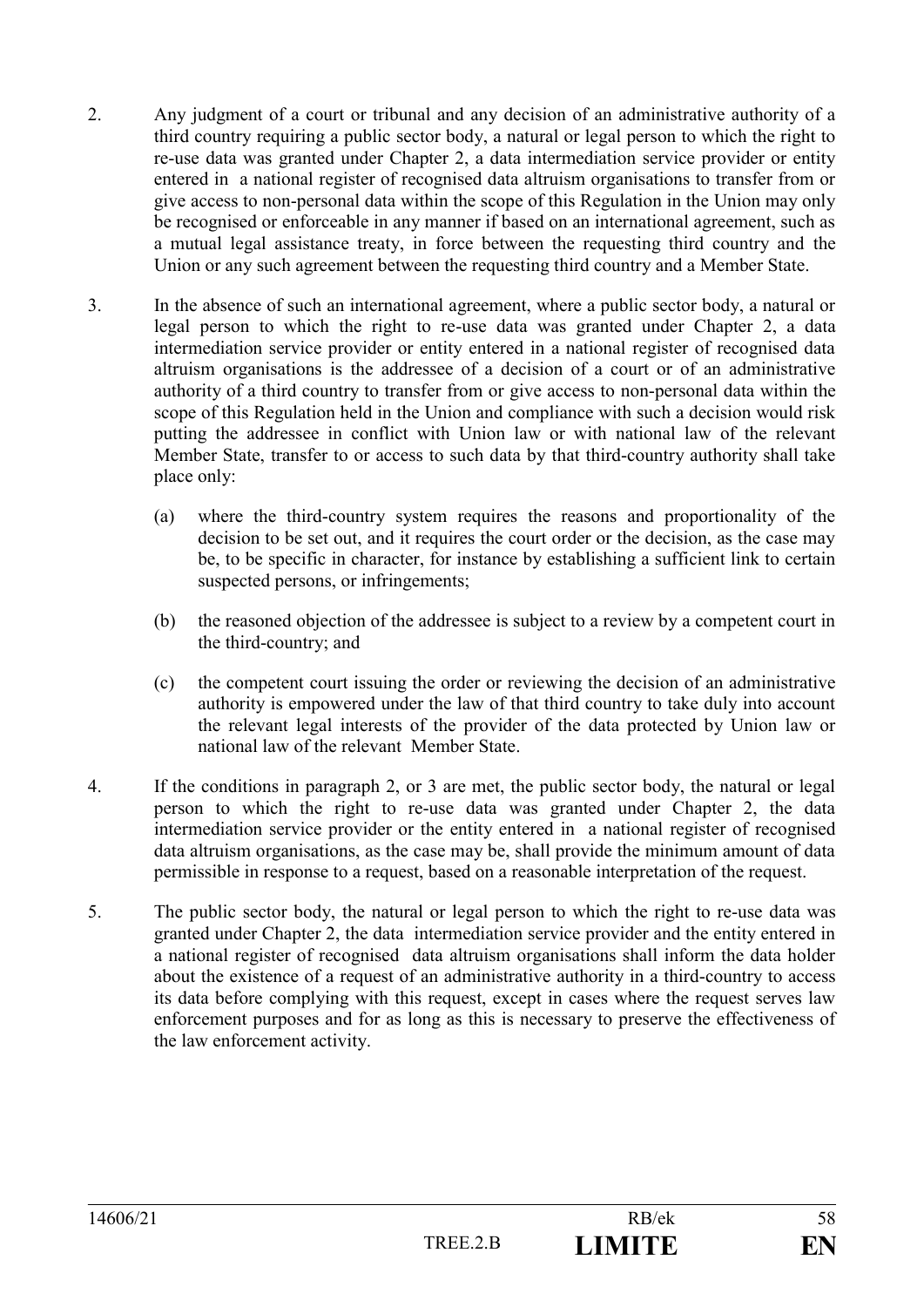#### **Penalties**

Member States shall lay down the rules on penalties applicable to infringements of the obligations regarding transfers of non-personal data to third countries pursuant to Article 5 (12) and Article 30, the obligation of data intermediation service providers to notify pursuant to Article 10, the conditions for providing services pursuant to Article 11, conditions for the registration as a recognised data altruism organisation pursuant to Articles 18 and 19 and shall take all measures necessary to ensure that they are implemented. The penalties provided for shall be effective, proportionate and dissuasive. In their rules on penalties, Member States shall take into account the recommendations of the European Data Innovation Board. Member States shall by … [date of application of this Regulation] notify the Commission of those rules and of those measures and shall notify it without delay of any subsequent amendment affecting them.

Member States shall take into account the following non-exhaustive and indicative criteria for the imposition of penalties on providers of data intermediation services and data altruism organisations for infringements of this Regulation, where appropriate:

- (a) the nature, gravity, scale and duration of the infringement;
- (b) any action taken by the provider of data intermediation services or data altruism organisation to mitigate or remedy the damage caused by the infringement;
- (c) any previous infringements by the provider of data intermediation services or data altruism organisation;
- (d) the financial benefits gained or losses avoided by the provider of data intermediation services or data altruism organisation due to the infringement, insofar as such gains or losses can be reliably established;
- (e) any other aggravating or mitigating factors applicable to the circumstances of the case.

# *Article 32*

#### **Evaluation and review**

By ... [two years after the date of application of this Regulation], the Commission shall carry out an evaluation of this Regulation, and submit a report on its main findings to the European Parliament and to the Council as well as to the European Economic and Social Committee.

That evaluation shall assess, in particular:

- (a) the application and functioning of the rules on penalties laid down by the Member States pursuant to Article 31;
- (b) the level of compliance of the legal representatives of providers of data intermediation services and data altruism organisations not established in the Union with this Regulation and the level of enforceability of penalties on those providers and organisations;
- (c) the type of data altruism organisations registered under Chapter IV and overview of the purposes of general interests for which data are shared in view of establishing clear criteria in that respect.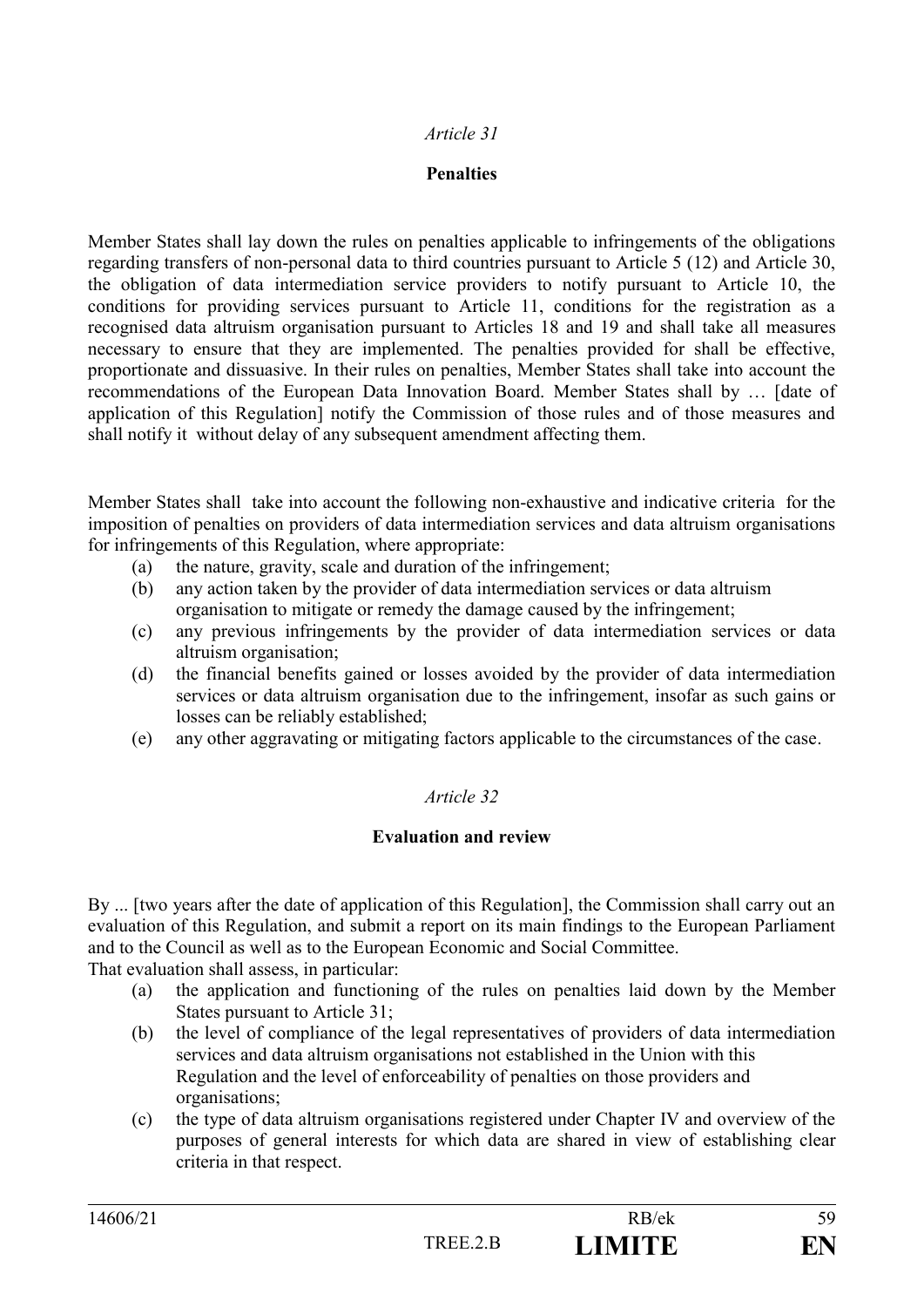Member States shall provide the Commission with the information necessary for the preparation of that report. The report shall be accompanied, where necessary, by legislative proposals.

# *Article 33*

### **Amendment to Regulation (EU) No 2018/1724**

In Annex II to Regulation (EU) No 2018/1724, the following information is added to "Starting, running and closing a business":

Starting, running and closing a business

Notification as a provider of data intermediation services

Confirmation of the receipt of notification

Registration as a data altruism organisation recognised in the Union

Confirmation of the registration

#### *Article 34*

#### **Transitional arrangements**

Entities providing the data intermediation services provided for in Article 9(1) on …[ date of entry into force of this Regulation] shall comply with the obligations set out in Chapter III by [ 24 months after the date of application of this Regulation] .